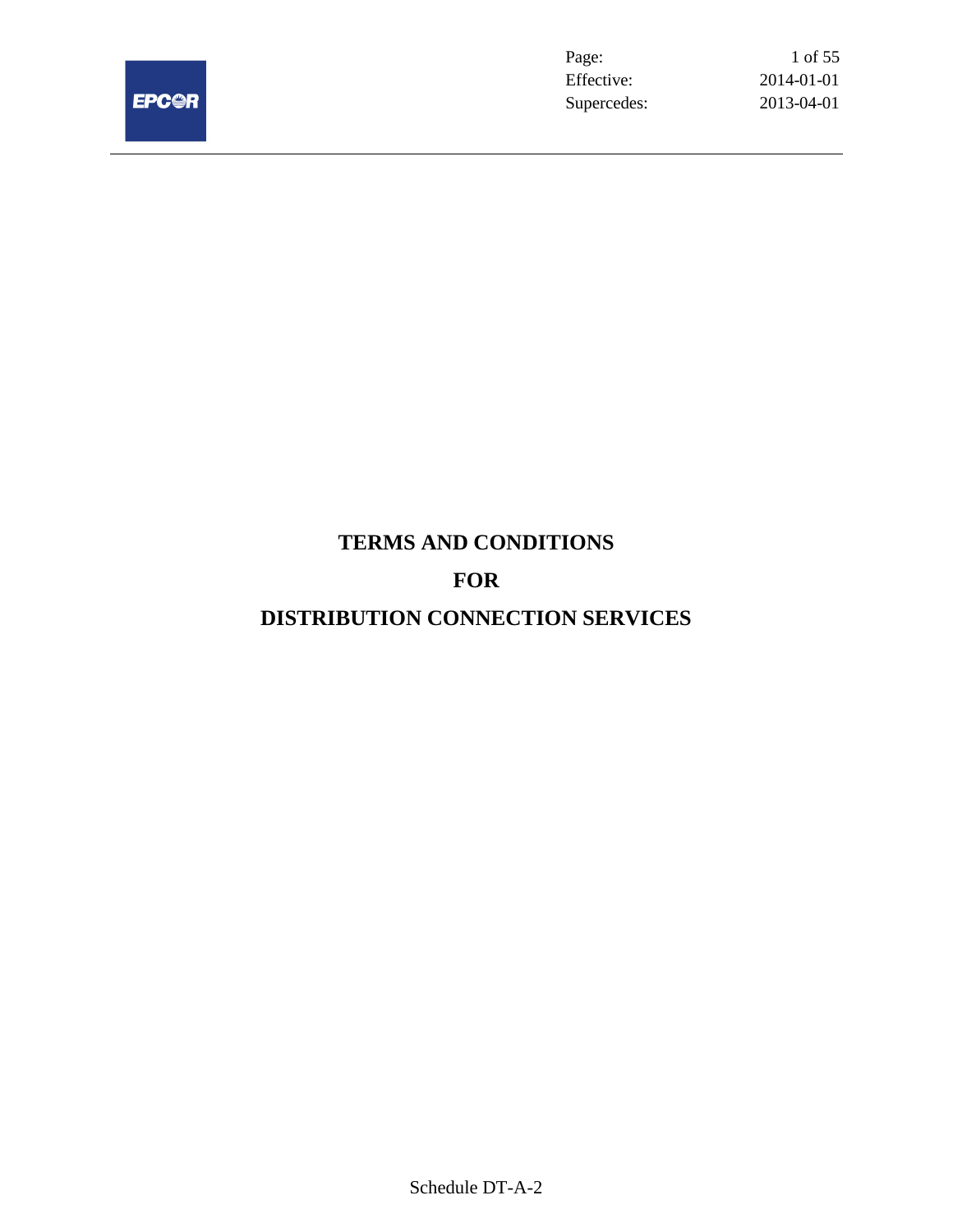

# **TABLE OF CONTENTS**

| 2.1 |                                                                                 |  |
|-----|---------------------------------------------------------------------------------|--|
| 2.2 |                                                                                 |  |
| 2.3 |                                                                                 |  |
| 2.4 |                                                                                 |  |
| 2.5 |                                                                                 |  |
|     |                                                                                 |  |
| 3.1 |                                                                                 |  |
| 3.2 |                                                                                 |  |
| 3.3 |                                                                                 |  |
| 3.4 |                                                                                 |  |
|     |                                                                                 |  |
| 4.1 |                                                                                 |  |
| 4.2 |                                                                                 |  |
| 4.3 |                                                                                 |  |
| 4.4 |                                                                                 |  |
| 4.5 |                                                                                 |  |
| 4.6 |                                                                                 |  |
| 4.7 |                                                                                 |  |
| 4.8 |                                                                                 |  |
| 4.9 |                                                                                 |  |
|     |                                                                                 |  |
| 5.1 |                                                                                 |  |
| 5.2 |                                                                                 |  |
| 5.3 |                                                                                 |  |
| 5.4 |                                                                                 |  |
|     |                                                                                 |  |
| 6.1 |                                                                                 |  |
| 6.2 |                                                                                 |  |
| 6.3 |                                                                                 |  |
|     |                                                                                 |  |
| 7.1 |                                                                                 |  |
| 7.2 | Determination of Distribution Extension Costs and Distribution Contributions 21 |  |
| 7.3 | Determination of EDTI Transmission Costs and Transmission Contributions 22      |  |
| 7.4 | $\cdots$ 22<br>Changes in Point of Delivery Demand.                             |  |
| 7.5 |                                                                                 |  |
| 7.6 |                                                                                 |  |
| 7.7 |                                                                                 |  |
|     |                                                                                 |  |
| 8.1 |                                                                                 |  |
| 8.2 |                                                                                 |  |
| 8.3 |                                                                                 |  |
| 8.4 |                                                                                 |  |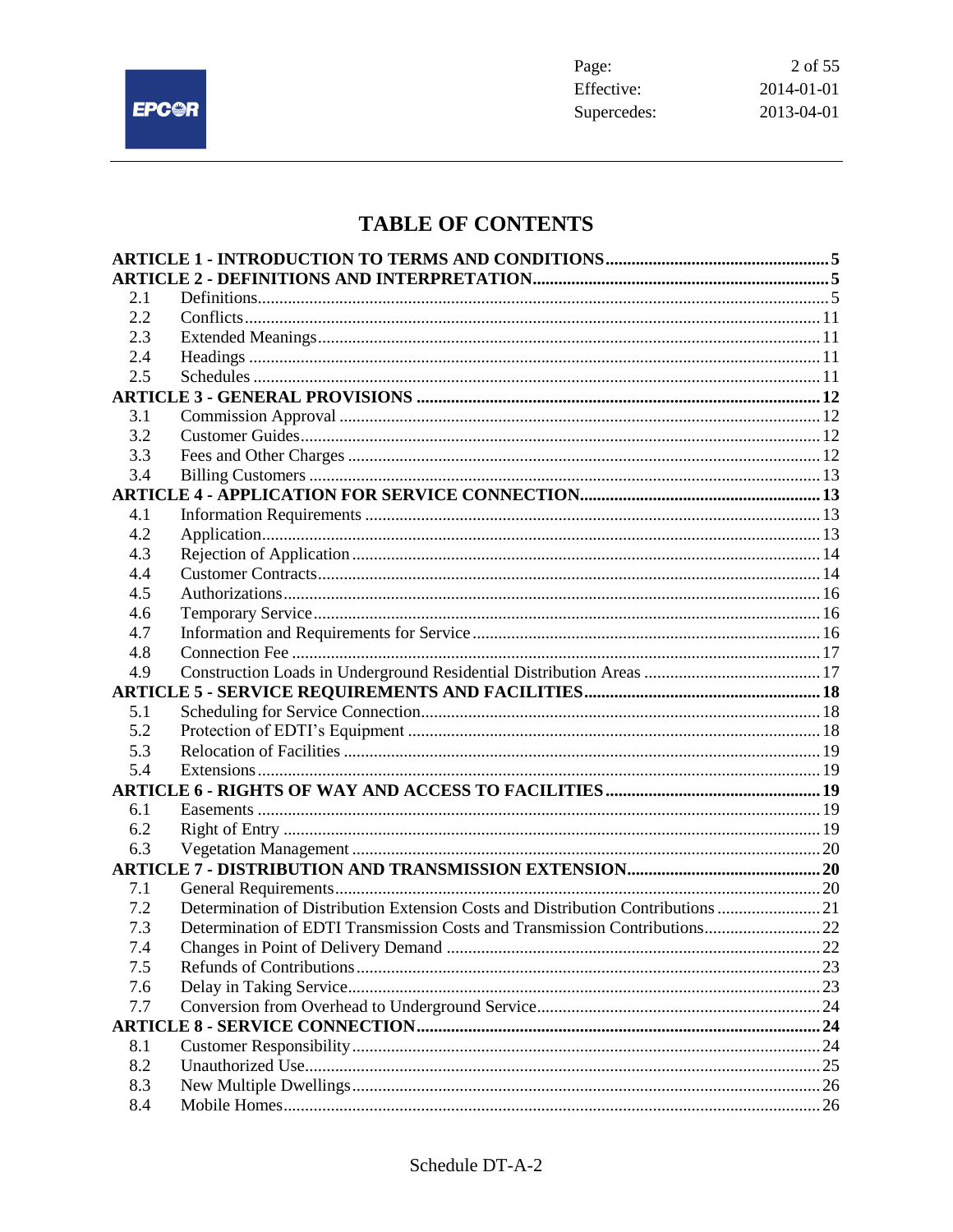EPC@R

| 8.5   |                                                                              |  |
|-------|------------------------------------------------------------------------------|--|
| 8.6   |                                                                              |  |
|       |                                                                              |  |
| 9.1   |                                                                              |  |
| 9.2   |                                                                              |  |
| 9.3   |                                                                              |  |
| 9.4   |                                                                              |  |
| 9.5   |                                                                              |  |
|       |                                                                              |  |
| 10.1  |                                                                              |  |
| 10.2  |                                                                              |  |
| 10.3  |                                                                              |  |
| 10.4  |                                                                              |  |
| 10.5  |                                                                              |  |
| 10.6  |                                                                              |  |
|       |                                                                              |  |
| 11.1  |                                                                              |  |
| 11.2  |                                                                              |  |
| 11.3  |                                                                              |  |
| 11.4  |                                                                              |  |
|       |                                                                              |  |
| 12.1  |                                                                              |  |
| 12.2  |                                                                              |  |
| 12.3  |                                                                              |  |
| 12.4  |                                                                              |  |
|       |                                                                              |  |
| 13.1  |                                                                              |  |
| 13.2  |                                                                              |  |
|       |                                                                              |  |
| 14.1  |                                                                              |  |
| 14.2  |                                                                              |  |
| 14.3  |                                                                              |  |
| 14.4  |                                                                              |  |
| 14.5  |                                                                              |  |
|       | <b>ARTICLE 15 - ADDITIONAL PROVISIONS RELATING TO SERVICES  44</b>           |  |
| 15.1  |                                                                              |  |
| 15.2  |                                                                              |  |
| 15.3  |                                                                              |  |
| 15.4  | Independent System Operation or Transmission Facility Owner Requirements  45 |  |
| 15.5  |                                                                              |  |
| 15.6  |                                                                              |  |
| 15.7  |                                                                              |  |
| 15.8  |                                                                              |  |
| 15.9  |                                                                              |  |
| 15.10 |                                                                              |  |
| 15.11 |                                                                              |  |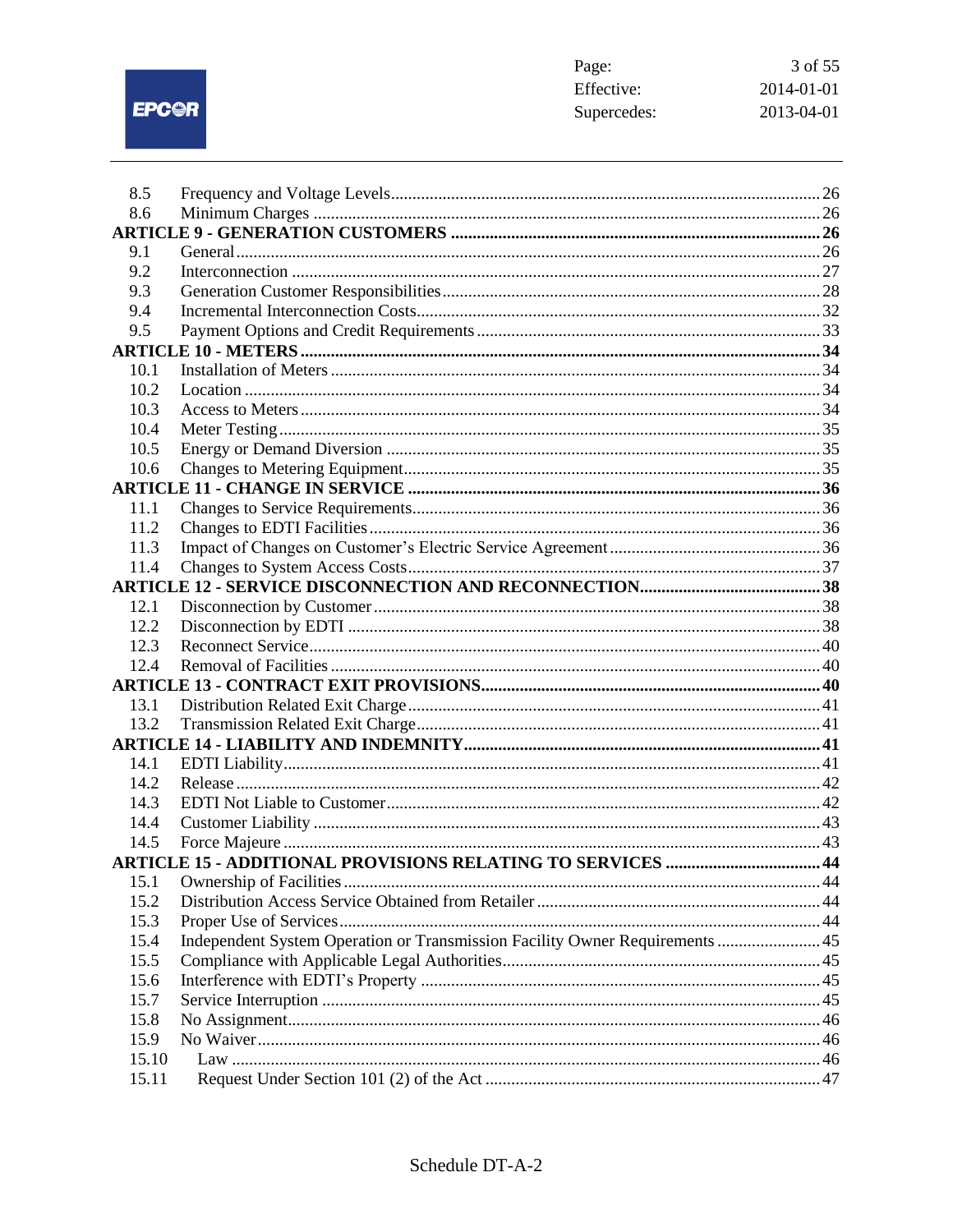|              | Page:       | 4 of 55    |
|--------------|-------------|------------|
|              | Effective:  | 2014-01-01 |
| <b>EPC@R</b> | Supercedes: | 2013-04-01 |
|              |             |            |
|              |             |            |
|              |             |            |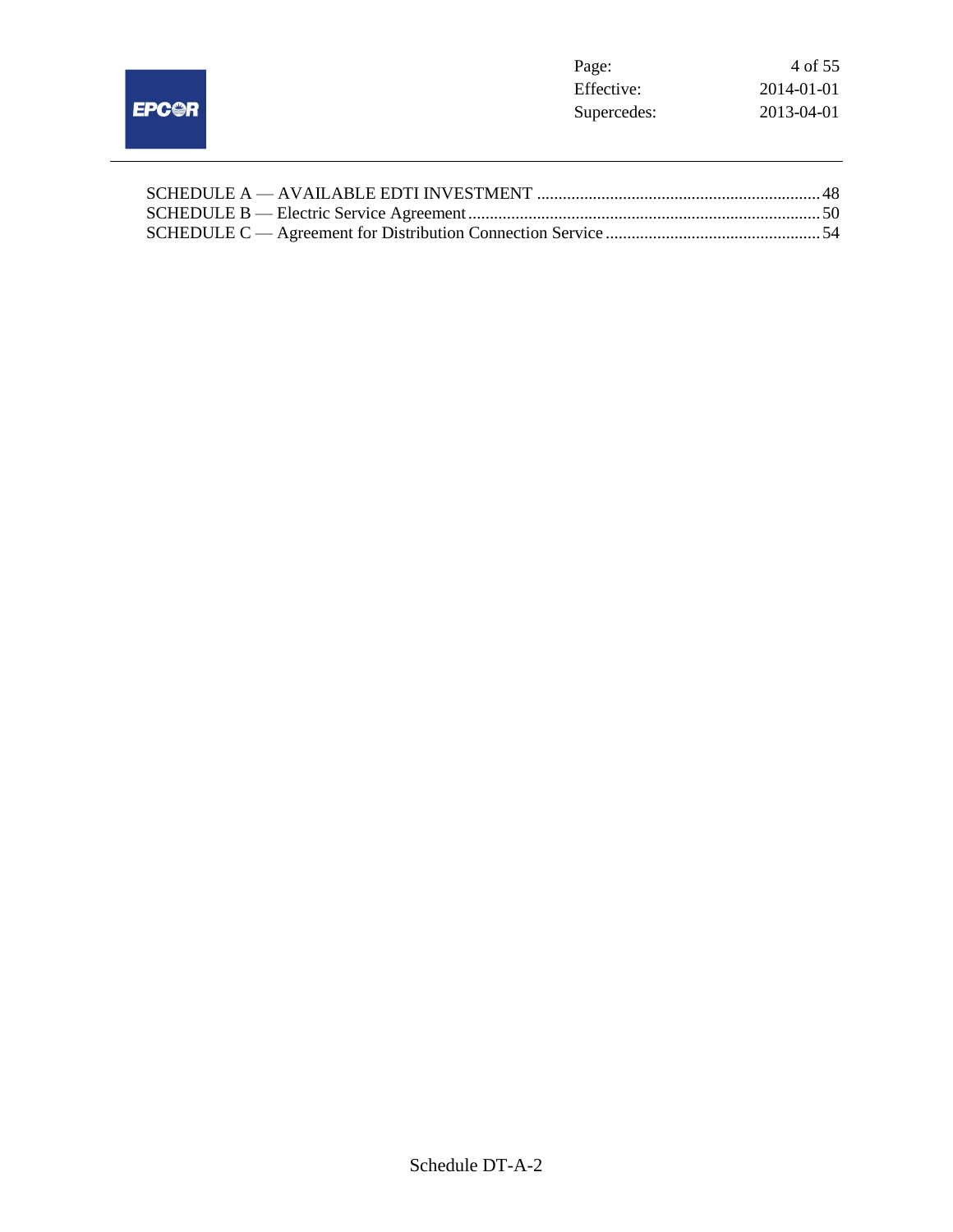## **ARTICLE 1 - INTRODUCTION TO TERMS AND CONDITIONS**

These Terms and Conditions, as approved by the Alberta Utilities Commission (the "Commission"), form part of the Distribution Tariff of EPCOR Distribution & Transmission Inc. ("EDTI") and are established pursuant to section 102 of the *Electric Utilities Act 2003*, c. E-5.1. The Distribution Tariff is available for public inspection during normal business hours at the business offices of EDTI and can be accessed on EDTI's web site at:

<http://www.epcor.com/power/rates-tariffs/Pages/access.aspx>

These Terms and Conditions apply to EDTI and its relationship with Customers including Load Customers and Generating Customers. All Customers by virtue of their relationship with EDTI are deemed to have accepted these Terms and Conditions.

The service provided by EDTI hereunder is regulated by the Commission and parties having any inquiries or complaints regarding these Terms and Conditions may direct such inquiries or complaints directly to EDTI or to the Commission.

No agreement can provide for the waiver or alteration of any part of these Terms and Conditions unless such agreement is first filed with and approved by the Commission. Whenever the Commission approves an amendment to these Terms and Conditions, such amendment, including its effective date, will be posted on EDTI's website at:

<http://www.epcor.com/power/rates-tariffs/Pages/access.aspx>

# **ARTICLE 2 - DEFINITIONS AND INTERPRETATION**

#### **2.1 Definitions**

The following words and phrases, whenever used in these Terms and Conditions or in an application, contract or agreement for service under these Terms and Conditions, shall have the meanings set forth below:

"**Act**" means the *Electric Utilities Act*, S.A. 2003, c. E-5.1, as re-enacted, amended or replaced from time to time;

"**Available EDTI Investment**" means the maximum investment that EDTI will make to extend service to a Customer as set forth in Schedule A;

"**Board**" or "**EUB**" means the Alberta Energy and Utilities Board established under the *Alberta Energy and Utilities Board Act*, R.S.A., 2000, c. A-17, as re-enacted, amended or replaced from time to time;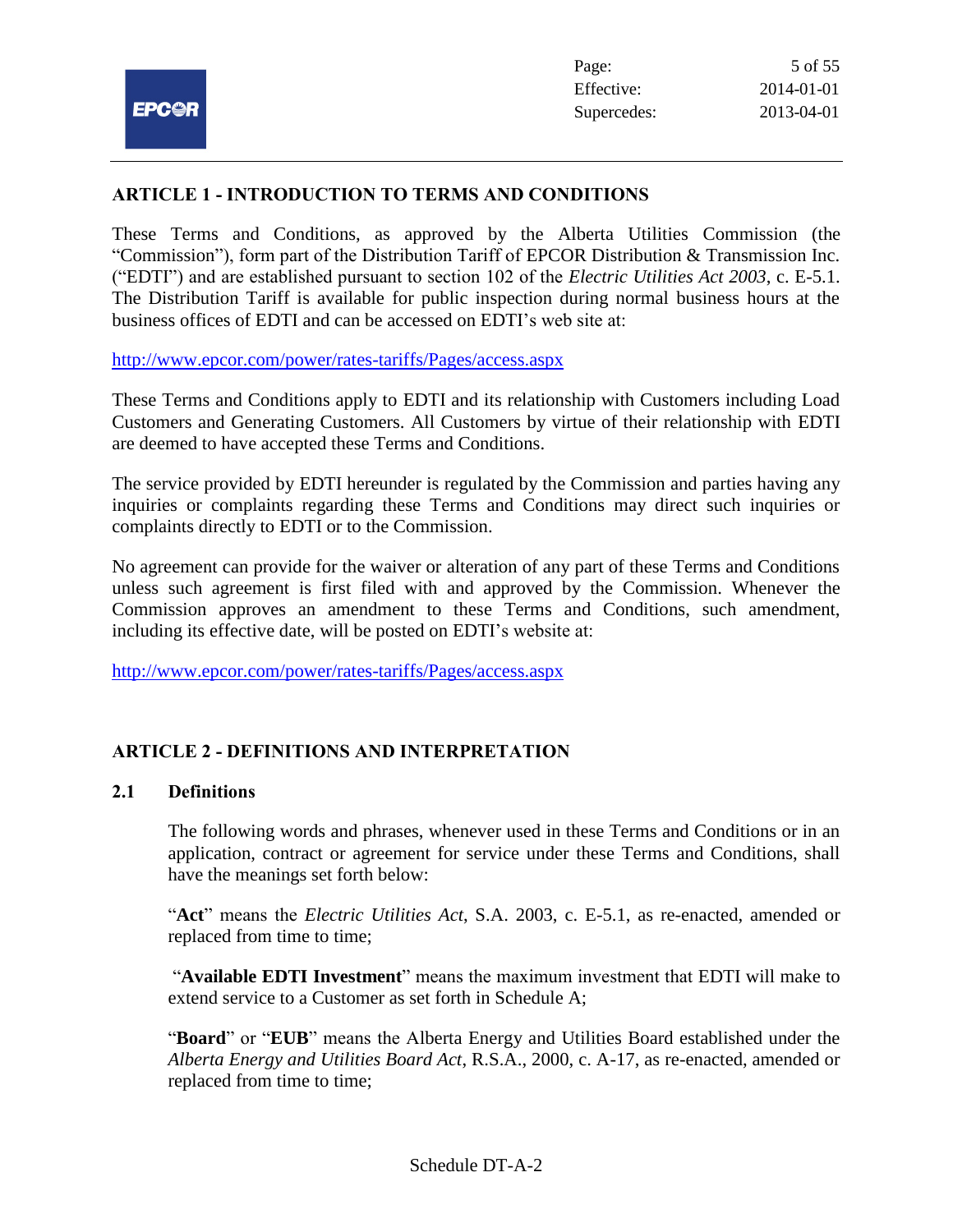

"**Business Day**" means any day other than Saturday, Sunday or a holiday as defined in the *Interpretation Act*, R.S.A. 2000, c. I-8, as re-enacted, amended or replaced from time to time;

**"Civil Work"** includes the completion, installation, repair or replacement of ductwork, trenching, ground disturbance, ground grid, transformer and switching cubicle and pedestal bases, guard rails, manholes, vaults, landscaping and intermediate poles for low voltage service wire (1000 volt or less) on the Customer's property;

"**Commission**" or "**AUC**" means the Alberta Utilities Commission, formerly the Alberta Energy and Utilities Board, established under the *Alberta Utilities Commission Act*, R.S.A., 2007, c. A-37.2, as re-enacted, amended or replaced from time to time;

"**Commitment Agreement**" means the written agreement that may be required at EDTI's sole discretion between a Customer and EDTI whereby the Customer both authorizes the design and construction of new or expanded Facilities and agrees to pay all cancellation costs if the project is cancelled or if the Customer fails to sign an Electric Service Agreement prior to the energization of the new or expanded Facilities;

"**Connected Load**" means the sum of the capacities or ratings of the electric energy consuming apparatus connected or to be connected to EDTI's electric distribution system;

**"Contract Term"** means the period of time during which the Customer continues to take service under these Terms and Conditions until service is no longer required;

"**Contracted Minimum Demand**" means the minimum Demand in kW or kVA specified in the Electric Service Agreement and is calculated as 80% of the Forecast Peak Demand, whether with respect to distribution demand or transmission demand or both;

"**Customer**" includes a Load Customer and a Generation Customer;

"**Customer Contribution**" means the sum of the Distribution Contribution and the Transmission Contribution that the Customer shall pay to EDTI to install the Facilities necessary to provide a Service Connection to the Customer.

"**Customer Usage Information**" means information regarding the historical electricity consumption of a Customer;

"**Default Supplier**" means a Retailer appointed by EDTI pursuant to section 3 of the RRR Regulation;

"**Demand**" means the maximum rate at which Energy is delivered (expressed in kW, kVA or other suitable unit) at a given instant or averaged over any designated period of time;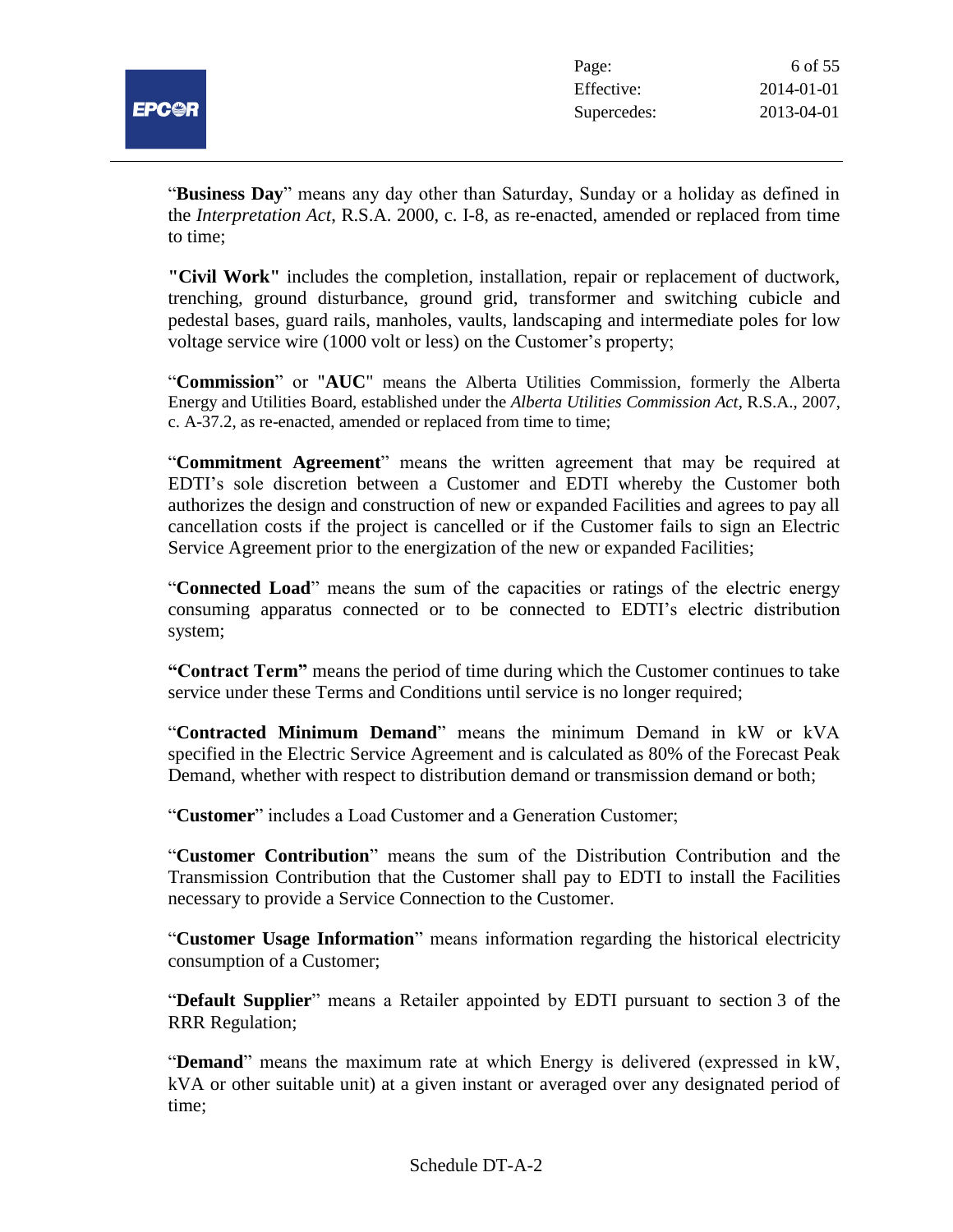

"**Distributed Generation**" means a generating unit that is interconnected with EDTI's electric distribution system.

"**Distribution Access Service**" has the meaning given to it in the Act;

"**Distribution Extension Costs**" means the estimated costs of materials, labour, expenses, allocated overhead, and any other costs incurred by EDTI in extending service to a particular Customer, related to distribution voltages of 25 kV and lower;

"**Distribution Contribution**" means the Distribution Capital Costs incurred in extending service to a Customer less the applicable level of any Available EDTI Investment specified in Schedule A for the service;

"**Distribution Interconnection Agreement**" means an agreement entered into between EDTI and a Generation Customer that sets out the provision and obligations of the parties with respect to the interconnection and is required when any Generation Customer interconnects to EDTI's electric distribution system;

"**Distribution Tariff**" means a distribution tariff prepared by EDTI and approved by the Commission in accordance with section 102 of the Act, which consists of the Rate Schedules, these Terms and Conditions, the Terms and Conditions for Distribution Connection Services and the Distribution Tariff Policies;

"**Distribution Tariff Policies**" means the part of EDTI's Distribution Tariff that sets out the policies applied by EDTI in implementing the Rate Schedules, these Terms and Conditions and the Terms and Conditions for Distribution Connection Services;

"**Distribution Tariff Services**" means all services provided by EDTI under the Distribution Tariff;

"**Dwelling**" means a private residence provided with sleeping and cooking facilities intended for domestic use and in which the occupants live as a single housekeeping unit that is not part of a Multiple Dwelling;

"**EDTI**" or "**EPCOR Distribution & Transmission**" means EPCOR Distribution & Transmission Inc., and for certainty includes its predecessor in interest by amalgamation EPCOR Distribution Inc.;

**"EDTI Transmission Costs"** has the meaning given to it in Section 7.3.1;

"**Electric Service Agreement**" means an agreement between EDTI and a Customer for the provision of Distribution Access Service in relation to a Service Connection;

"**Electricity Services**" means the services associated with the provision of electricity to Customers, including the exchange of Energy, making financial arrangements to manage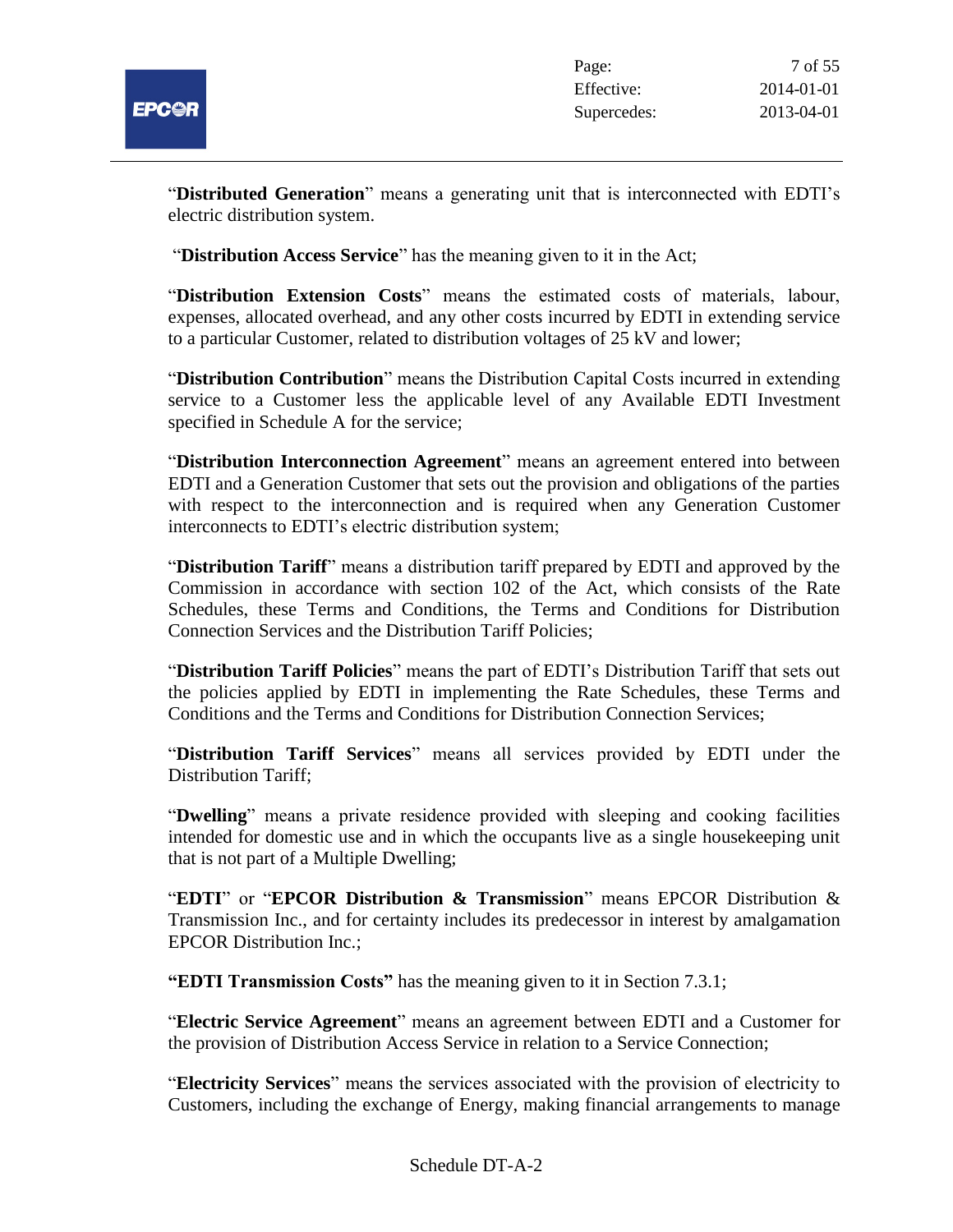

financial risk associated with the pool price, Distribution Access Service, system access service, ancillary services, billing, metering, performing load settlement and any other services specified in regulations made under the Act;

"**Energy**" means electric energy (normally expressed in kiloWatt hours (kWh) or kilo watt (kW));

"**Forecast Peak Demand**" means the expected maximum capacity requirement at a Point of Service which is used to determine the potential level of Available EDTI Investment and the Contracted Minimum Demand;

"**Facilities**" means physical plant (including, without limitation, distribution lines, transformers, meters, equipment, machinery and other electrical apparatus) on EDTI's side of the Point of Service interconnection excluding transmission facilities;

"**Fee Schedule**" means the fees and charges set forth in Table 2 of Schedule A - DAT Rate and Fee Schedule to EDTI's Distribution Tariff;

"**Force Majeure**" means circumstances not reasonably within the control of EDTI, including acts of God, strikes, lockouts or other industrial disturbances, acts of the public enemy, wars, blockades, insurrections, riots, epidemics, landslides, lightning, earthquakes, fires, storms, floods, high water, washouts, inclement weather, orders or acts of civil or military authorities, civil disturbances, explosions, breakdown or accident to equipment, mechanical breakdowns, the intervention of federal, provincial, state or local government or from any of their agencies or boards, the order or direction of any court, and any other cause, whether of the kind herein enumerated or otherwise, provided that the lack of funds shall not constitute a circumstance not reasonably within the control of EDTI;**"Generation Customer**" means a generating unit that is interconnected with EDTI's electric distribution system.

"**Incremental Interconnection Costs**" means the costs of materials, labour, expenses and any other direct costs incurred by EDTI to allow a Generation Customer to make use of EDTI's electric distribution system.

"**Independent System Operator**" or "**ISO**" means the corporation established by section 7 of the Act;

"**In-service Date**" means the date on which the Customer specifies service is to be available or the date the service is actually available, whichever is later;

"**Interconnected Electric System**" means all transmission facilities and electric distribution systems in Alberta that are interconnected;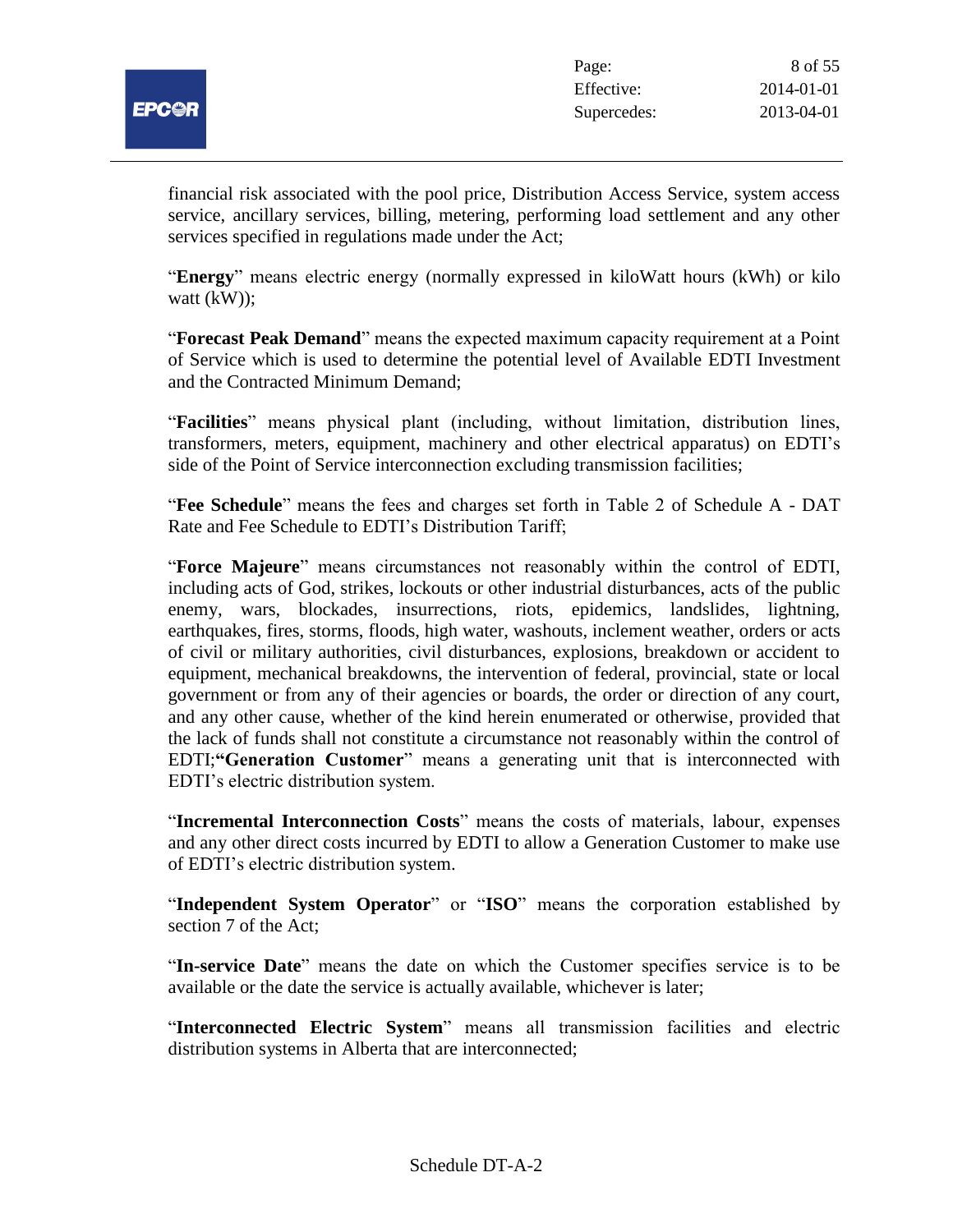"**Interconnection Facilities**" for Generation Customers means all incremental distribution Facilities required to interconnect the circuits of the Generation Customer's generating facilities to EDTI's Facilities and all modifications to EDTI's distribution Facilities required for interconnection which may include, without limitation, poles, lines, substations, service leads and protective and metering equipment;

"**kVA**" means kilovolt-ampere or kilovolt-amperes;

"**kW**" means kilowatt or kilowatts;

"**kWh**" means kilowatt hour or kilowatt hours;

"**Load**" means the Demand and Energy delivered to or required at any Point of Service;

"**Load Customer**" means a person that is interconnected to EDTI's electric distribution system for the purpose of purchasing electricity for the person's own use;

"**Load Settlement**" means "load settlement" as defined in the Act.

"**Local Access Fee"** means the surcharge imposed by the City of Edmonton that is applicable to a Site and not subject to approval by the Commission;

"**Minimum Charge**" means the higher of the rate minimum and the rate applied to the Contracted Minimum Demand;

"**Multiple Dwelling**" means a building containing more than one dwelling which shares all or part of a Service Connection;

**"MW"** means Mega Watt;

"**Point of Delivery**", or "**POD**" means the point at which electrical energy is transferred from a transmission facility owner's Transmission Facility to a distribution system and where the electric energy so transferred is measured;

"**Point of Service**" means the electrical connection point at which EDTI's service conductors are connected to the conductors or apparatus of a Customer, which point is more particularly described in EDTI's Customer Connection Guide, as amended from time to time;

"**Power Factor**" means the ratio of the highest metered Demand measured in kW in a fifteen (15) minute interval to the highest metered Demand measured in kVA in that same interval;

"**Power Pool**" means the scheme operated by the ISO under the Act for the exchange of Energy and financial settlement for the exchange of Energy;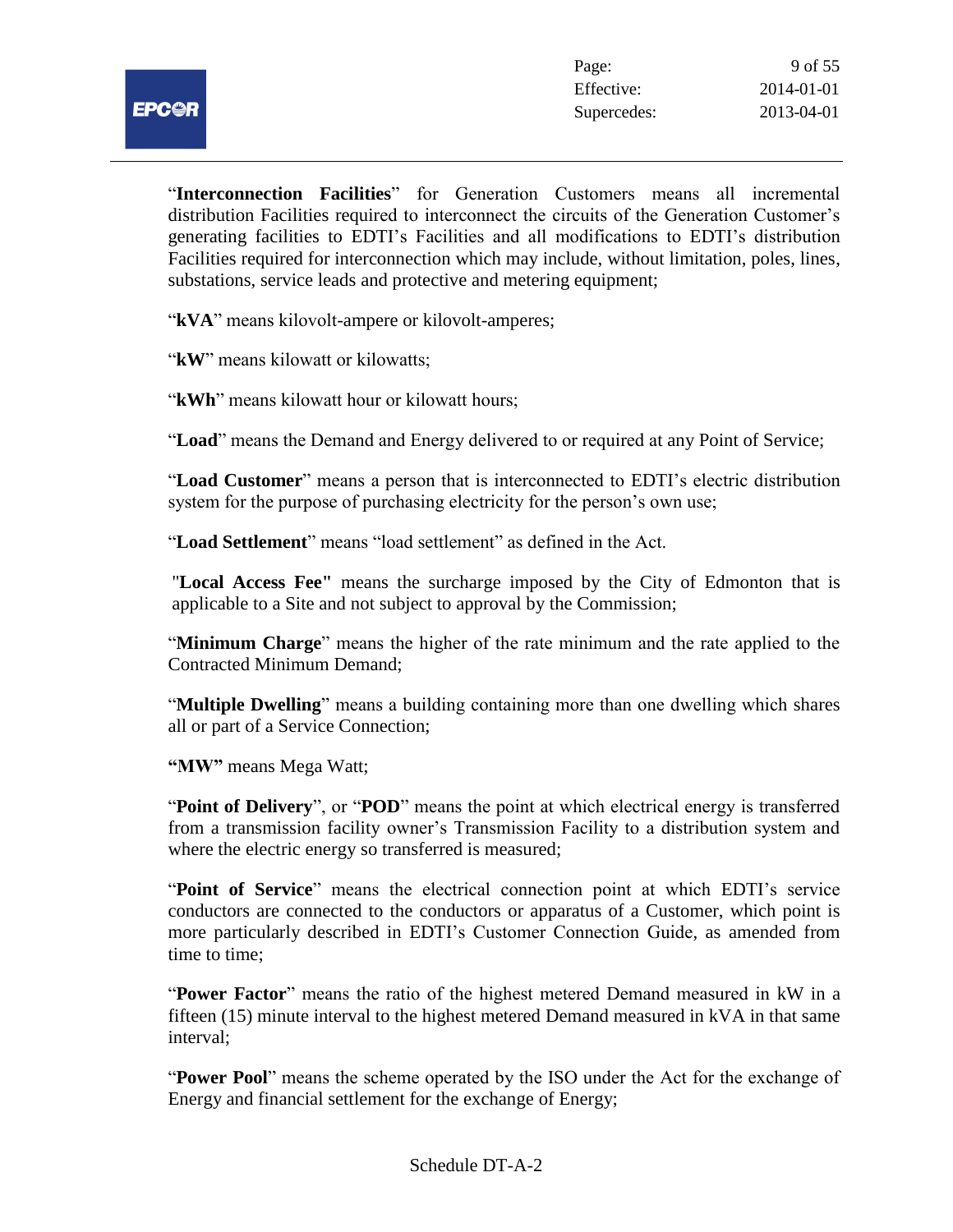

"**Rate Schedules**" means the schedules of EDTI's Distribution Tariff that set out charges;

"**RDS Regulation**" means the *Regulated Default Supply Regulation*, A.R. 168/2003, as amended from time to time;

"**RRR Regulation**" means the *Roles, Relationships and Responsibilities Regulation*, A.R. 169/2003, as amended from time to time;

"**Regulated Rate Tariff**" means a regulated rate tariff for the provision of Electricity Services to eligible customers prepared by EDTI, or a person with whom EDTI makes arrangements to do so, pursuant to section 102 of the Act;

"**Retail Electricity Services**" means Electricity Services provided directly to a Customer other than Electricity Services provided to eligible customers under a Regulated Rate Tariff;

"**Retailer**" means a person who sells or provides Retail Electricity Services directly to Customers and who is entitled to enroll Customers for Distribution Access Service under EDTI's Terms and Conditions for Distribution Access Service, and includes a Default Supplier, the person with whom EDTI has made arrangements to provide the Regulated Rate Tariff to eligible Customers, and Self-Retailers;

"**Retailer of Record**" means the Retailer who is listed in EDTI's records through the procedures outlined in its Terms and Conditions for Distribution Access Service, and thereby recognized by EDTI and the Settlement System Code, as a particular Customer's Retailer for a Point of Service at a particular time;

"**Self-Retailer**" means a person carrying out Retailer functions to obtain Electricity Services solely for its own use;

"**Service Connection**" means the Facilities required to physically connect the Customer's facilities to EDTI's electric distribution system to permit the Customer to obtain Distribution Access Service;

"**Settlement System Code**" means the rules respecting Load Settlement approved by the AUC and set out in Rule 021;

"**Site**" means a unique end-use Point of Service, being the finest level at which settlement recognizes retailer assignments, and receives consumption data;

"**System Access Service**" has the meaning given to it in the Act;

"**Transmission Contribution**" means the EDTI Transmission Costs that are applicable to a particular Customer.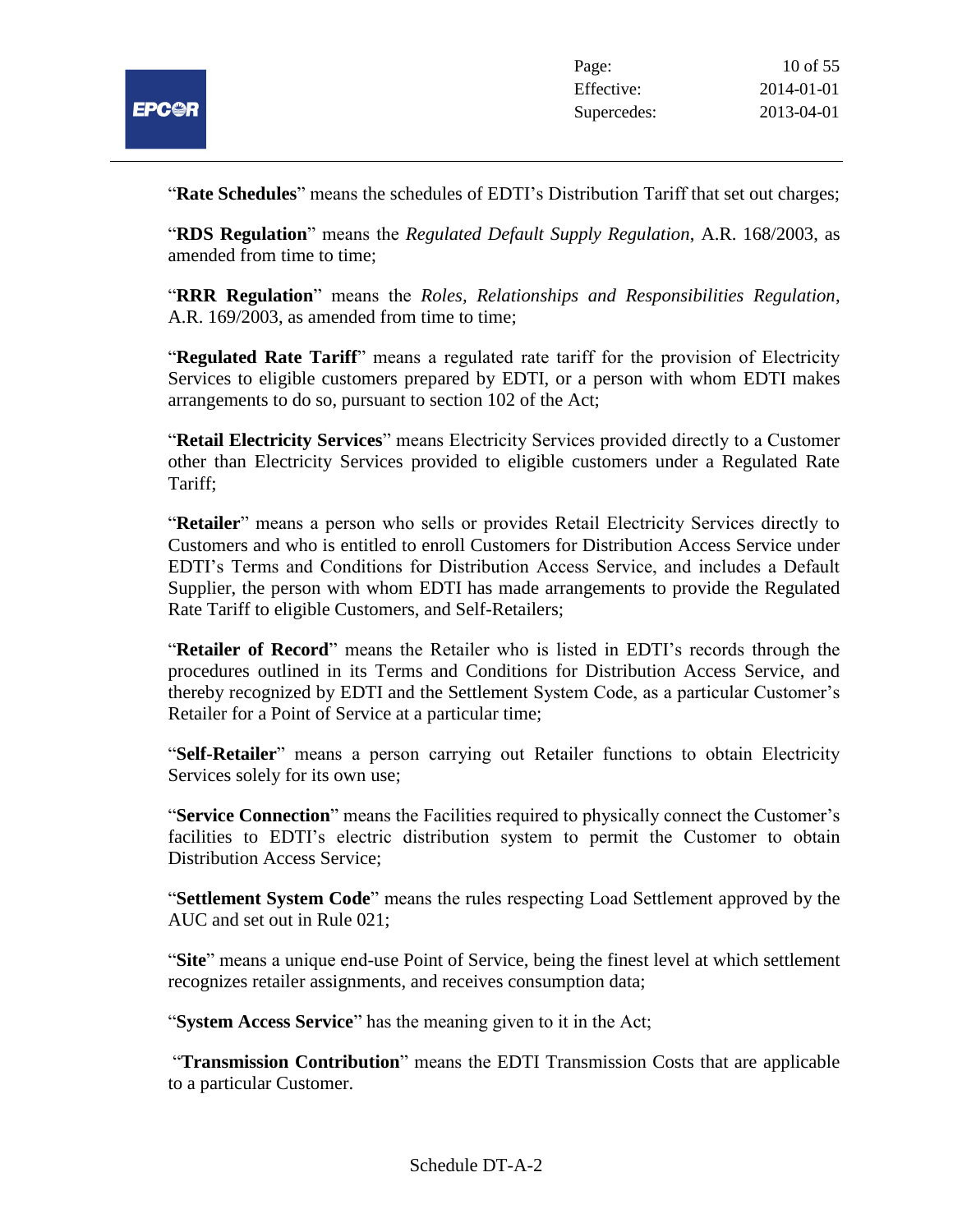

**"Transmission Direct-Connect Customer"** means a Customer at a Site that has an interval meter and receives electricity directly from the Transmission System;

**"Transmission System"** means all transmission facilities as defined in the Act that are part of the Interconnected Electric System;

**"Underground Residential Distribution Site" or "URD Site"** means a single family residential Site that is provided with Distribution Access Service by way of a Service Connection that lies within an area serviced by way of underground residential distribution Facilities.

## **2.2 Conflicts**

If there is any conflict between a provision expressly set out in an order of the Commission and these Terms and Conditions, the order of the Commission shall govern.

If there is any conflict between a provision in these Terms and Conditions, as may be amended from time to time, and a provision in an Electric Service Agreement or any other existing or future agreement between EDTI and a Customer relating to a Service Connection or other interconnection to EDTI's electric distribution system or Distribution Tariff Services, the provision in these Terms and Conditions shall govern.

#### **2.3 Extended Meanings**

In these Terms and Conditions, words importing the singular number only shall include the plural and vice versa, words importing the masculine gender shall include the feminine and neutral genders and vice versa. Word importing a person shall include person, firm, partnership, corporation, organization or association (including, without limitation, individual members of any unincorporated entity).

#### **2.4 Headings**

The division of these Terms and Conditions into sections, subsections and other subdivisions and the insertion of headings are for convenience of reference only and shall not affect the construction or interpretation of these Terms and Conditions.

#### **2.5 Schedules**

The following schedule is attached to and forms part of these Terms and Conditions:

Schedule A - Available EDTI Investment

Schedule B – Electric Service Agreement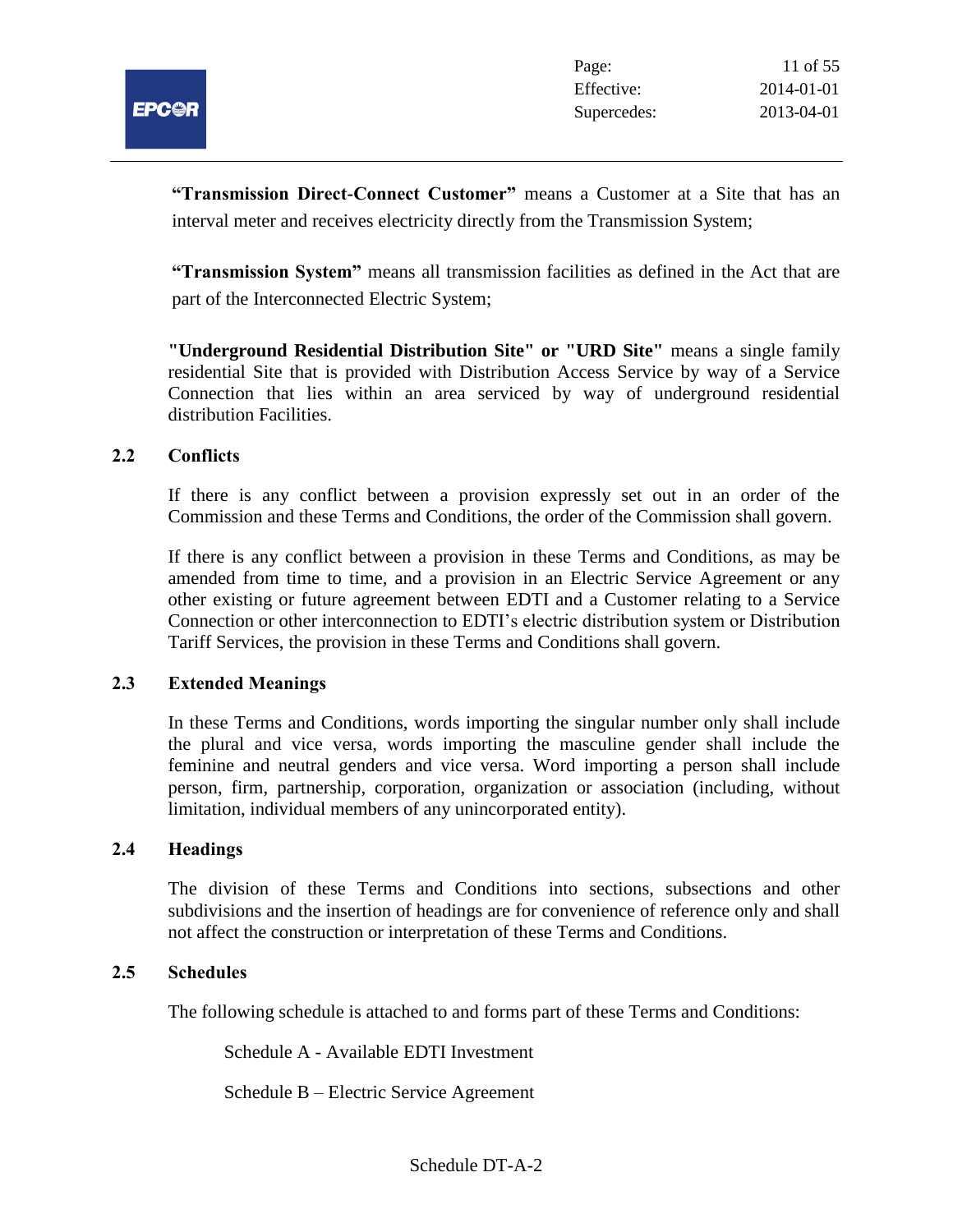

Schedule C – Agreement for Distribution Connection Services

# **ARTICLE 3 - GENERAL PROVISIONS**

## **3.1 Commission Approval**

These Terms and Conditions have been approved by the Commission. EDTI may amend these Terms and Conditions by filing a notice of amendment with the Commission. Included in the notice to the Commission shall be notification of which Customer groups are affected by the amendment and an explanation of how affected Customers will be notified of the amendments. Within 60 days after such notice is filed, the Commission will either acknowledge the notice of the amendment to the Terms and Conditions or direct a further process to deal with the requested change as the Commission deems appropriate. If the Commission acknowledges notice of the amendment, the amendment will take effect upon the date of such acknowledgement.

## **3.2 Customer Guides**

EDTI has developed the Customer Connection Guide, Application Guide to Power Producers and Technical Guideline For Interconnection of Generators to the Distribution System ("Guides") to set out for Customers understand the normal requirements of EDTI in relation to interconnections to EDTI's electric distribution system including requirements intended to ensure the safety of its employees and the safety and reliability of its electric distribution system. EDTI will amend the Guides, from time to time, to reflect changes to the electric utility industry, changes in EDTI's requirements or the changing needs of EDTI's Customers. A copy of the Guides, and amendments to the Guides, will be filed with the Commission for information purposes. While EDTI will endeavour to follow practices in the Guides, these practices will not appropriately cover every situation that may arise and it may be necessary to deviate from the Guides. A copy of the Guides can be accessed on EDTI's website at:

**<http://www.epcor.com/commercial-customers/Pages/connection-guide.aspx>**

#### **3.3 Fees and Other Charges**

EDTI will provide all standard services hereunder pursuant to the Distribution Tariff. All additional, supplementary or extra non-discretionary services provided by EDTI to a Customer will be charged a separate rate or fee such as those included, without limitation, in the Fee Schedule.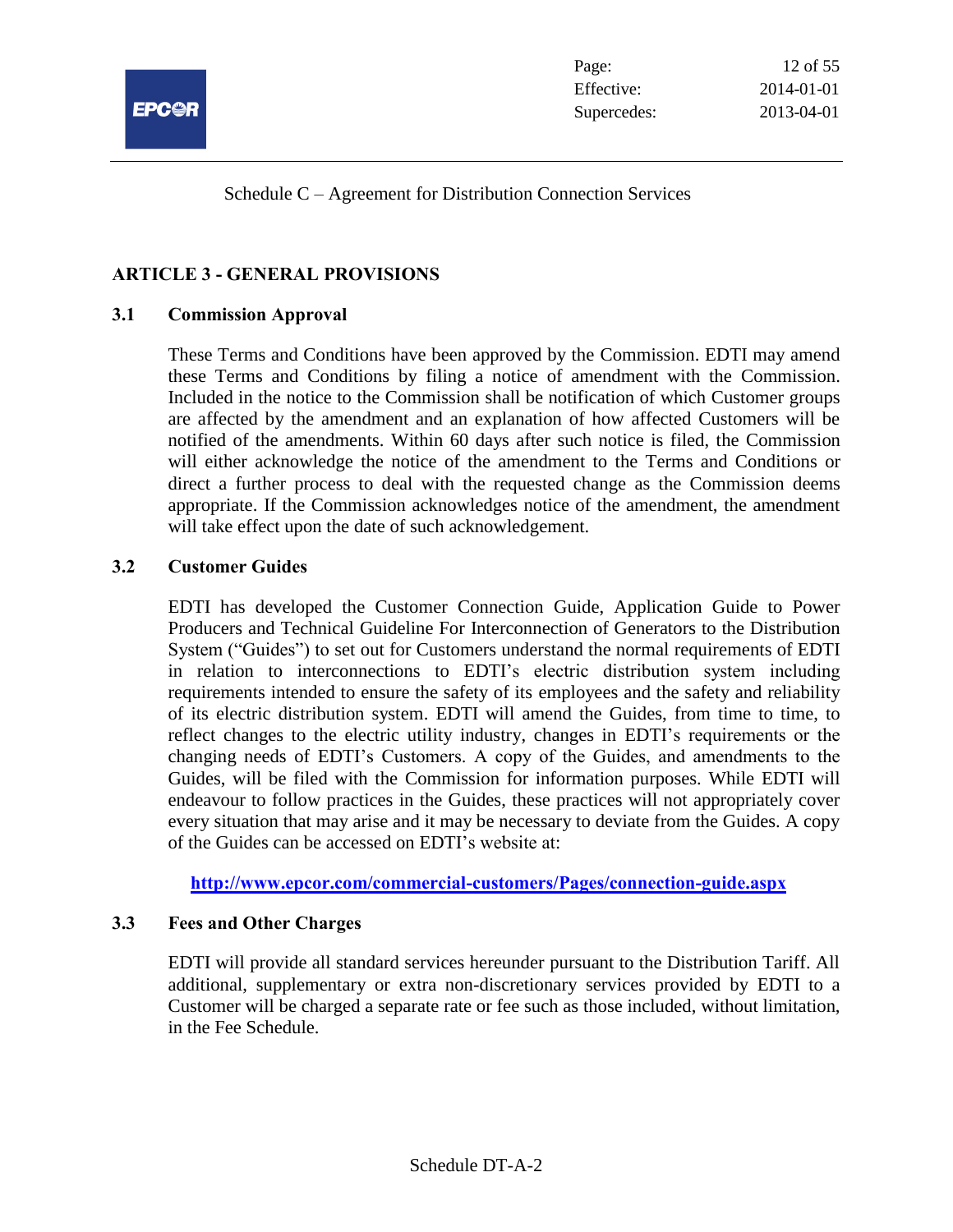

#### **3.4 Billing Customers**

EDTI may bill the Customers directly for Customer Contributions, meter tests and other services covered in these Terms and Conditions. A late payment charge of 2.0% per month (26.82% per annum) is applied if the Customer's payment has not been received by EDTI before one month from the date the bill was issued. The Customer is charged a dishonoured cheque charge for each cheque returned for insufficient funds as set forth in the Fee Schedule.

## **ARTICLE 4 - APPLICATION FOR SERVICE CONNECTION**

#### **4.1 Information Requirements**

To enable EDTI to provide the requested service, applicants for service shall supply information regarding the location of the premises to be served, the Customer's Connected Load and preferred supply conditions and the manner in which the Service Connection will be utilized, credit information or reference and any other information that may be required by EDTI. The Customer shall refer to EDTI's Customer Connection Guide for customary information requirements.

Upon receipt of the required information, EDTI will advise the applicant of the type and character of the Service Connection it will furnish to the Load Customer, and any special conditions that must be satisfied.

## **4.2 Application**

EDTI reserves the right to verify the identity of the Customer and the accuracy of the information provided and to require the Customer to sign an application in writing on forms provided by EDTI.

For commercial and industrial Customers, written acceptance specifying the Customer has agreed to these Terms and Conditions must be received by EDTI before construction of the service will proceed.

A Customer may be required to sign a Commitment Agreement before construction of the Service Connection will proceed.

A Retailer or any other person acting as an agent of a Customer may apply for a Service Connection on behalf of the Customer. The Retailer or agent must provide EDTI, in a form acceptable to EDTI, verifiable authorization from the Customer to make the application.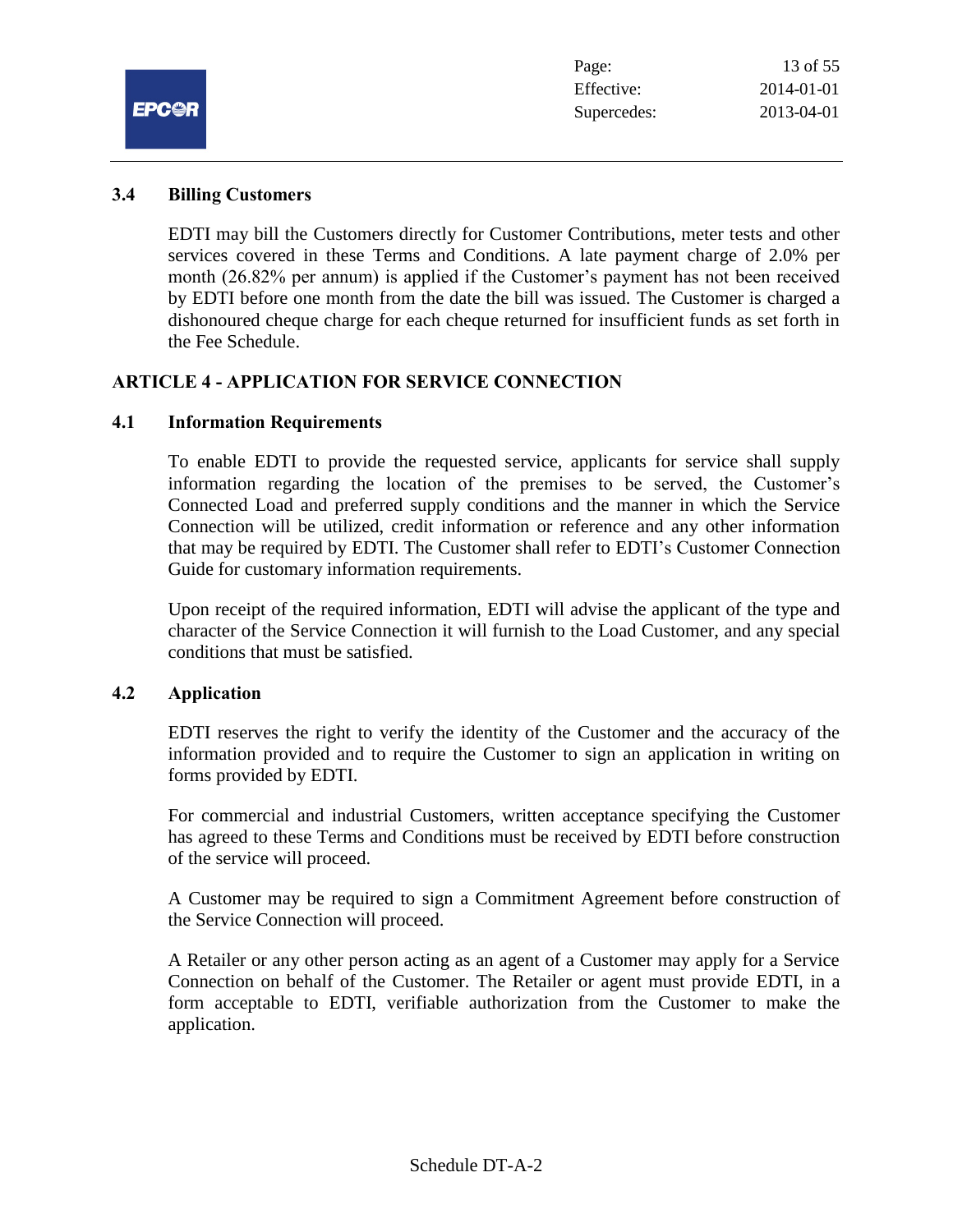

## **4.3 Rejection of Application**

EDTI may, without limitation, reject any applicant's request for a Service Connection when:

- (a) the Customer does not have currently in force all authorizations that may be required for the installation of the Service Connection in accordance with Section 4.5; or
- (b) EDTI determines that the form of the Electric Service Agreement is not appropriate for the Service Connection due to its unique nature and the Customer refuses to enter into an alternate form of agreement acceptable to EDTI; or
- (c) any representation made by the applicant or the Customer to EDTI for the purpose of obtaining a Service Connection is, in EDTI's opinion, fraudulent, untruthful or misleading; or
- (d) the Customer has not, when requested by EDTI to do so, provided a signed written application for a Service Connection, Electric Service Agreement or Commitment Agreement; or
- (e) the type of Service Connection applied for is not available or not normally provided by EDTI in the locality where the Service Connection is requested; or
- (f) the requirements of the Customer Connection Guide have not been met; or
- (g) the proposed Connected Load, in EDTI's opinion, have unusual characteristics that might adversely affect the quality of service supplied to other Customers, the public safety, or the safety of EDTI's personnel or EDTI's Facilities.

#### **4.4 Customer Contracts**

#### **4.4.1 Electric Service Agreement**

The following Customers must sign an Electric Service Agreement in respect of a Service Connection substantially in the form of the Electric Service Agreement attached as Schedule B:

- (a) a Customer at a new site having a transformer capacity of 2,500 kVA or higher, and
- (b) a Customer that requests modifications to its Service Connection at an existing site, where the transformer at the site will have a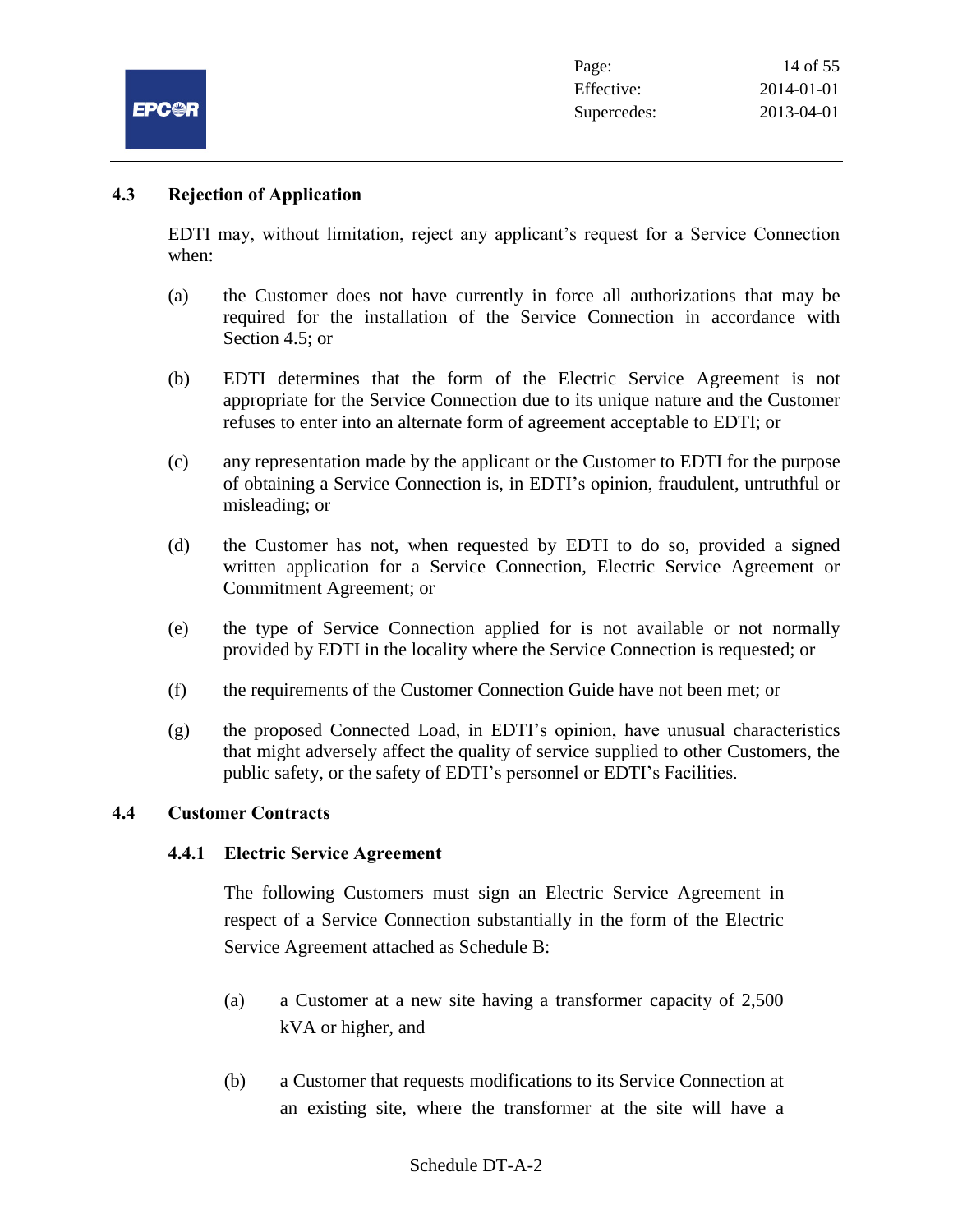

capacity of 2,500 kVA or greater after the modifications have been completed.

The following Customers must sign an Electric Service Agreement in respect of a Service Connection substantially in the form of the Electric Service Agreement attached as Schedule C:

- (a) a Customer at a new site having a Forecast Peak Demand of 150 kVA up to 2,499 kVA, and
- (b) a Customer that requests modifications to its Service Connection at an existing site, where the Forecast Peak Demand at the site will have a capacity of 150 kVA up to 2,499 kVA after the modifications have been completed.

Other Customers connected or connecting to EDTI's electric distribution system may be required by EDTI to sign an Electric Service Agreement in respect of a Service Connection. Customers with a Forecast Peak Demand of less than 150 kVA generally are not required to sign an Electric Service Agreement. The Electric Service Agreement shall be signed by the Customer and not by a Retailer or any other person acting as an agent of the Customer.

The initial term of the Customer's Electric Service Agreement shall be effective on the date service is first made available to the Point of Service.

If the Customer continues to take service beyond the initial term, the Electric Service Agreement remains in effect until terminated by either party in accordance with Article 13.

# **4.4.2 Commitment Agreement**

EDTI, in its sole discretion, may require a Customer to sign a Commitment Agreement, to be in effect until an Electric Service Agreement is executed or the request for a Service Connection has been cancelled.

# **4.4.3 Transfer of Contractual Obligations**

All services, whether or not they require EDTI assignment consent, that are properly transferred to an affiliate or successor taking over the operation of an existing facility shall be subject to the terms of the previous Customer's Electric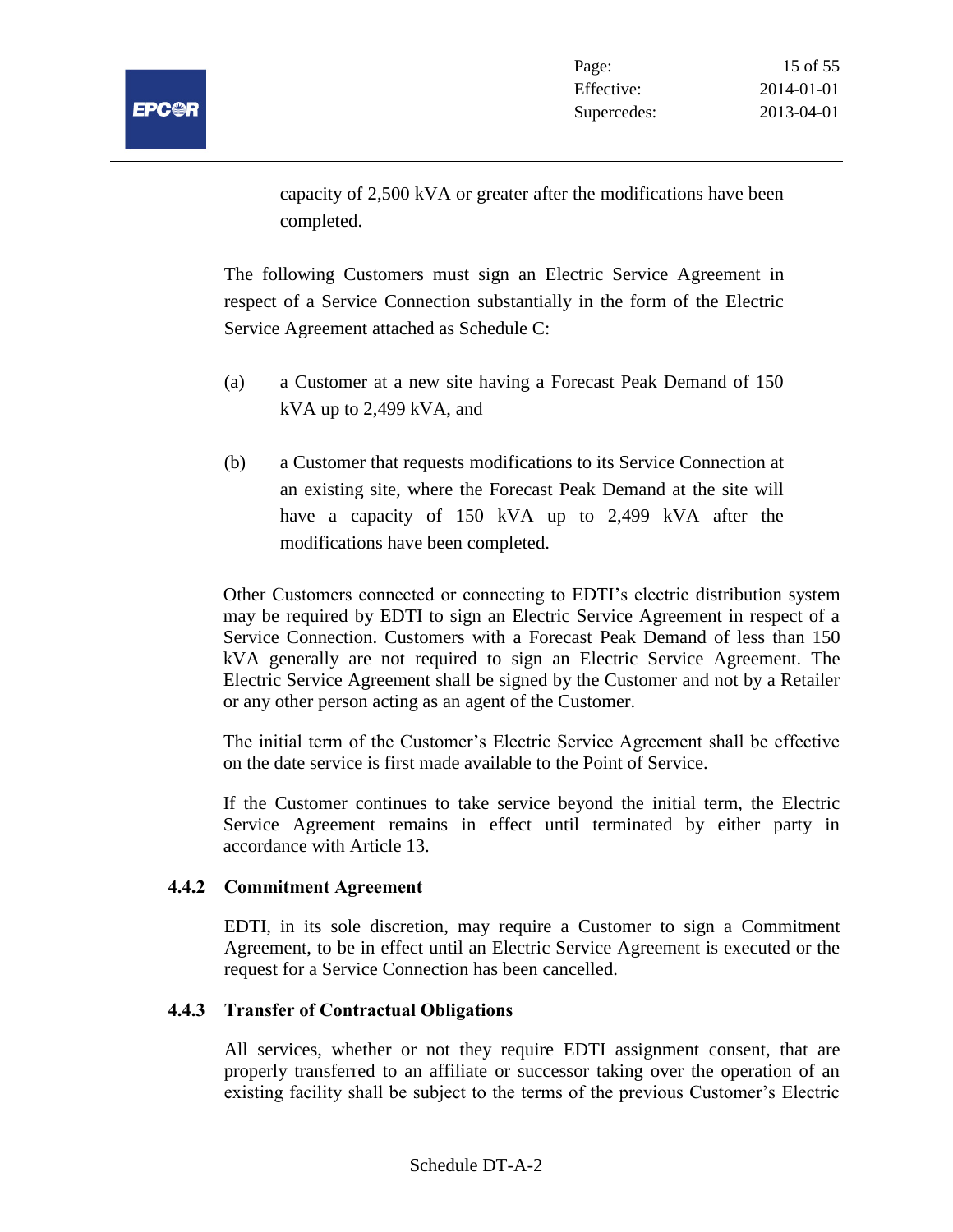

Service Agreements and billing and Demand history. Any change in service requirements as a result of such transfer shall be made in accordance with these Terms and Conditions. The existing contractual arrangements will remain in place until any new agreements have been approved and accepted by both parties.

#### **4.5 Authorizations**

The Customer for a Service Connection shall be responsible for obtaining all permits, certificates, licenses, inspections, reports, and other authorizations necessary for the installation and operation of the Service Connection. EDTI shall not be required to commence or continue installation or operation of a Service Connection unless and until the Customer has complied with the requirements of all governmental authorities, permits, certificates, licenses, inspections, reports and other authorizations, all right-ofway agreements, and all of EDTI's requirements applicable to the installation and operation of the Service Connection. EDTI reserves the right, but is not obligated, to verify that all necessary authorizations have been obtained by applicants and Customers.

#### **4.6 Temporary Service**

Where EDTI reasonably believes that a requested service will be temporary, it may require the Customer requesting the service to pay EDTI in advance of a Service Connection, the estimated cost of Facilities plus the estimated cost of installation and removal of Facilities necessary for the desired service, less the value of the salvaged material.

#### **4.7 Information and Requirements for Service**

#### **4.7.1 Service Connection Information**

Upon request, EDTI shall provide to the Customer information on the method and manner of making Service Connections. Such information may include a copy of EDTI's Customer Connection Guide, a description of the Service Connection available, location of entrance Facilities, Point of Service and metering equipment, and Customer and EDTI responsibilities for installation of facilities.

#### **4.7.2 Customer Usage Information**

EDTI shall provide standard Customer Usage Information to an agent or consultant, acting on behalf of a Customer, upon request and only after receiving written consent to such disclosure from the Customer, for the 12-month period preceding the date of the request or for such shorter period for which EDTI has collected that information.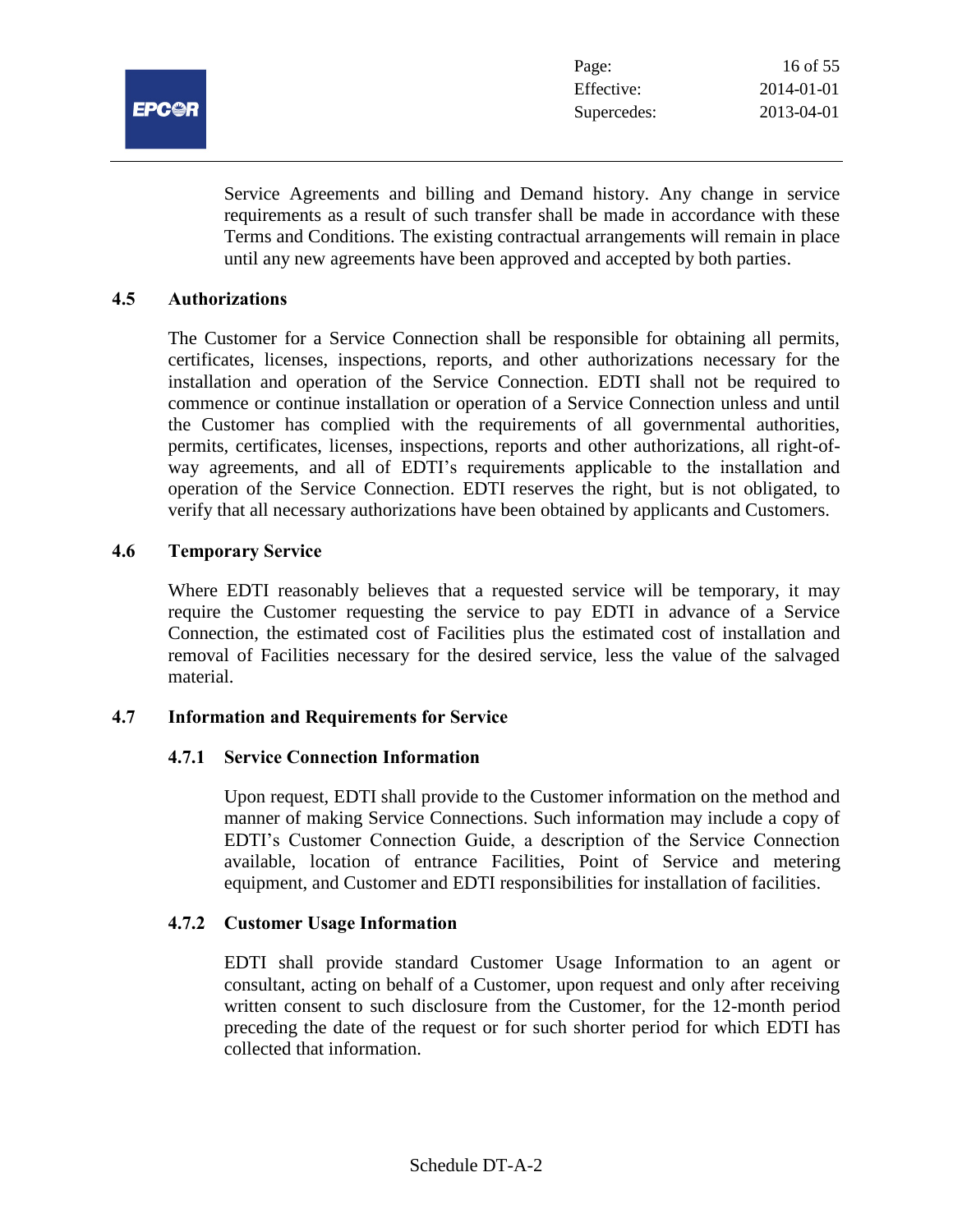

Prior to requesting EDTI to release Customer Usage Information, the agent or consultant shall be responsible for obtaining and providing to EDTI the written authorization from the Customer referred to above in a form satisfactory to EDTI.

Customer Usage Information will be provided by EDTI at no cost.

## **4.8 Connection Fee**

The Standard Connection Fee set out in the Fee Schedule will be charged to the Customer at the time of construction.

# **4.9 Construction Loads in Underground Residential Distribution Areas**

This section applies to URD Sites.

Where the electricity provided to a URD Site is to be used for construction purposes, the Customer will limit electricity consumption at the Site to a maximum continuous load of not greater than 30 Amps.

Where continuous electricity consumption (such as electric heater loads used during construction) of greater than 30 Amps will be required at the URD Site, the Customer must notify EDTI and apply for the installation of a temporary Service Connection that is capable of handling the higher load. The Customer requesting the temporary Service Connection will pay EDTI the cost of any required Facilities plus the cost of installation and removal of such Facilities necessary for the temporary Service Connection, less the value of the salvaged material. EDTI, at its sole discretion, may require the Customer to pay these costs in advance of the installation of the temporary Service Connection, in which case the costs will be based on estimates prepared by EDTI.

Should an outage occur on a Service Connection for a URD Site where electricity is being used for construction purposes and EDTI determines at its sole discretion that the outage was caused by a maximum continuous load of greater than 30 Amps at the URD Site, then the Customer responsible for the Site will be required to pay the URD Site Construction Overload Outage Response Fee set out in the Fee Schedule. EDTI will only fully re-energize the Service Connection if the Customer at the URD Site confirms to EDTI's satisfaction that the consumption at the Site will be reduced to a maximum continuous consumption of no greater than 30 Amps. If the Customer fails to do so, or if EDTI is unable through reasonable efforts to contact the Customer, then EDTI will only re-connect and re-energize the Service Connection at 120 V.

If two or more outages occur at a URD Site where electricity is being used for construction purposes and EDTI determines at its sole discretion that the outages were caused by a maximum continuous load of greater than 30 Amps at the URD Site, then in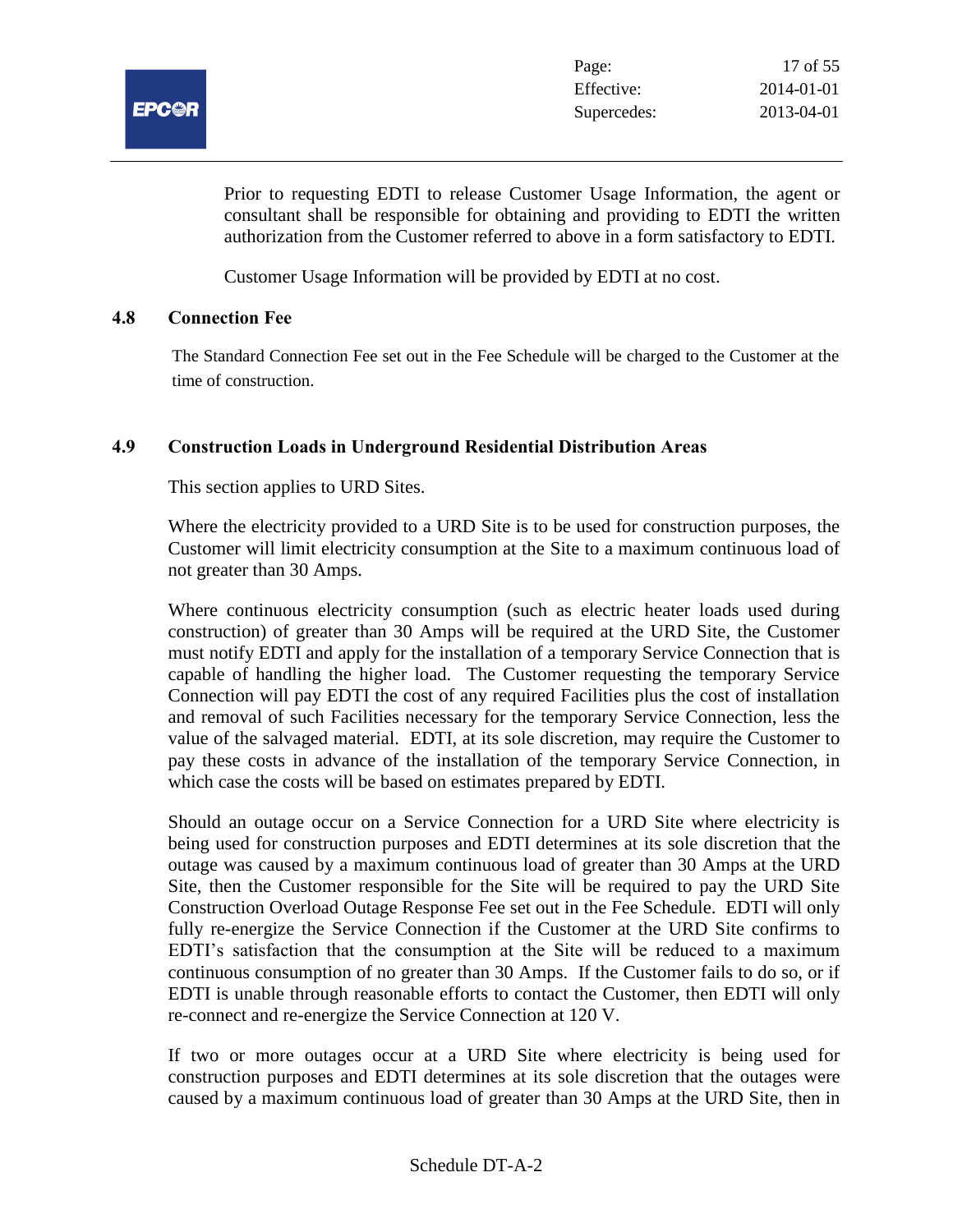

addition to the other steps that EDTI may take under this Section, EDTI may, at its sole discretion, take any one or more of the actions described in Section 12.2.

## **ARTICLE 5 - SERVICE REQUIREMENTS AND FACILITIES**

#### **5.1 Scheduling for Service Connection**

After the Customer has complied with EDTI's application requirements and has been accepted for service by EDTI and complied with the requirements of Section 4.5 and all other local construction, safety standards or regulations, EDTI shall schedule that Customer for Service Connection.

#### **5.2 Protection of EDTI's Equipment**

#### **5.2.1 Interference with EDTI Facilities**

The Customer shall not install or allow to be installed on property owned or controlled by the Customer any temporary or permanent structures that could interfere with the proper and safe operation of EDTI's Facilities or result in noncompliance with applicable statutes, regulations, standards or codes.

#### **5.2.2 Protection of Installed Facilities**

The Customer shall furnish and maintain, at no cost to EDTI, the necessary space, housing, fencing, barriers, and foundations for the protection of the Facilities to be installed upon the Customer's premises. If the Customer refuses, EDTI may, at its option, furnish and maintain, and charge the Customer for furnishing and maintaining, the necessary protection. Such space, housing, fencing, barriers and foundations shall be in conformity with applicable laws and regulations and subject to EDTI's specifications and approval.

#### **5.2.3 Power Factor**

A Customer shall design, install and operate its facilities in such a manner as to maintain a Power Factor of not less than 90%. EDTI may require any Customer not satisfying this Power Factor requirement to furnish, install, and maintain, or EDTI may install at the Customer's cost, such remedial or corrective equipment as EDTI may deem necessary under the circumstances.

#### **5.2.4 Compliance with Requirements and Use of Service Connection**

The Customer shall ensure that its facilities comply with the applicable requirements of the *Canadian Electrical Code* and with any other technical guidelines that may be issued from time to time by EDTI. The Customer shall not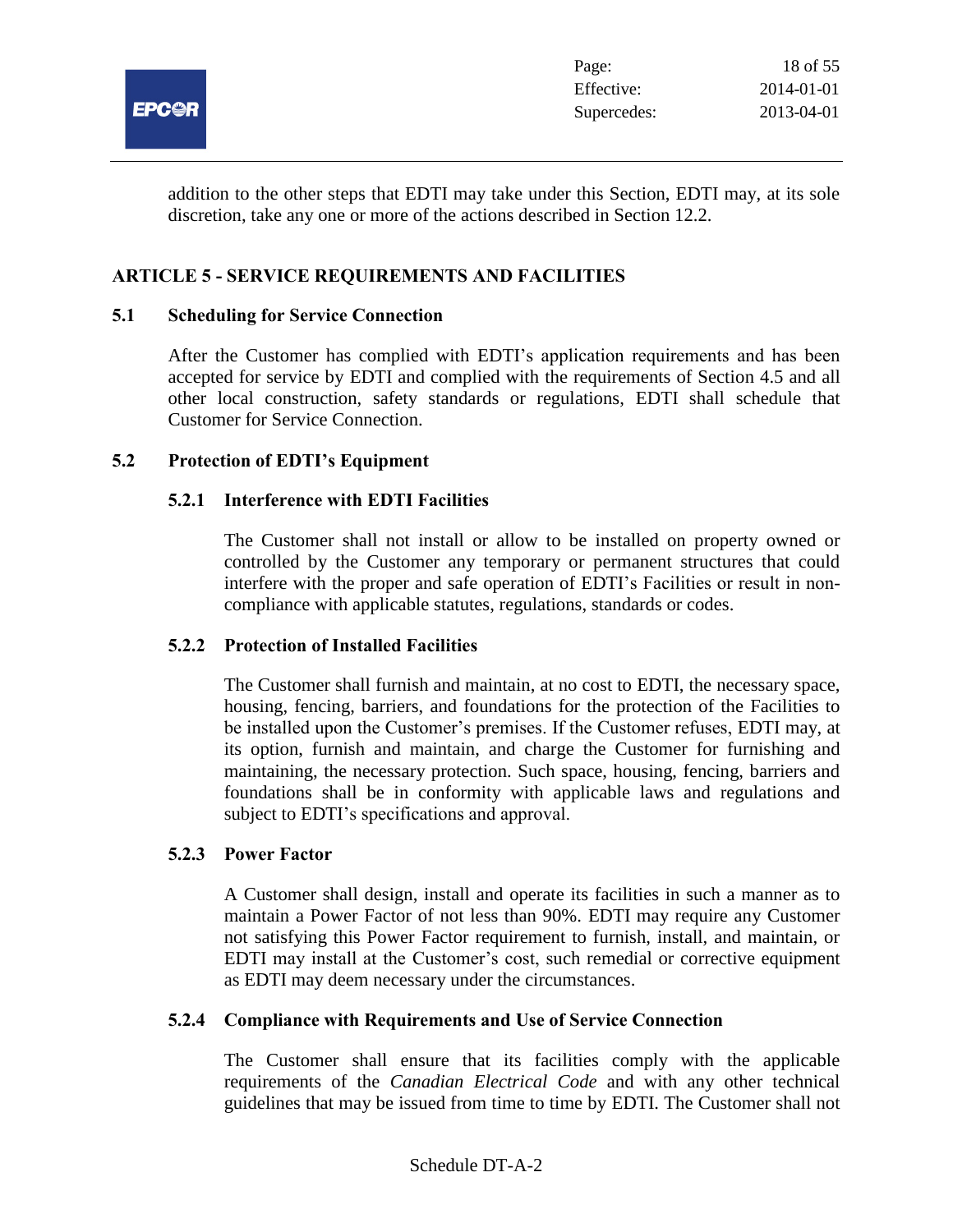

use its Service Connection or Distribution Tariff Services in a manner so as to cause interference with any other Customer's use of a Service Connection or Distribution Tariff Services such as abnormal voltage levels, frequency levels and harmonic levels. At EDTI's request, the Customer shall take whatever action is required to correct the interference or disturbance at the Customer's expense.

## **5.2.5 Operation of Generator Facilities**

Notwithstanding the provisions in Article 9, the Customer shall not, without the written consent of EDTI, use its own generator facilities in parallel operation with EDTI's electric distribution system.

#### **5.3 Relocation of Facilities**

The Customer shall pay all costs of relocating EDTI's Facilities at the Customer's request, for the Customer's convenience, or if necessary to remedy any violation of law or regulation caused by the Customer. If requested by EDTI, the Customer shall pay the estimated cost of the relocation in advance.

#### **5.4 Extensions**

A Customer shall not extend or permit the extension of facilities connected to EDTI's distribution system beyond property owned or occupied by that Customer for any Point of Service.

#### **ARTICLE 6 - RIGHTS OF WAY AND ACCESS TO FACILITIES**

#### **6.1 Easements**

At the request of EDTI, the Customer shall grant, or cause to be granted, to EDTI, without cost to EDTI, such easements or rights-of-way over, upon or under the property owned or controlled by the Customer as EDTI reasonably requires for the construction, installation, maintenance, repair, and operation of the Facilities required for a Service Connection to the Customer and the performance of all other obligations required to be performed by EDTI hereunder.

#### **6.2 Right of Entry**

EDTI's employees, agents and other representatives shall have the right to enter a Customer's property at all reasonable times for the purpose of installing, maintaining, replacing, testing, monitoring, reading or removing EDTI's Facilities and for any other purpose incidental to the provision of a Service Connection and the Customer shall not prevent or hinder EDTI's entry. EDTI will endeavour to provide reasonable notice to the Customer when it requires entry to the Customer's property. EDTI may charge a no access fee as set forth in the Fee Schedule any time EDTI's entry is prevented or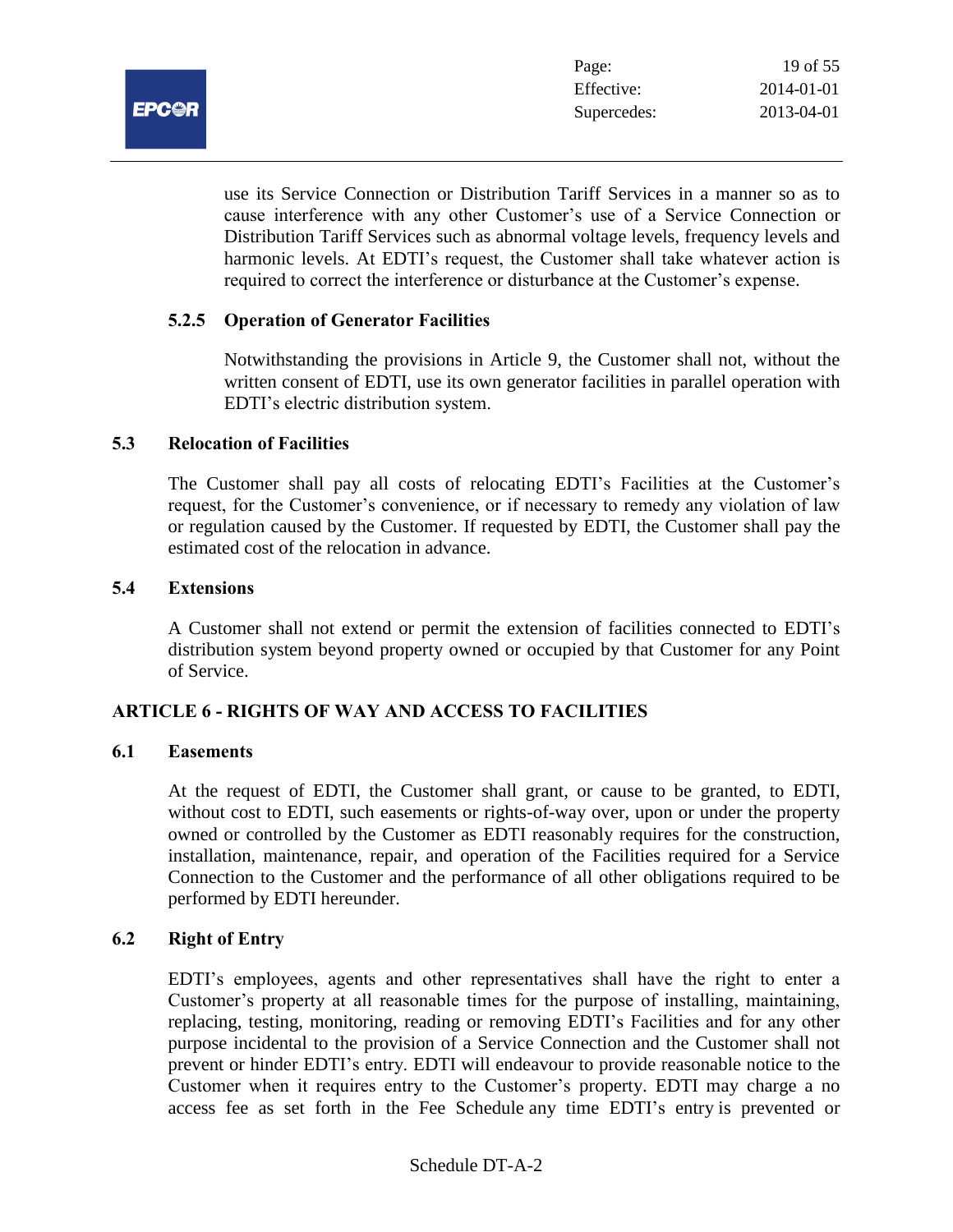

hindered. EDTI's applicable Distribution Tariff Policies will apply where EDTI's access to the meter is prevented or hindered.

## **6.3 Vegetation Management**

In all agreements between the Customer and EDTI regarding the management of vegetation where EDTI owns the Facilities, the Customer is required to give EDTI permission to manage and remove vegetation on the property owned or controlled by the Customer and the right to maintain proper clearances in accordance with the Alberta Electrical and Communications Utility Code. EDTI will make reasonable effort to notify the Customer before such work is performed.

In all agreements between the Customer and EDTI regarding the management of vegetation where the Customer owns the electrical distribution, the Customer shall be responsible for managing vegetation on the property owned or controlled by the Customer to maintain proper clearances and reduce the risk of contact with EDTI's Facilities. At the request of the Customer and if necessary, EDTI will make reasonable efforts to de-energize the Customer's Service Connection at no cost to the Customer to allow Customer to manage vegetation as required by this section. EDTI may, at the Customer's expense, perform the work that EDTI determines is reasonably required to maintain the integrity of EDTI's electric distribution system. EDTI shall make reasonable efforts to notify the Customer before such work is performed

# **ARTICLE 7 - DISTRIBUTION AND TRANSMISSION EXTENSION**

# **7.1 General Requirements**

# **7.1.1 EDTI Investment**

The investment available from EDTI in relation to the extension of service to a Customer is set out in Schedule A and will apply to the types of services specified in Schedule A. The Forecast Peak Demand will be used for establishing the investment available and the Contracted Minimum Demand.

#### **7.1.2 Estimated Cost**

Upon an applicant's request for a Service Connection, EDTI shall prepare a proposal outlining the estimated cost of the Service Connection and Customer Contribution to be paid by the applicant.

# **7.1.3 Agreement in Writing**

All agreements requiring payment by the Customer or investment by EDTI shall be in writing and signed by each party.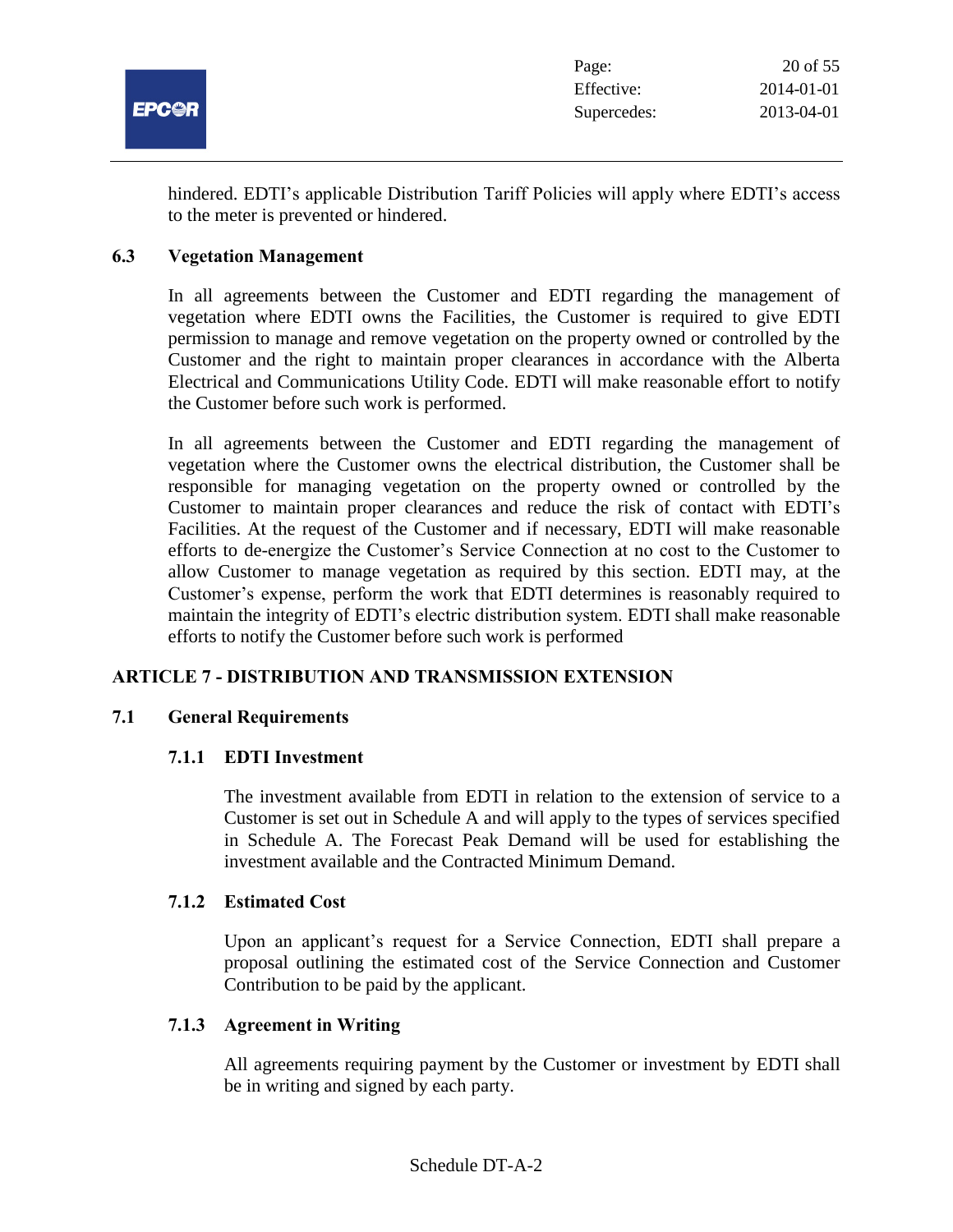

## **7.1.4 Application**

**EPC@F** 

The provisions of this Article 7 apply to those Customers who, in EDTI's judgement, will have a permanent Service Connection with EDTI. Customers for temporary service shall be governed by Section 4.6 concerning temporary service applications.

## **7.1.5 Changes**

The payment, if any, required by Section 7.1.2 is based on EDTI's assumption respecting the method of construction and the routing of the Facilities required to serve the Customer in accordance with the Customer's request for a Service Connection. If the assumed method of construction or routing of Facilities is changed for reasons beyond EDTI's reasonable control as a result of which EDTI would incur costs in excess of those estimated on the basis of such assumptions, then the Customer shall pay to EDTI the amount by which the cost of such changed method of construction and/or routing of Facilities is estimated by EDTI to exceed such costs as originally estimated. EDTI will outline the estimated costs and the Customer shall make payment to EDTI as set out in the Customer's proposal as so revised, provided that in such case the Customer shall have the right to cancel its Electric Service Agreement by paying to EDTI all costs then incurred by EDTI in respect of the Service Connection requested.

# **7.2 Determination of Distribution Extension Costs and Distribution Contributions**

#### **7.2.1 Distribution Extension Costs**

The Distribution Extension Costs incurred by EDTI in extending service to a Customer may consist of the following:

- (a) the local Facilities required to extend service for the sole purpose of an individual Customer;
- (b) where a new extension will serve a number of new Customers, an amount that represents a share of the total capital cost of the shared extension as follows:

(Customer's Forecast Peak Demand) X (Distribution Extension Costs) (Total expected demand served by extension)

(c) if the Customer extension requires an upgrade to EDTI's Facilities, the upgrade costs incurred by EDTI may form part of the Customer's extension cost; and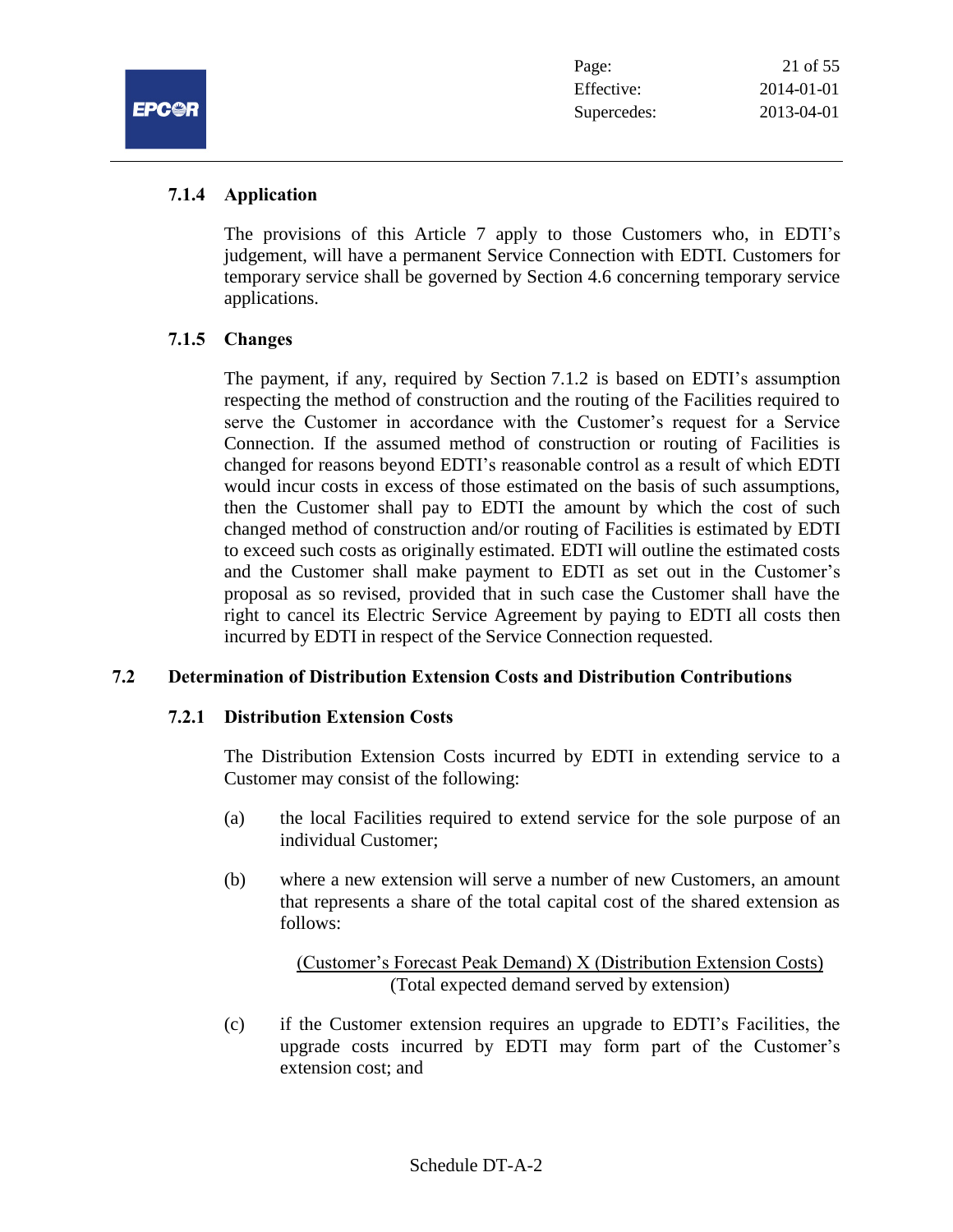

(d) if a Customer or a well defined group of Customers request EDTI to advance the upgrade of existing Facilities, the costs of the upgrade including but not limited to, incremental higher costs associated with construction in a season other than what would be normally be done, carrying costs, and higher construction costs associated with additional mobilization and demobilization from advancing the construction of Facilities, may be classified as customer-related.

## **7.2.2 Customer Distribution Contribution**

If the total Distribution Extension Costs are less than the investment available from EDTI as specified in the Fee Schedule for the service, the Customer will not be required to make any contribution. In all other cases, the Customer will be required to pay a Distribution Contribution and an agreement for payment of the Distribution Contribution must be made between the Customer and EDTI before any work on the extension is commenced.

Under no circumstances will the level of Available EDTI Investment exceed the Distribution Extension Costs.

## **7.3 Determination of EDTI Transmission Costs and Transmission Contributions**

# **7.3.1 EDTI Transmission Costs**

EDTI may incur transmission costs ("EDTI Transmission Costs") as a result of entering into contracts for provision of System Access Service in support of Customers' electricity supply requirements. EDTI Transmission Costs include but are not limited to contributions and application fees made by EDTI in respect of a Point of Delivery providing System Access Service to a Customer. The EDTI Transmission Costs incurred by EDTI in extending service to a single Customer served from one Point of Delivery, the Customer's Transmission Contribution will be equal to the total EDTI Transmission Costs incurred by EDTI.

#### **7.3.2 Customer Transmission Contribution**

If a Transmission Contribution is applicable to a Customer, then an agreement for payment of the Transmission Contribution must be made between the Customer and EDTI before any work on the extension is commenced.

# **7.4 Changes in Point of Delivery Demand**

EDTI reserves the right to pass through to the Customer any costs from the ISO incurred by it as a direct result of: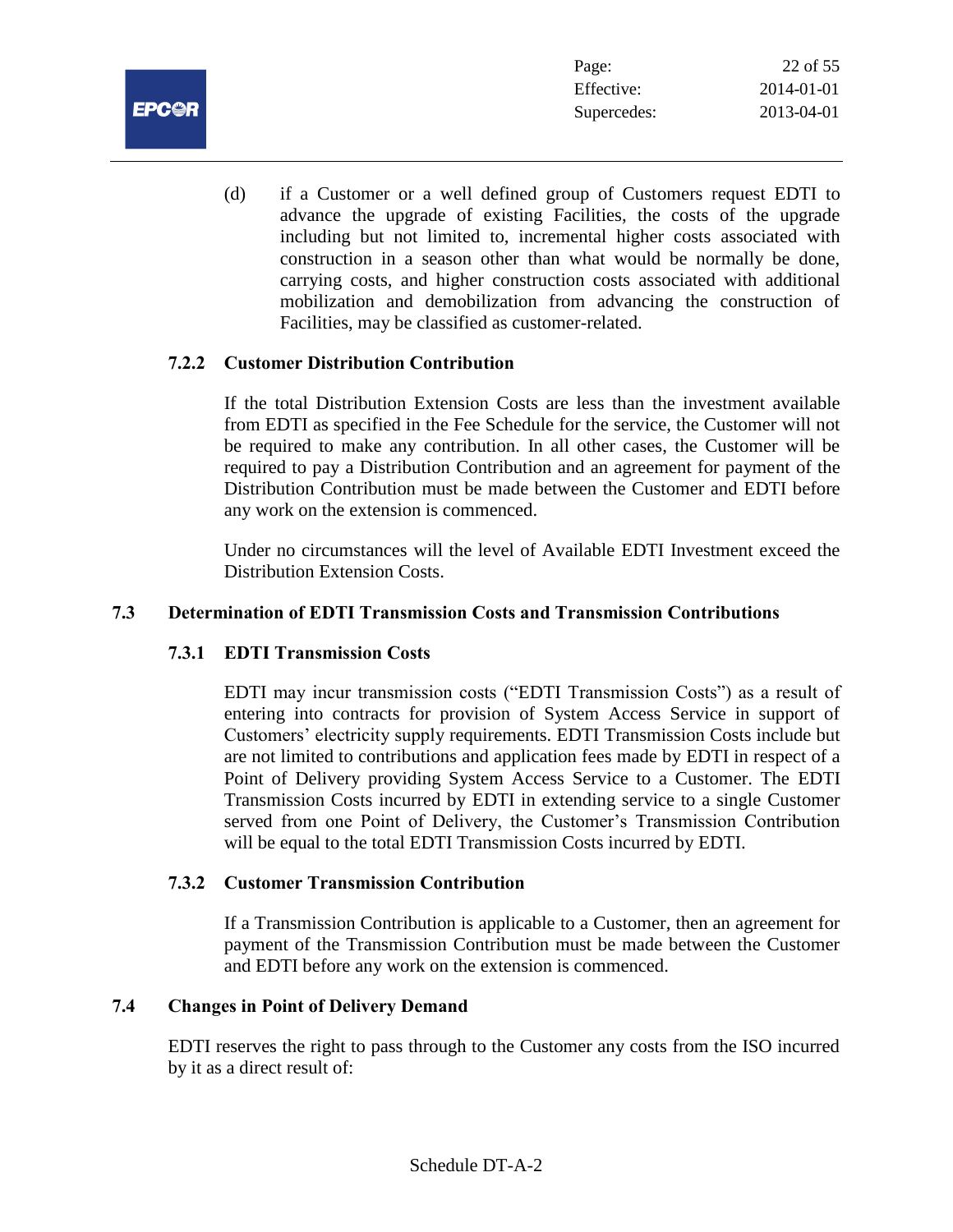

- (a) EDTI being required to establish a new POD contract, or increase to the contract demand in an existing POD contract, or
- (b) a change in the Customer's service requirements resulting in costs that EDTI would not otherwise recover, or
- (c) the Customer terminating service as provided Section 13.2.

# **7.5 Refunds of Contributions**

When a Customer provides a Distribution Contribution under section 7.2 to obtain service at Point of Service, EDTI may refund a portion of the contribution if the events referred to in this Section occur during the initial term of the Customer's Electric Service Agreement.

## **7.5.1 Change in Contracted Minimum Demand**

A Customer at an existing Point of Service may receive a refund where an Electric Service Agreement with an increased Contracted Minimum Demand is executed as described in the section "Changes to Service Requirements".

## **7.5.2 Cost Sharing**

If a new Customer shares the costs of an existing extension, a Customer may receive a refund based on the proportion of the costs of the shared extension that are used by the new loads relative to the total load supplied by the shared extension. Refunds, in whole or in part, are made without interest to the current Customer at the Point of Service.

No refund in relation to a Distribution Contribution shall be payable unless an event referred to in this Section occurs during the initial term of the Electric Service Agreement.

Customer Transmission Contributions may be refunded to a Customer in whole or in part, if EDTI receives a refund of EDTI Transmission Costs which can be attributed to the Customer.

#### **7.6 Delay in Taking Service**

In circumstances where EDTI will install Facilities to serve a subdivision or a multiple dwelling residence, and it is determined that service will not be taken within twelve (12) months of the In-service Date, the Customer shall pay for the entire cost of the new extension. For each Point of Service in the subdivision or multiple dwelling residence that is energized within five (5) years of the In-service Date, EDTI will refund the payment for each Point of Service based on any applicable Available EDTI Investment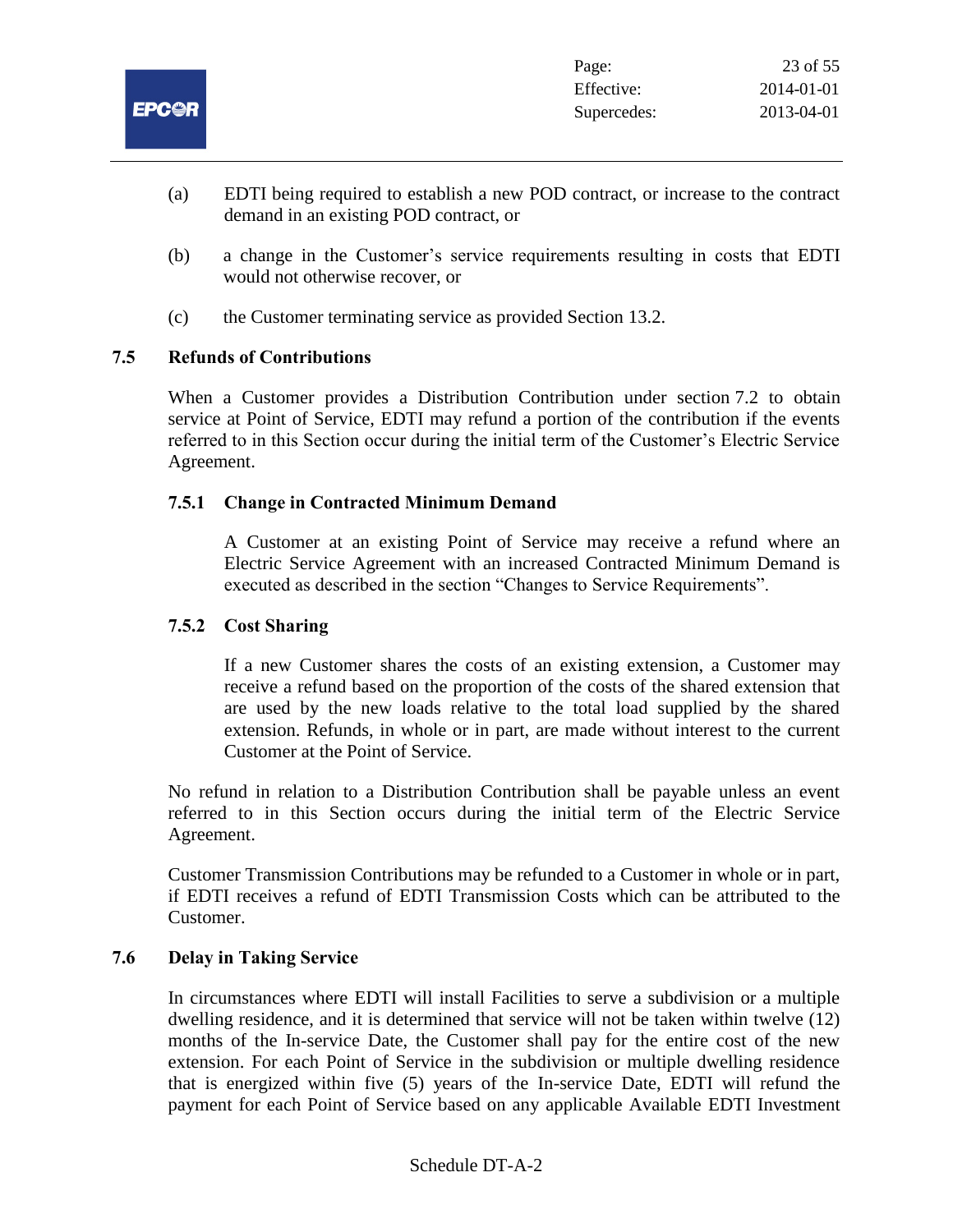

level specified in Schedule A. Otherwise, EDTI shall be entitled to retain such payment as compensation for its costs incurred.

## **7.7 Conversion from Overhead to Underground Service**

A Customer may request that existing EDTI Facilities be converted from overhead to underground service. The Customer, or any other person who is acting on behalf of a Customer and who provides EDTI with verifiable authorization from the Customer, will be charged for all costs incurred by EDTI in connection with the conversion, including, without limitation, the following:

- (a) the present value of future revenue streams associated with the existing Facilities which are being removed, plus
- (b) the estimated cost of removing the existing Facilities, less the estimated salvage value, plus
- (c) the estimated cost for the installation of the new underground Facilities, less any investment that may be available from EDTI as specified in Schedule A**.**

## **ARTICLE 8 - SERVICE CONNECTION**

#### **8.1 Customer Responsibility**

#### **8.1.1 Facilities and Service Connection**

The Customer shall be responsible for the installation and condition of all facilities on the Customer's side of the Point of Service including all Civil Work in relation to the Service Connection. The Customer shall be responsible for any destruction of or damage to EDTI's Facilities where the destruction or damage is caused by a negligent act or omission or wilful misconduct of the Customer, its directors, officers, agents, employees and representatives or anyone permitted by the Customer to be on the premises.

The Customer shall comply with all applicable requirements of EDTI in relation to its Service Connection and interconnection with EDTI's electric distribution system, including EDTI's Customer Connection Guide, as amended from time to time.

The Customer assumes full responsibility for the proper use of the Service Connection or the service provided by EDTI and for the condition, suitability and safety of any and all wires, cables, devices or equipment energized on the Customer's premises or on premises owned or controlled by the Customer that are not the Customer's property.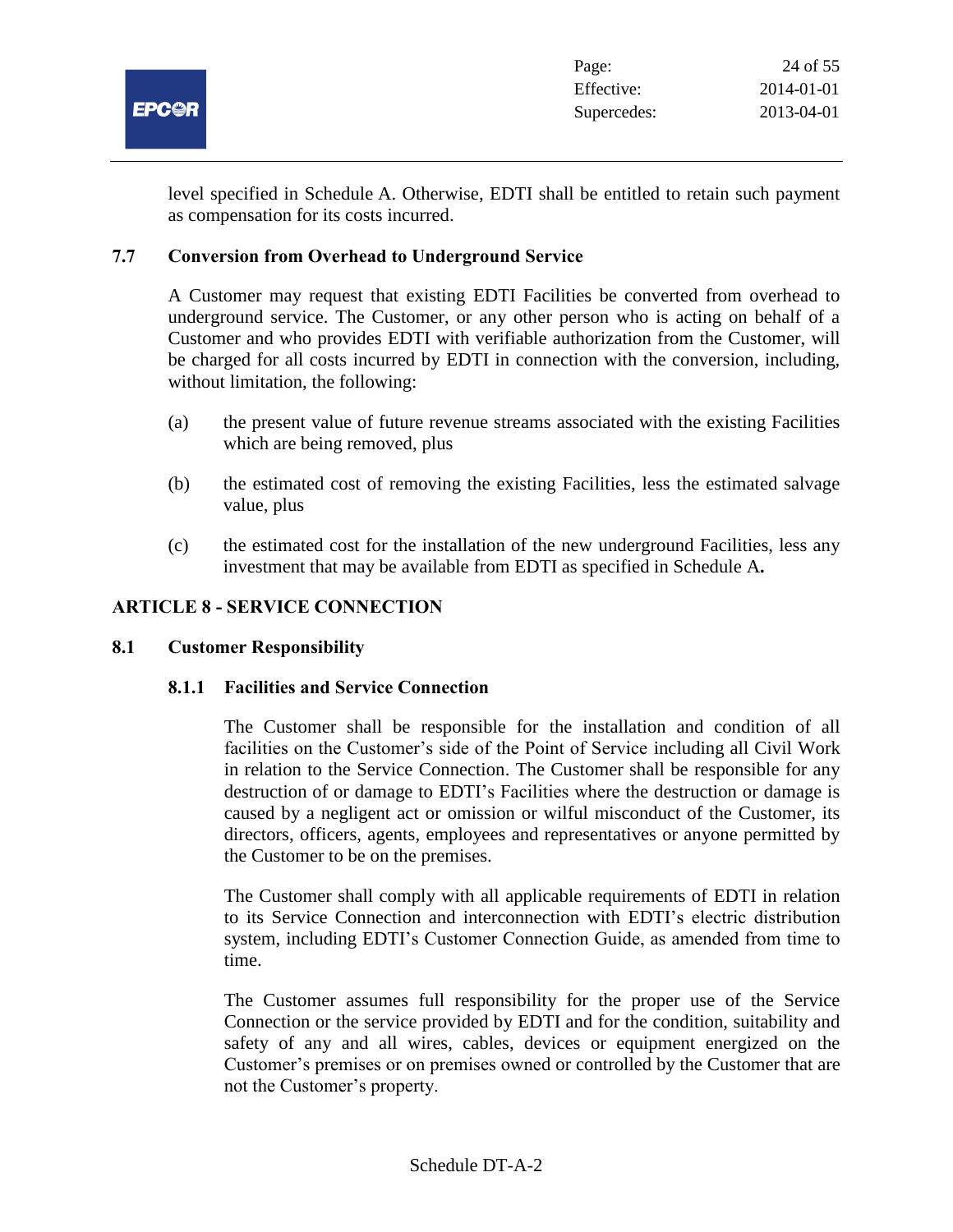## **8.1.2 Protective Devices**

The Customer shall be responsible for determining whether the Customer needs any devices to protect the Customer's facilities from damage that may result from the use of a Service Connection or Distribution Tariff Services. The Customer shall provide and install any such devices.

#### **8.1.3 Service Calls**

EDTI may require a Customer to pay the actual costs of a requested service call if the source of the problem is the Customer's facilities.

#### **8.1.4 Standards for Connection**

The Customer's installation shall conform to the requirements of EDTI's Customer Connection Guide, as amended from time to time and/or such further requirements as EDTI may establish from time to time. Copies of such guidelines are available on request and from EDTI's website.

## **8.1.5 Interference with EDTI's Property**

No one other than an employee or authorized agent of EDTI shall be permitted to remove, operate, or maintain meters, electric equipment and other EDTI Facilities. The Customer shall not interfere with or alter the meter, seals or other Facilities or permit the same to be done by any person other than the authorized agents or employees of EDTI. The Customer shall be responsible for all damage to or loss of such property unless occasioned by circumstances as determined in EDTI's sole discretion to have been beyond the Customer's control, such as "Acts of God" and other similar circumstances. Such Facilities shall be installed at points most convenient for EDTI's access and service and in conformance with applicable laws and regulations in force from time to time.

#### **8.2 Unauthorized Use**

Where EDTI determines that there has been unauthorized use of the Service Connection or Distribution Tariff Services including, but not limited to, meter tampering, unauthorized connection or reconnection, theft, fraud, intentional or unintentional use of energy whereby EDTI is denied full compensation for services provided, EDTI will bill the Customer or its Retailer for EDTI's estimate of such unauthorized use. Nothing in this section shall limit any other rights or remedies that EDTI may have in connection with such unauthorized use.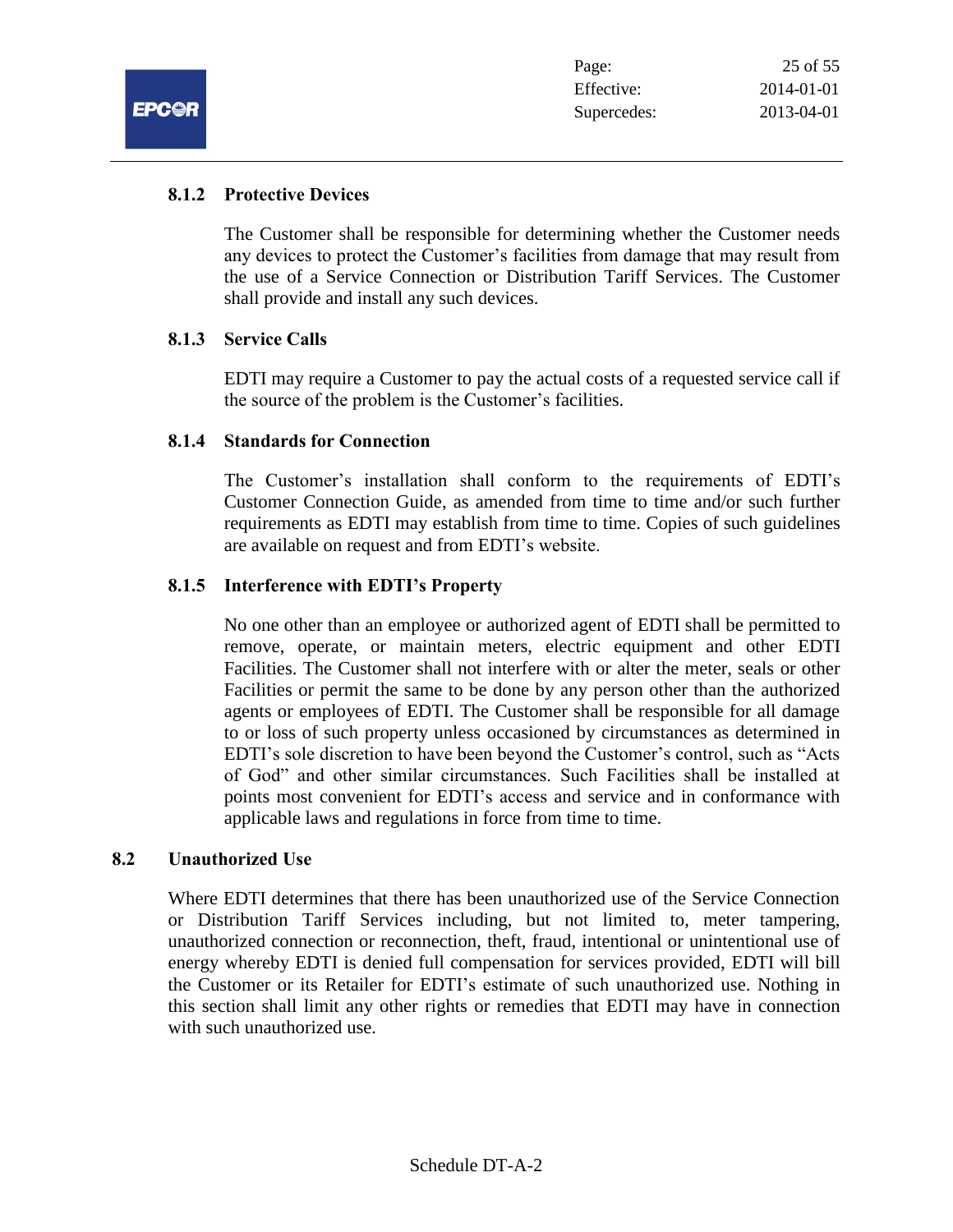|              | Page:       | 26 of 55   |
|--------------|-------------|------------|
|              | Effective:  | 2014-01-01 |
| <b>EPC©R</b> | Supercedes: | 2013-04-01 |

#### **8.3 New Multiple Dwellings**

Each individual unit within a new multiple dwelling will be served as a separate Point of Service, unless EDTI agrees otherwise**.**

Where EDTI and a Customer have agreed that service to a new multiple dwelling shall be delivered through a single Point of Service, the applicable general service (nonresidential) price schedule will apply to the service.

#### **8.4 Mobile Homes**

Service shall normally be provided to mobile homes through separate Points of Service, based on the applicable residential price schedule.

Service provided to common use areas (e.g. laundry facilities) in a mobile home park shall be separately metered and billed at the applicable general service price schedule.

In mobile home parks or trailer courts where EDTI reasonably believes homes are temporary, EDTI may elect to provide service only through the Point of Service billed to the mobile home park or trailer court.

#### **8.5 Frequency and Voltage Levels**

EDTI will make every reasonable effort to supply energy at 60-Hertz alternating current. The voltage levels and variations will comply with the Canadian Standards Association standards and as specified in the Customer Connection Guide. Some voltage levels set out in the Customer Connection Guide may not be available at all locations served by EDTI.

#### **8.6 Minimum Charges**

The Minimum Charge calculated in accordance with the Rate Schedules will be applicable.

#### **ARTICLE 9 - GENERATION CUSTOMERS**

#### **9.1 General**

This Article sets out specific terms and conditions related to Generation Customers that are in addition to any applicable terms and conditions set out in other Articles of these Terms and Conditions.

Generation Customers have generating facilities that are interconnected to EDTI's electric distribution system and may or may not be exporting Energy to the Interconnected Electric System. Generation Customers may also have on site load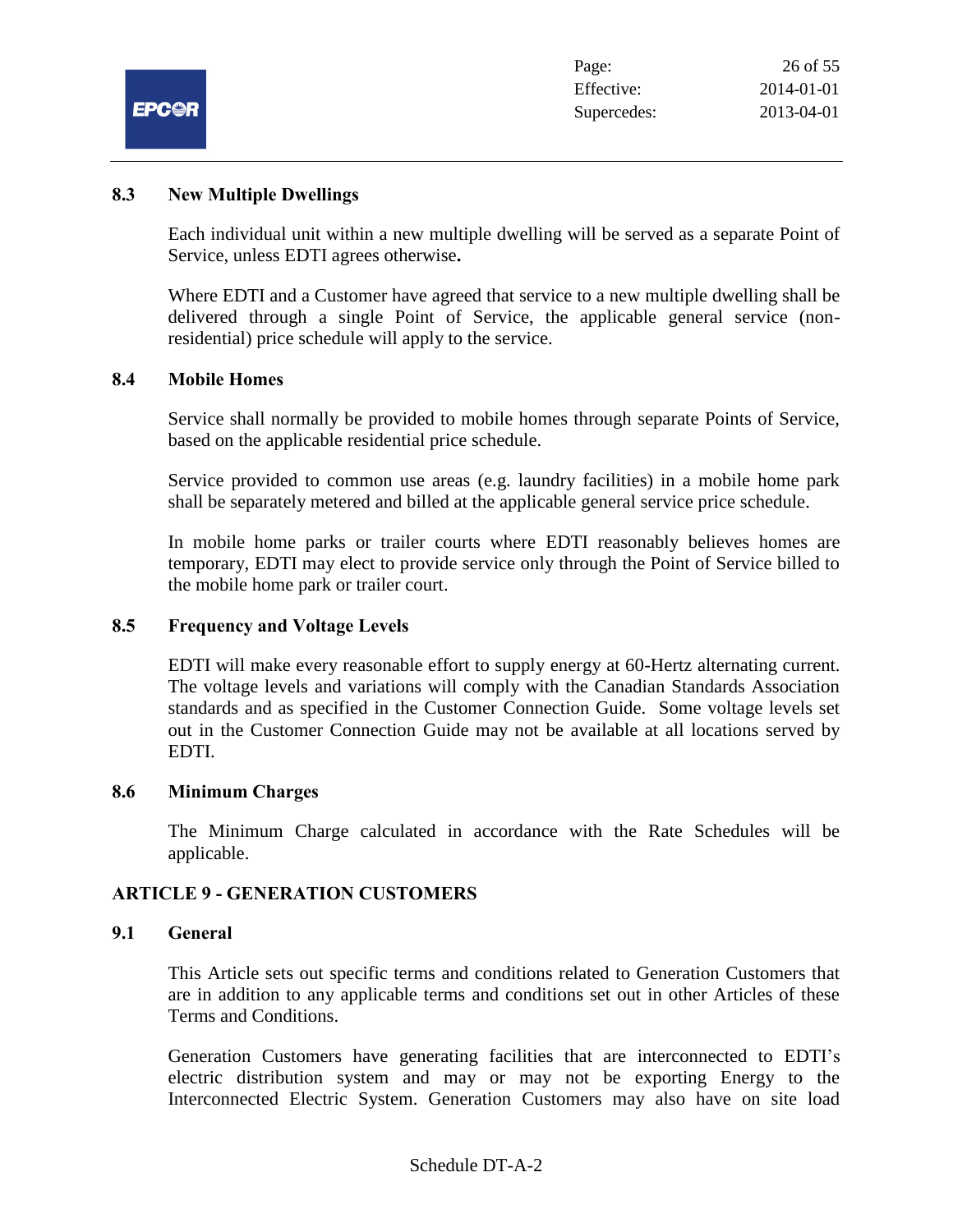

requirements or generator stand-by/supplemental load requirements to which the applicable terms and conditions of these Terms and Conditions will apply.

All Generation Customers are required to enter into a Distribution Interconnection Agreement with EDTI to establish detailed terms, conditions and provisions with respect to safe and effective operation of the specific interconnection.

#### **9.2 Interconnection**

A Generation Customer or other person acting on behalf of the Generation Customer must apply in writing for interconnection to EDTI's electric distribution system. The application must include all relevant information concerning site location, facility requirements and requested export levels. Any requested changes to these requirements must be provided in writing to EDTI.

The interconnection of a generator to EDTI's electric distribution system must not create a safety hazard to Customers, the public or operating personnel, nor compromise the reliability, power quality or effective operation of the Interconnected Electric System or any part thereof and shall comply with all applicable legislation, policies, standards, rules or codes of federal, provincial or local regulatory entities, the Power Pool, the ISO or electric distribution or transmission facility owners, as they may change from time to time.

Prior to interconnecting generating facilities to EDTI's electric distribution system, the Generation Customer shall:

- (a) satisfy all participant and application requirements of the Power Pool (if the generator is producing electricity beyond on-site requirements thereby exporting into the Interconnected Electric System and exchanging Energy through the Power Pool);
- (b) comply with all applicable requirements of EDTI including its Technical Guideline for Interconnection of Generators to the Distribution System, as amended from time to time;
- (c) obtain and provide copies of required permits, licences and authorization to EDTI including the Commission's approval and order to connect and acceptance from the local inspection and code enforcement authorities;
- (d) satisfy all requirements of EDTI in relation to the generating facility metering set out in Section 9.3.5 below;
- (e) execute a Distribution Interconnection Agreement with EDTI; and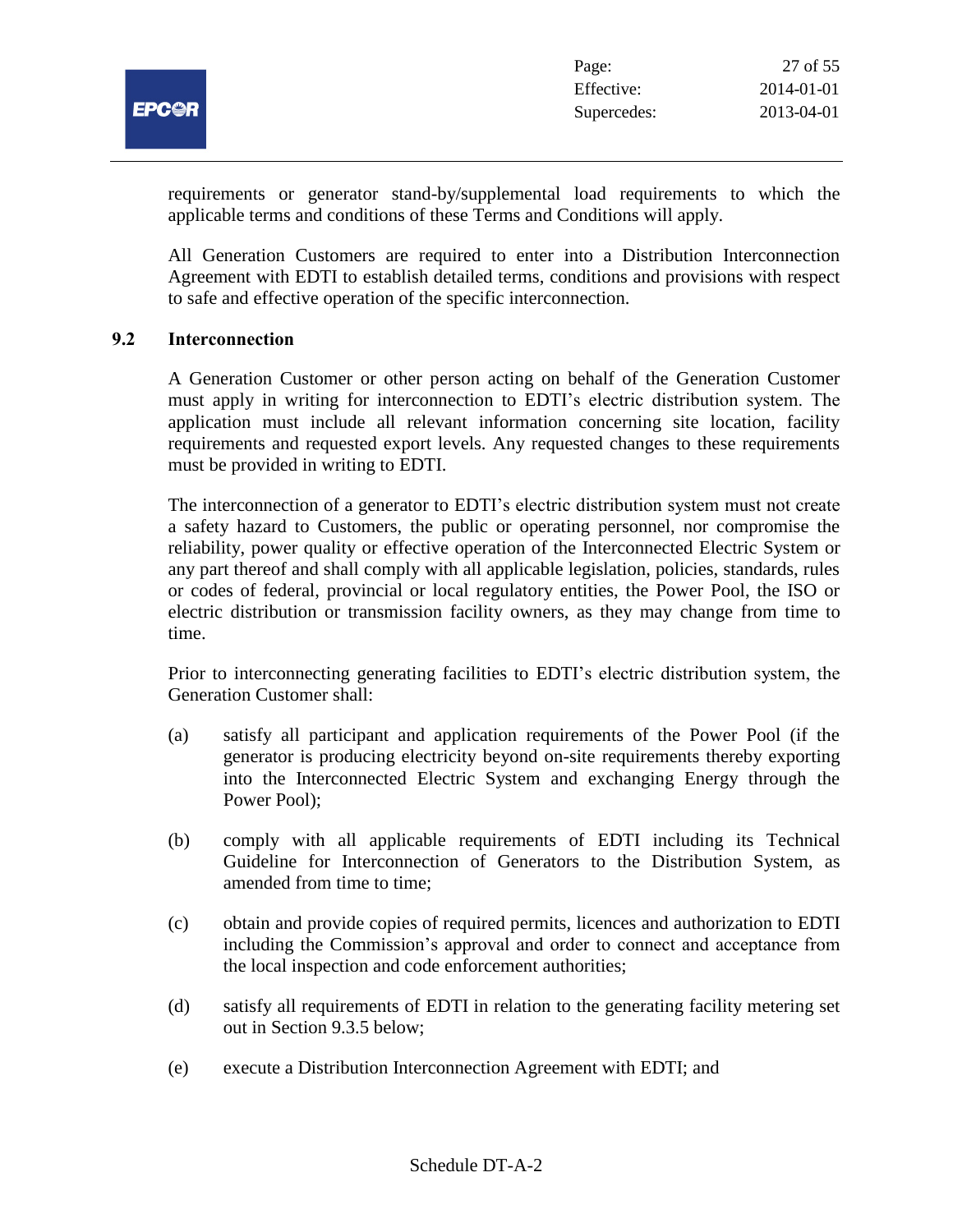

(f) execute an agreement with EDTI which will specify technical and operating requirements if it wishes to operate in parallel operation with or as supplementary, auxiliary or stand-by-service to any other source of Energy.

#### **9.3 Generation Customer Responsibilities**

#### **9.3.1 Responsibility for Facilities and use of Service**

The Generation Customer will be responsible for the design, installation, maintenance and condition of all facilities on the Distributed Generation Customer's side of the Point of Service, except metering or other equipment owned by EDTI.

The Generation Customer shall comply with all applicable requirements of EDTI including its Technical Guideline for Interconnection of Generators to the Distribution System, as amended from time to time.

The Generation Customer shall be responsible for any destruction of or damage to EDTI's Facilities where the destruction or damage is caused by a negligent act or omission or wilful misconduct of the Distributed Generation Customer, its directors, officers, agents, employees and representatives or anyone permitted by the Customer to be on the premises.

The Generation Customer assumes full responsibility for the proper use of the service provided by EDTI and for the condition, suitability and safety of any and all wires, cables, devices or equipment energized on the Generation Customer's premises or on premised owned or controlled by the Generation Customer that are not the Generation Customer's property.

#### **9.3.2 Protective Devices**

The Generation Customer shall be responsible for determining whether it needs any devices to protect its equipment from damage that may result from the interconnection to EDTI Facilities. The Generation Customer shall provide and install any such devices. The Generation Customer will provide EDTI with the required documentation and settings for such devices. Where EDTI has determined that there are adverse impacts on other Customers or operating processes, EDTI can order modifications to such devices. The Generation Customer must obtain written approval from EDTI for any modifications to such devices.

The Generation Customer must use tele-protection signals or other such reliable means to separate the generator from the Interconnected Electric System during islanding conditions. The Generation Customer shall be responsible for any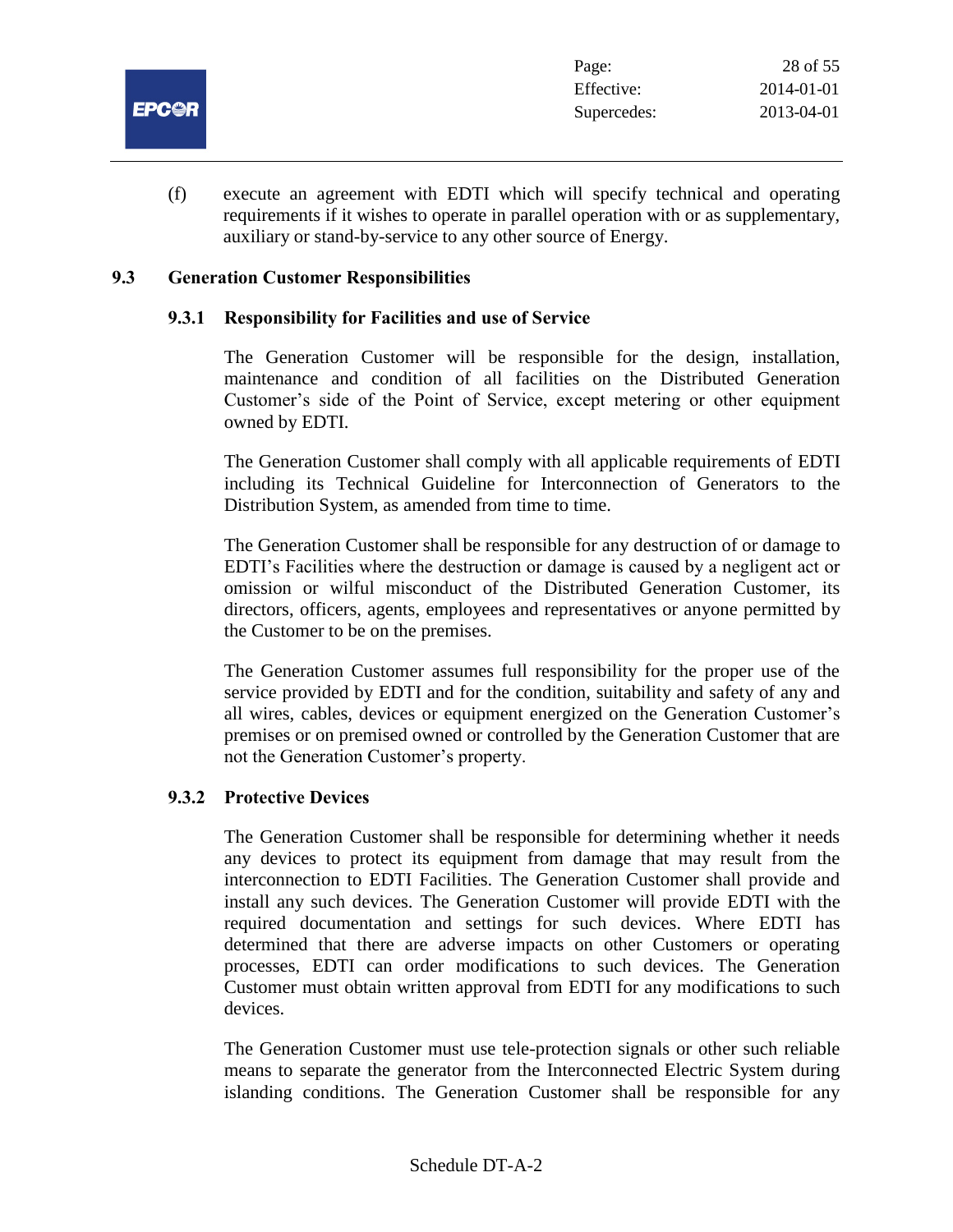

damages that are caused as a result of failure to safely separate during an islanding situation.

#### **9.3.3 Disconnection for Safety Reasons**

In addition to the provisions of Section 16.7, the Interconnection Facilities will include an acceptable visible disconnect switch as a means of isolating the Generation Customer's generating facilities from EDTI's electric distribution system. EDTI may disconnect a Generation Customer's generating facilities from EDTI's electric distribution system without prior notice where in EDTI's opinion:

- (a) the Generation Customer has violated the terms of the Distribution Interconnection Agreement with EDTI; or
- (b) the Generation Customer has permitted its facilities to deteriorate and become hazardous; or
- (c) the Generation Customer facilities fails to comply with applicable standards and requirements of EDTI including those as set out in EDTI's Application Guide to Power Producers or its Technical Guideline for Interconnection of Generators to the Distribution System, as amended from time to time; or
- (d) the use of the service may cause damage to EDTI's Facilities or interfere with or disturb service to any other Customer.

EDTI will reconnect the service when the safety problem is resolved and when the Generation Customer has provided, or paid EDTI's costs of providing, such devices or equipment as may be necessary to resolve such safety problems and to prevent damage, interference or disturbance.

#### **9.3.4 Service Calls**

EDTI may require a Generation Customer to pay the actual costs of a requested service call if the source of the problem is the Generation Customer's facilities.

#### **9.3.5 Metering and Settlement**

The Generation Customer will be responsible for installing bi-directional, four quadrant metering facilities to measure active energy and reactive energy produced by the generator, and consumption of power, active energy and reactive energy, flowing from the electric distribution system to the Generation Customer's facilities. The metering facilities shall be in compliance with the standards set by EDTI.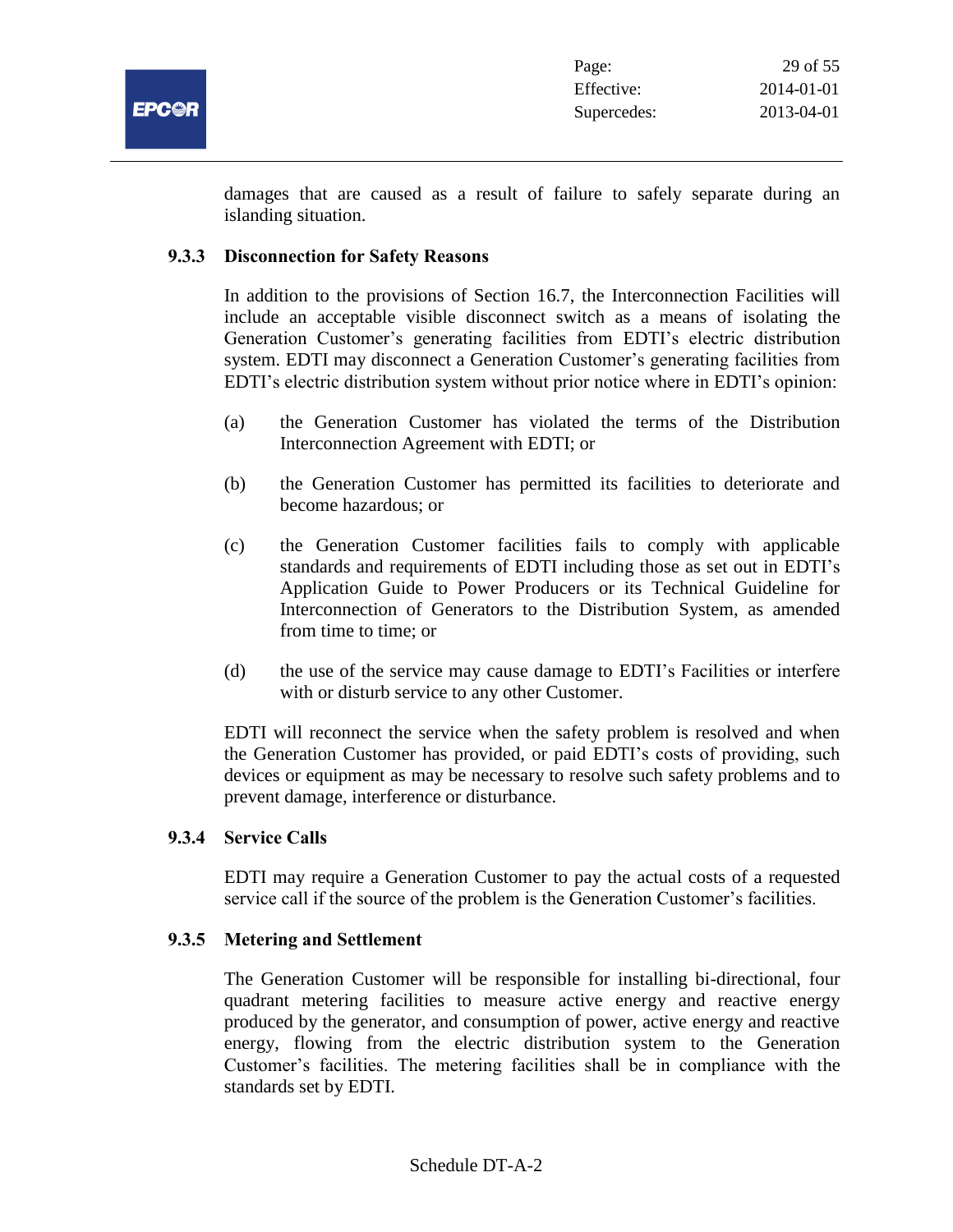| L.<br>•: ای<br>- |  |
|------------------|--|
|                  |  |

Where export of power to the Interconnected Electric System is not required, the Generation Customer will be responsible for installing uni-directional, two quadrant metering to separately record active and reactive power.

At the request of EDTI, the Generation Customer shall install additional metering facilities if EDTI determines that the existing metering facilities are inadequate or not properly configured to measure the full consumption flowing from EDTI's distribution system to the Generation Customer's facilities. EDTI reserves the right to install additional metering, at the Generation Customer's cost, as it deems necessary to ensure accurate measurement of consumption from EDTI's distribution system.

The power production information must be provided to EDTI, the ISO and the Power Pool in a format and frequency which is acceptable to these entities. EDTI may use the power production information for internal use.

The Generation Customer must provide EDTI with consumption information in a form acceptable to EDTI whether or not the Distributed Generation Customer consumes power from EDTI's distribution system.

Upon receipt of a request by the Generation Customer, EDTI will install bidirectional, four quadrant metering facilities to measure active and reactive energy as identified in Section 9.3.5(a). EDTI will be responsible to interrogate the meter and perform all settlement system code transactions with the ISO and the Power Pool. The Generation Customer will be provided with consumption and power production information for its internal use. The Generation Customer will be responsible for the costs of providing and installing the metering equipment and ongoing operating costs

Telemetry is required for all generating units in excess of 5MW in capacity, or where EDTI has determined that telemetry is required in order to maintain reliable operation of the distribution system.

## **9.3.6 Meter Test**

EDTI reserves the right to request meter test information from the Generation Customer.

If metering facilities have been removed for reasons such as, but not limited to, testing or inspection, EDTI may estimate the demand and amount of energy supplied, but not registered, at the Point of Service.

EDTI may, at any reasonable time, read, inspect, remove and test a meter owned or controlled by the Generation Customer. EDTI shall have the right to enter a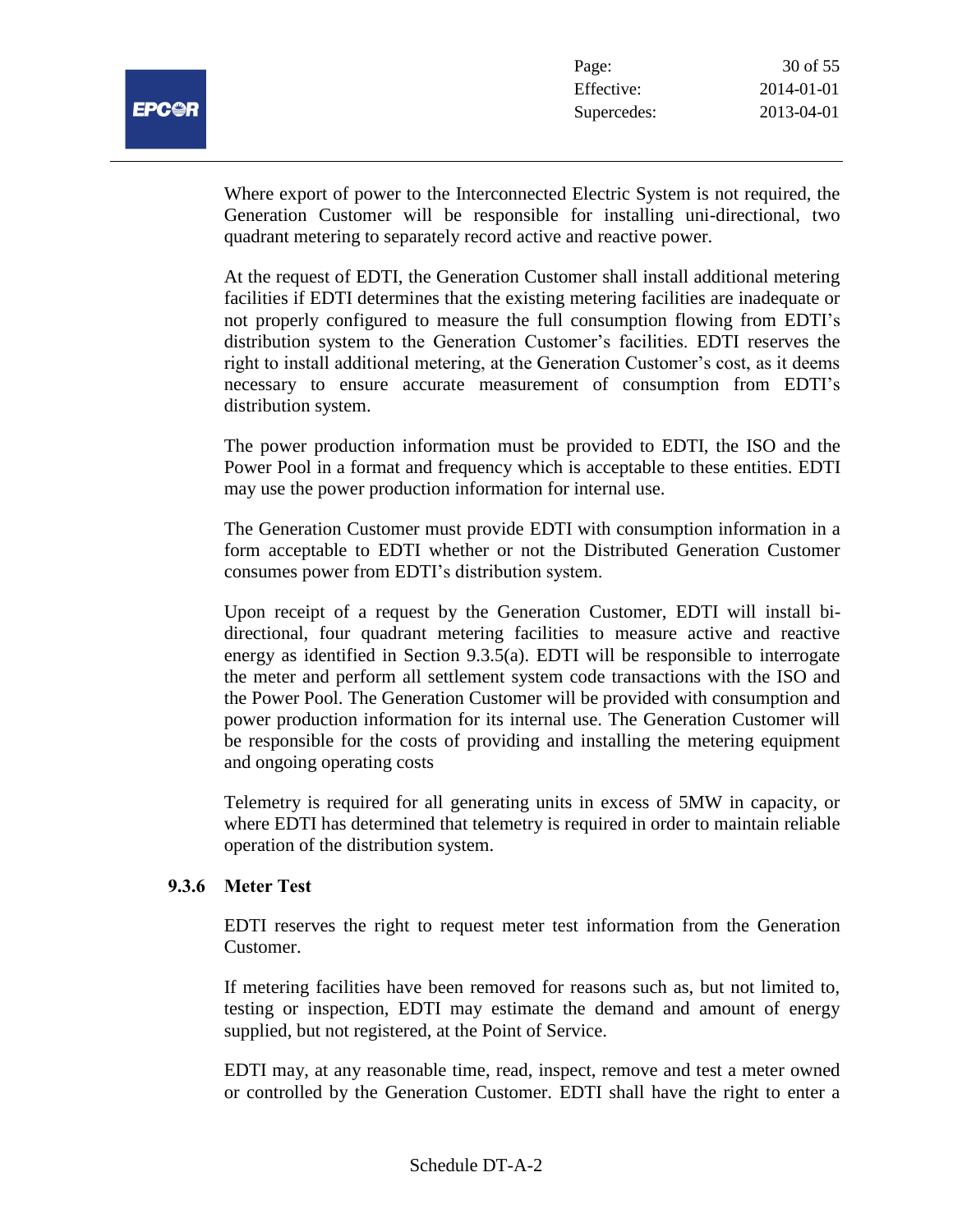

Generation Customer's property for the purpose of reading, inspecting, testing or removing the meter, and the Generation Customer shall not prevent or hinder EDTI's entry.

#### **9.3.7 Energy or Demand Diversion**

If under any circumstance a Generation Customer prevents a meter from accurately recording the total Demand or Energy supplied from EDTI's distribution system, or the consumption information has been found corrupted, EDTI may disconnect the service, or take other appropriate actions to ensure access to accurate meter data.

EDTI may then estimate the Demand and amount of Energy supplied but not registered at the Point of Service. The Generation Customer shall pay the cost of the estimated Demand and Energy consumption, plus all costs related to the investigation and resolution of the diversion.

# **9.3.8 Permits, Licences and Authorizations**

The Generation Customer shall obtain and provide to EDTI copies of all required permits, licenses and other authorizations prior to any change in service requirements at any point of interconnection, which include:

- (a) any required approval of the Commission; and
- (b) acceptance from the local inspection and code enforcement authorities.

# **9.3.9 Approvals**

The Generation Customer must obtain written approval from EDTI before any modification is made to the Generation Customer's system.

The Generation Customer will be responsible for becoming and maintaining its status as a Power Pool participant and complying with any Power Pool requirements for any Energy delivered to the Power Pool (if the generator is producing electricity beyond on-site requirements thereby exporting into the Interconnected Electric System and exchanging Energy through the Power Pool).

The Generation Customer will be responsible for securing all required technical, commercial, or operational arrangements with ISO and the Power Pool.

The Generation Customer will be responsible for providing technical information to EDTI as required. EDTI will treat this information as confidential and will not release such information to any other parties without the express and written consent of the Distributed Generation Customer.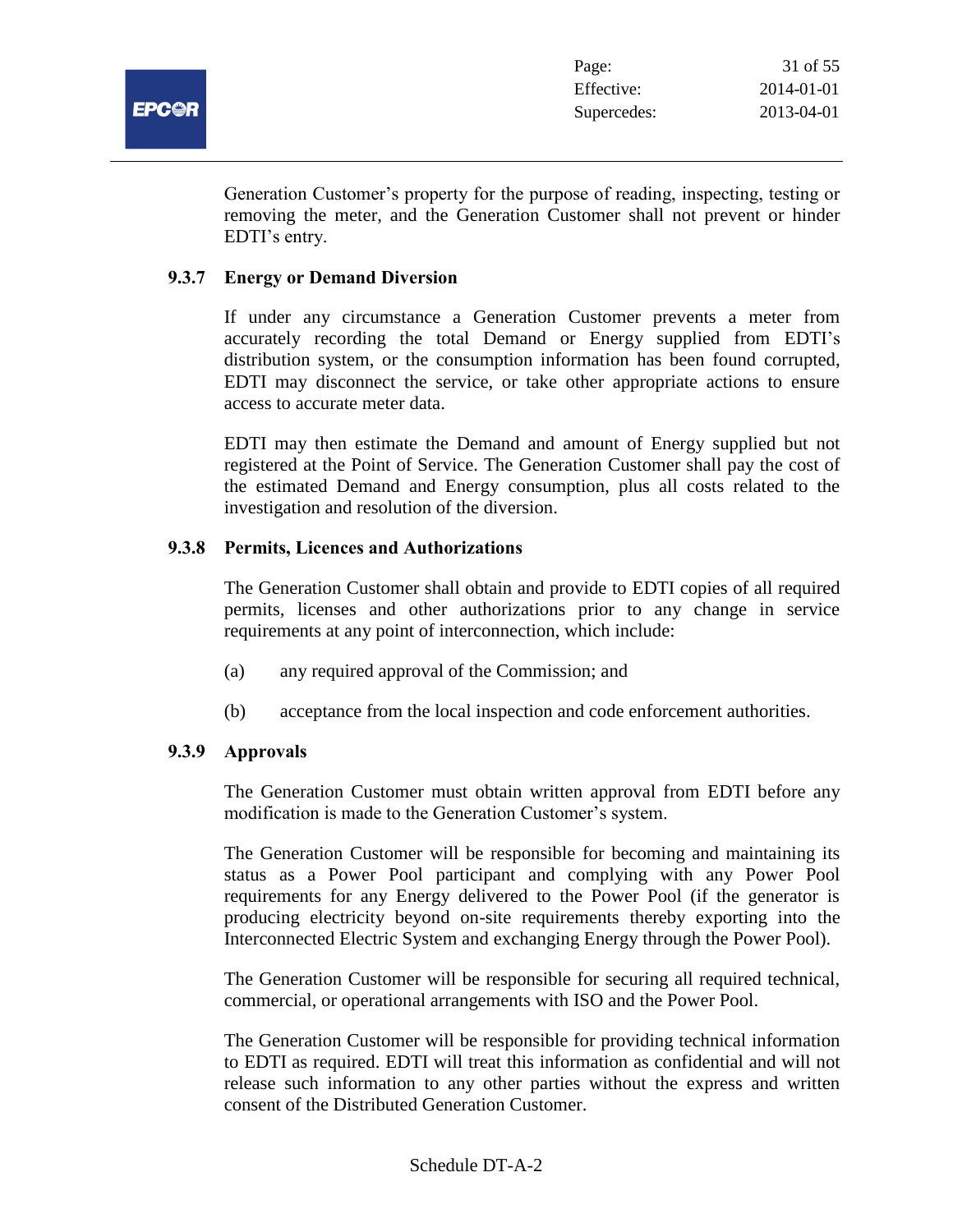

The Generation Customer will be responsible for operating in compliance with accepted industry operating and maintenance standards as established, from time to time, by the ISO and EDTI, and as specified in the Interconnection Agreement between the Generation Customer and EDTI. EDTI shall have the right to inspect the Generation Customer's facilities for compliance.

EDTI will be responsible for providing technical information to the Generation Customer as required. The Generation Customer will treat this information as confidential and will not release such information to any other parties without the express and written consent of EDTI.

#### **9.4 Incremental Interconnection Costs**

The Generation Customer will be required to pay all incremental interconnection costs as determined by EDTI, to allow the Generation Customer to make use of EDTI's electric distribution system, including:

- (a) any costs of connection to EDTI's electric distribution system, including any cost sharing to Load Customers;
- (b) any costs to upgrade existing distribution facilities;
- (c) an application fee associated with performing engineering estimates, planning, operating or protection studies or any additional or routine modelling and testing required by the ISO;
- (d) any costs of protection, anti-islanding circuitry, communication facilities, telemetry or modification to distribution or transmission facilities required to reliably separate the generator from the electric system.

An agreement for payment of the incremental costs must be made between the Generation Customer and EDTI before any work on the interconnection is commenced;

The Generation Customer shall be required to pay all replacement costs for all incremental interconnection facilities including the replacement of assets at the end of useful life or replacement due to failure, including but not limited to, elements such as transformers, poles, regulators, capacitors, line conductor, and teleprotection systems. EDTI may provide the Distributed Generation Customer with an option to pay for the replacement costs over time as provided in section 9.5.

If a new Customer or Generation Customer shares a portion or all of an existing extension, to which the interconnection costs relates, EDTI will refund a portion of the Generation Customer's contribution based on the amount of extension shared and the ratio of the Generation Customer's operating Load to the total operating Load.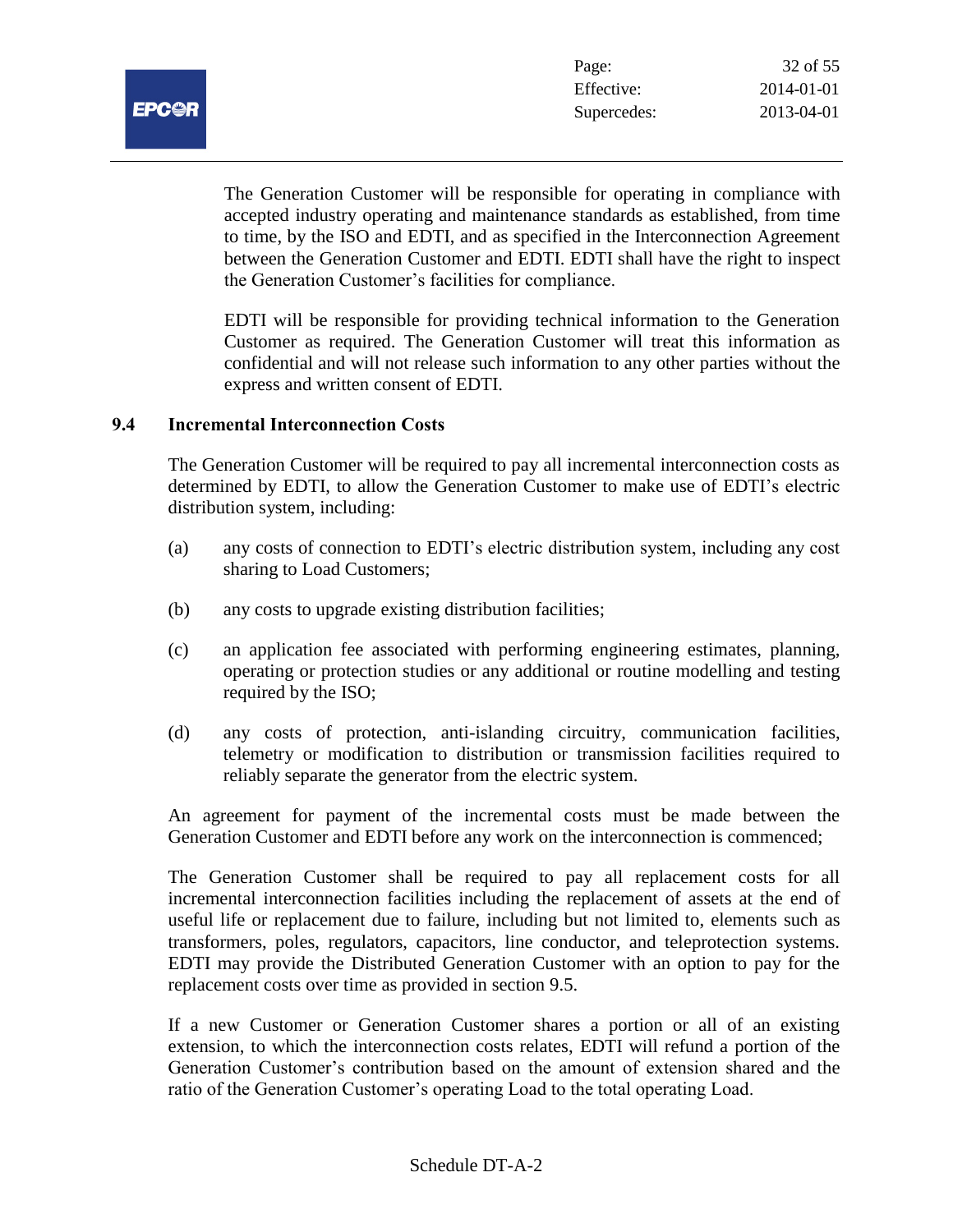

#### **9.5 Payment Options and Credit Requirements**

#### **9.5.1 Payment Option**

EDTI may provide the Generation Customer with an option to pay for the incremental interconnection costs determined under section 9.4 over time, providing the Generation Customer satisfies the credit requirements listed herein. The payment period will not exceed five years.

#### **9.5.2 Minimum Financial Criteria**

Subject to review and reassessment of the creditworthiness of a Generation Customer by EDTI from time to time, EDTI has established the following minimum financial criteria for Generation Customers requesting to pay for the incremental costs over time. The Generation Customer will be deemed to have met the credit requirements if:

- (a) the Generation Customer or an affiliate or person which guarantees the financial obligation of the Generation Customer in a manner acceptable to EDTI has at least an "A" rating for its senior, unsecured, non-credit enhanced, long term from Standard and Poor's bond rating service or an equivalent rating from a major reputable bond rating service satisfactory to EDTI; or
- (b) the Generation Customer provides, in a manner acceptable to EDTI, a bank guarantee, irrevocable letter of credit, or cash deposits drawn on a Canadian Chartered Bank, a trust company, credit union or other lending institution that is acceptable to EDTI.

#### **9.5.3 Required Credit Information**

EDTI will require the following minimum information and supporting documentation to conduct a credit risk assessment of the Generation Customer:

- (a) most recent credit rating report from a recognized rating agency and a list of bank credit and trade references, including address, phone numbers and bank officer;
- (b) audited financial statements for the latest two years (two most recent annual report to shareholders, if applicable);
- (c) description of the corporate structure, including the name of the chief executive officer and chief financial officer;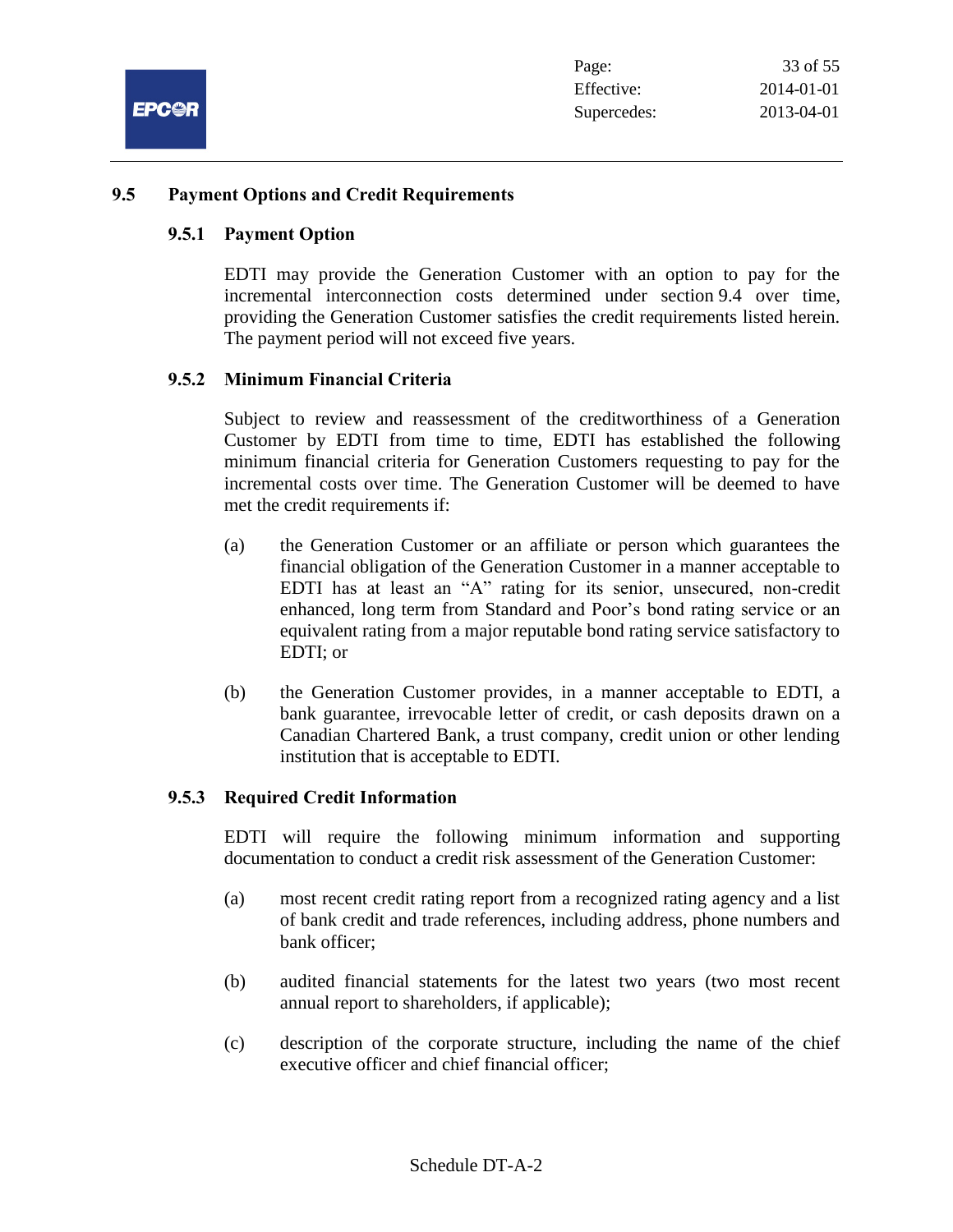

- (d) legal name, address, phone, and fax numbers of the Generation Customer; and
- (e) certificate specifying the names, titles, and specimen signatures of the persons authorized to approve and confirm contracts.

#### **9.5.4 Costs**

All costs associated with obtaining financial security and meeting prudential requirements are the responsibility of the Generation Customer.

## **ARTICLE 10 - METERS**

#### **10.1 Installation of Meters**

#### **10.1.1 Provision and Ownership**

EDTI shall provide, install, and seal one or more meters for the purpose of measuring the Energy delivered to a Customer by way of a Service Connection. Time of use or interval meters and associated communication equipment shall be installed for a Customer who has a connected load exceeding 150 kVA. Each meter shall remain the sole property of EDTI.

#### **10.1.2 Responsibility of Customer**

Each Customer shall provide and install a Canadian Standards Association approved meter receptacle or other Canadian Standards Association approved facilities suitable for the installation of EDTI's meter or metering equipment.

#### **10.2 Location**

Meter locations shall be approved by EDTI based on type of service and convenience of access to the meter. Where a meter is installed on a Customer-owned pole, the pole shall be provided and maintained by the Customer as required by the *Canadian Electrical Code* and any applicable legislation.

#### **10.3 Access to Meters**

EDTI may, at any reasonable time, read, inspect, remove and test a meter installed on property owned or controlled by the Customer.

Upon written request to EDTI, the Customer may access pulse data directly from its interval meter. The Customer Connection Guide, as amended from time to time, sets out the method in which costs are to be recovered.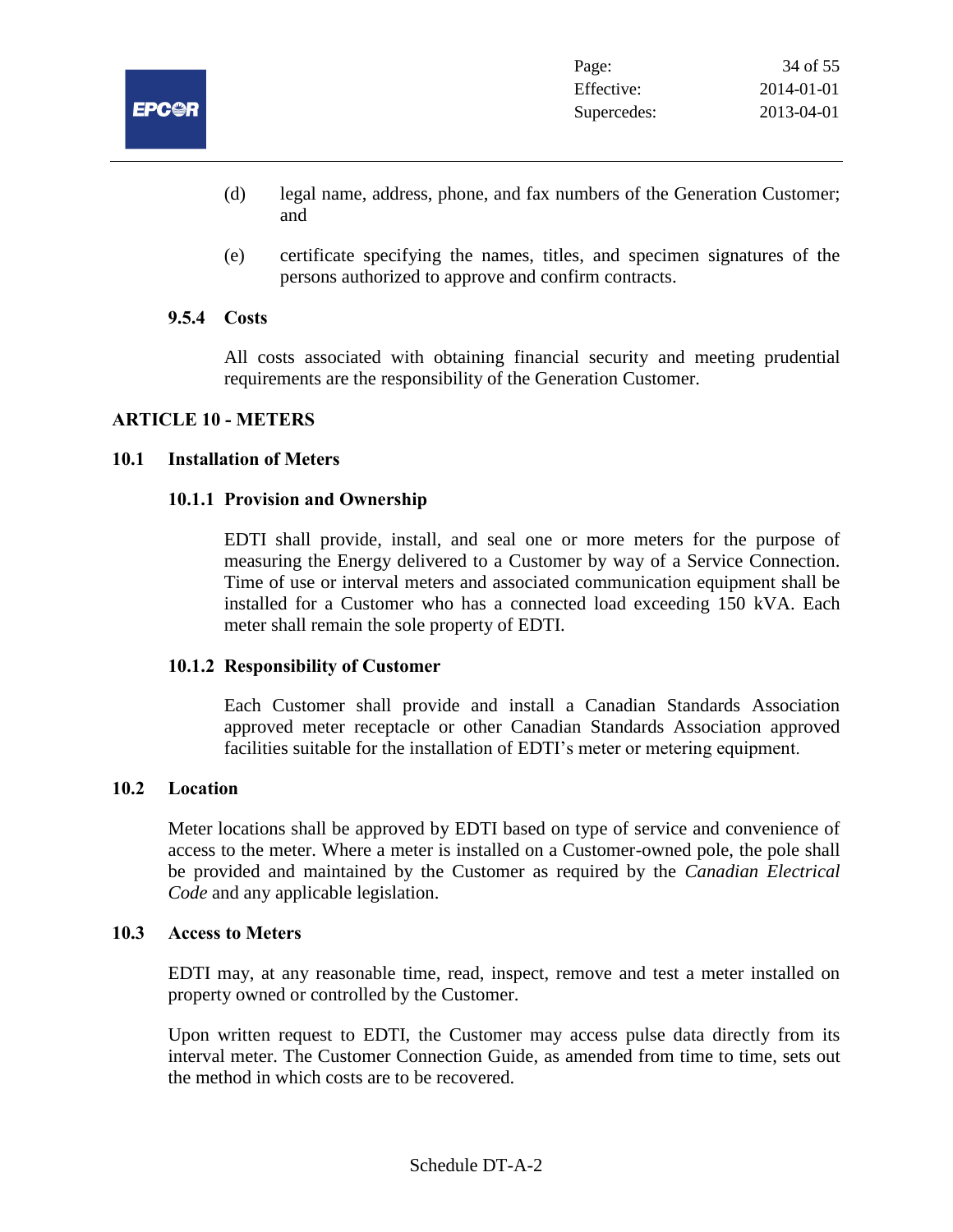

#### **10.4 Meter Testing**

At the request of a Customer, EDTI shall arrange for on-site meter verification and if necessary, shall arrange for a meter to be tested by an official designated for that purpose by Measurement Canada or accredited agency as may, from time to time, be designated for this purpose. EDTI charges a fee as set forth in the Fee Schedule. If the meter is inaccurate, EDTI will refund the fee and make appropriate adjustments to the applicable bills. If the meter is found to be accurate, EDTI will keep the fee to cover the cost of testing the meter.

#### **10.5 Energy or Demand Diversion**

If under any circumstances, a person other than an EDTI employee, agent or contractor, prevents a meter from accurately recording the total demand or energy supplied, EDTI may disconnect the service, or take other appropriate actions to ensure access to accurate meter data.

EDTI may then estimate the demand and amount of energy supplied but not registered at the Point of Service. The Customer shall pay the cost of the estimated demand and energy consumption plus all costs related to the investigation and resolution of the diversion.

#### **10.6 Changes to Metering Equipment**

Should a Customer request new metering equipment beyond the basic service, EDTI shall provide, install, test and maintain the required metering equipment. The metering equipment must be requested in writing by the Customer and meet EDTI's requirements. The Customer shall bear the cost of providing and installing the metering equipment and ongoing operating costs. The cost for upgrading to an interval meter is as set forth in the Fee Schedule. For changes to metering equipment on primary distribution voltage levels, the cost of providing and installing such metering equipment and the ongoing operating costs, will be determined on a case by case basis.

The metering equipment shall become the property of EDTI and will be maintained by EDTI. EDTI shall complete installation of the metering equipment within thirty (30) days of delivery from the supplier. EDTI shall bill the Customer prior to installation and the Customer shall prepay the cost of installation at least fifteen (15) Business Days prior to proposed installation date. If payment is not received by fifteen (15) Business Days prior to the proposed installation date, EDTI shall have no obligation to proceed with the installation.

Should EDTI have installed an interval meter, including at the request of the Customer, EDTI will, at the request of the Customer, change the interval meter to a demand meter provided that the Customer's usage has been below 150 kVA for a period of more than 12 consecutive months or the request is made in connection with a physical re-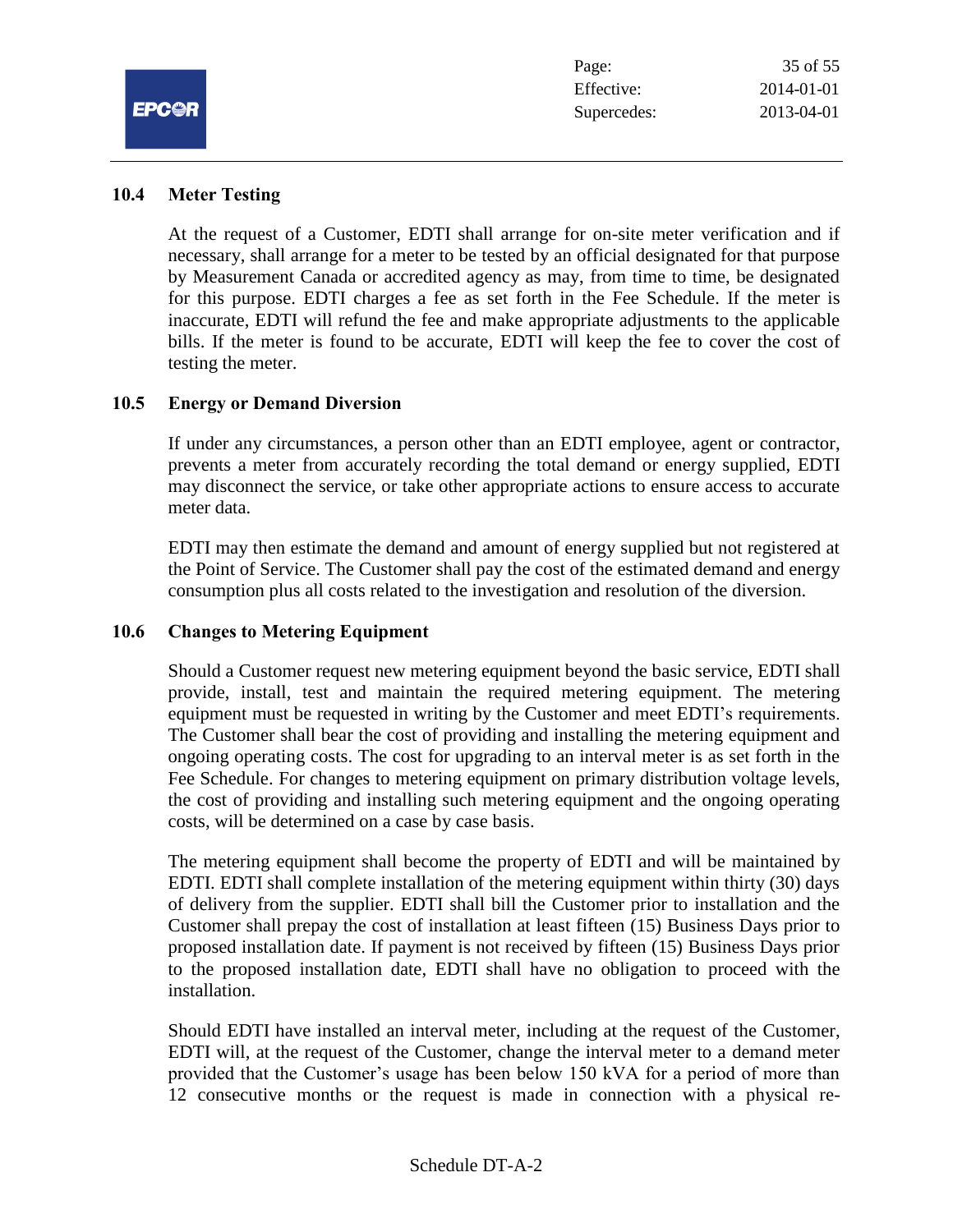

configuration of the Customer's service. The Customer shall bear the cost of changing the metering equipment.

Upon request by the Customer, EDTI may provide other metering services, above standard metering service, in its discretion, acting reasonably, and may charge separate fees for such service.

## **ARTICLE 11 - CHANGE IN SERVICE**

#### **11.1 Changes to Service Requirements**

A Customer shall give to EDTI reasonable prior written notice of any change in requirements at a Point of Service, including any change in Load to enable EDTI to determine whether or not it can accommodate such revised service without changes to its Facilities. Regardless of whether alterations are required to existing Facilities, if the Customer's Forecast Peak Demand increases, a new Electric Service Agreement must be executed based on the new Forecast Peak Demand.A Retailer, or any other person acting on behalf of a Customer, who provides EDTI with verifiable authorization from the Customer may give such notice to EDTI on the Customer's behalf. If EDTI receives such notice from a Retailer or other person, EDTI may at its option require such notice directly from the Customer.

The Customer shall not change its requirement for at a Point of Service without EDTI's written permission. The Customer shall be responsible for all damage caused to EDTI's electric distribution system as the result of the Customer changing its requirements for a Service Connection without EDTI's permission.

#### **11.2 Changes to EDTI Facilities**

If EDTI determines it must modify its Facilities to accommodate a change in a Customer's requirements for a Service Connection, a Customer Distribution Contribution may apply and such contribution will be determined as provided in Section 7.2. A new Electric Service Agreement must be executed to reflect the additional investment made by EDTI.

#### **11.3 Impact of Changes on Customer's Electric Service Agreement**

#### **11.3.1 Increases**

Notwithstanding any other provisions in the Terms and Conditions, a new Electric Service Agreement with a revised Contracted Minimum Demand value is required before the Customer may increase its service requirements for a Service Connection. Upon the request of a Customer, EDTI will increase the level of the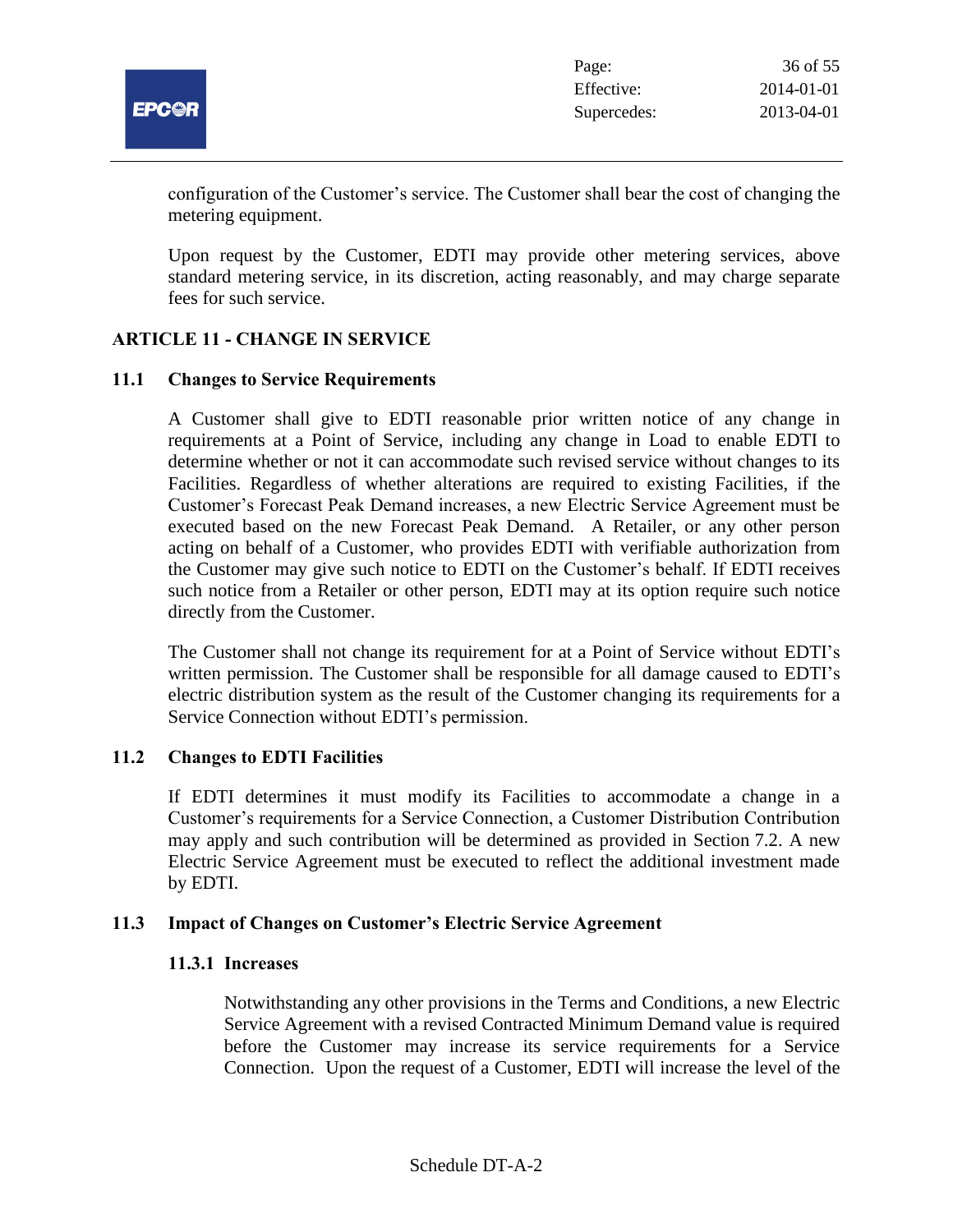Customer's Contracted Minimum Demand and calculate the amount of any refund, subject to the following:

- (a) For a Customer who has provided a Distribution Contribution under section 7.2, when a change in the Customer's load requirements results in an increase to the Customer's Contracted Minimum Demand, EDTI will calculate a contribution refund based on the increase in the Contracted Minimum Demand. The contribution refund is payable only if the Customer increases the contracted load within the initial Term of the contract.
- (b) The Customer shall pay any applicable costs that result from increases to the Contracted Minimum Demand.
- (c) The Customer will receive any credits EDTI receives from the ISO, if any, that are a direct result of the increase in the Customer's Contracted Minimum Demand.

A Customer will only be entitled to a refund if the Customer's Contracted Minimum Demand is increased within the initial term of the Electric Service Agreement.

# **11.3.2 Decreases**

Notwithstanding any other provisions in the Terms and Conditions, a new Electric Service Agreement with a revised Contracted Minimum Demand value is required before the Customer may decrease its service requirements for a Service Connection. Upon the request of a Customer, EDTI will reduce the level of the Customer's Contracted Minimum Demand and calculate the applicable buy-down amount based on the decrease in the Contracted Minimum Demand, subject to the following:

- (a) If a Customer's Forecast Peak Demand decreases, the Customer's Contracted Minimum Demand shall not be reduced.
- (b) The Customer shall pay any amount charged to EDTI by the ISO as a direct result of the Customer's reduction in the Contracted Minimum Demand.

# **11.4 Changes to System Access Costs**

If EDTI must modify its arrangements with the ISO to accommodate a change in Customer's service requirements, the Customer pays for all costs attributable to such modification, including, but not limited to, additional contributions required from EDTI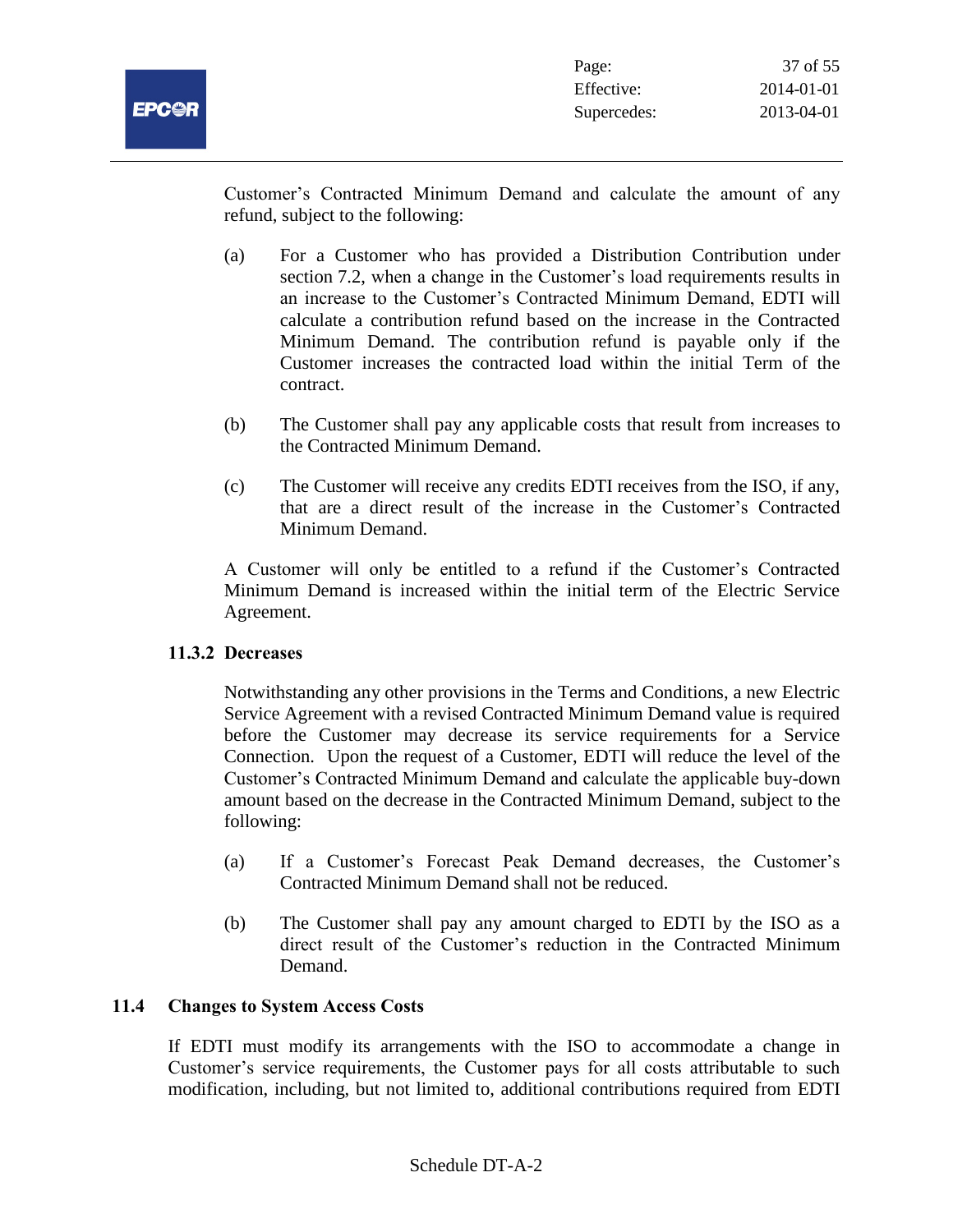

by the ISO. The attributable costs are determined as described in the section "Determination of EDTI Transmission Costs and Transmission Contributions".

## **ARTICLE 12 - SERVICE DISCONNECTION AND RECONNECTION**

#### **12.1 Disconnection by Customer**

#### **12.1.1 Temporary Disconnection**

Upon the request of the Customer, EDTI shall temporarily disconnect any Service Connection provided:

- (a) the Customer agrees to pay any charges made to EDTI by the ISO that will not be recovered as a direct result of the Customer's idle service;
- (b) upon the request to restore service the Customer will be responsible for and pay any applicable charges outlined under section 12.3; and
- (c) if the Service Connection remains disconnected for more than twelve (12) months, it will be considered permanently disconnected and Section 12.1.2 will apply.

## **12.1.2 Discontinuance of Distribution Access Service and Permanent Disconnection**

Customers arrange for termination of Distribution Access Service through their Retailer of Record.

If the Customer requests that the Service Connection be permanently disconnected, the Customer billing for that service will be finalized. At the discretion of EDTI, the Facilities provided by EDTI will be removed.

If within three (3) years of permanent disconnection the Customer requests the Service Connection be restored, the Customer must pay all the costs associated with the original disconnection, removal of the Facilities and restoration of service.

#### **12.2 Disconnection by EDTI**

#### **12.2.1 Disconnection without Notice**

If EDTI believes there is any actual or threatened danger to life or property, or in any other circumstances, the nature of which, in EDTI's sole judgement requires such action, EDTI has the right to withhold connection or to disconnect a Customer's Service Connection without prior notice to the Customer. More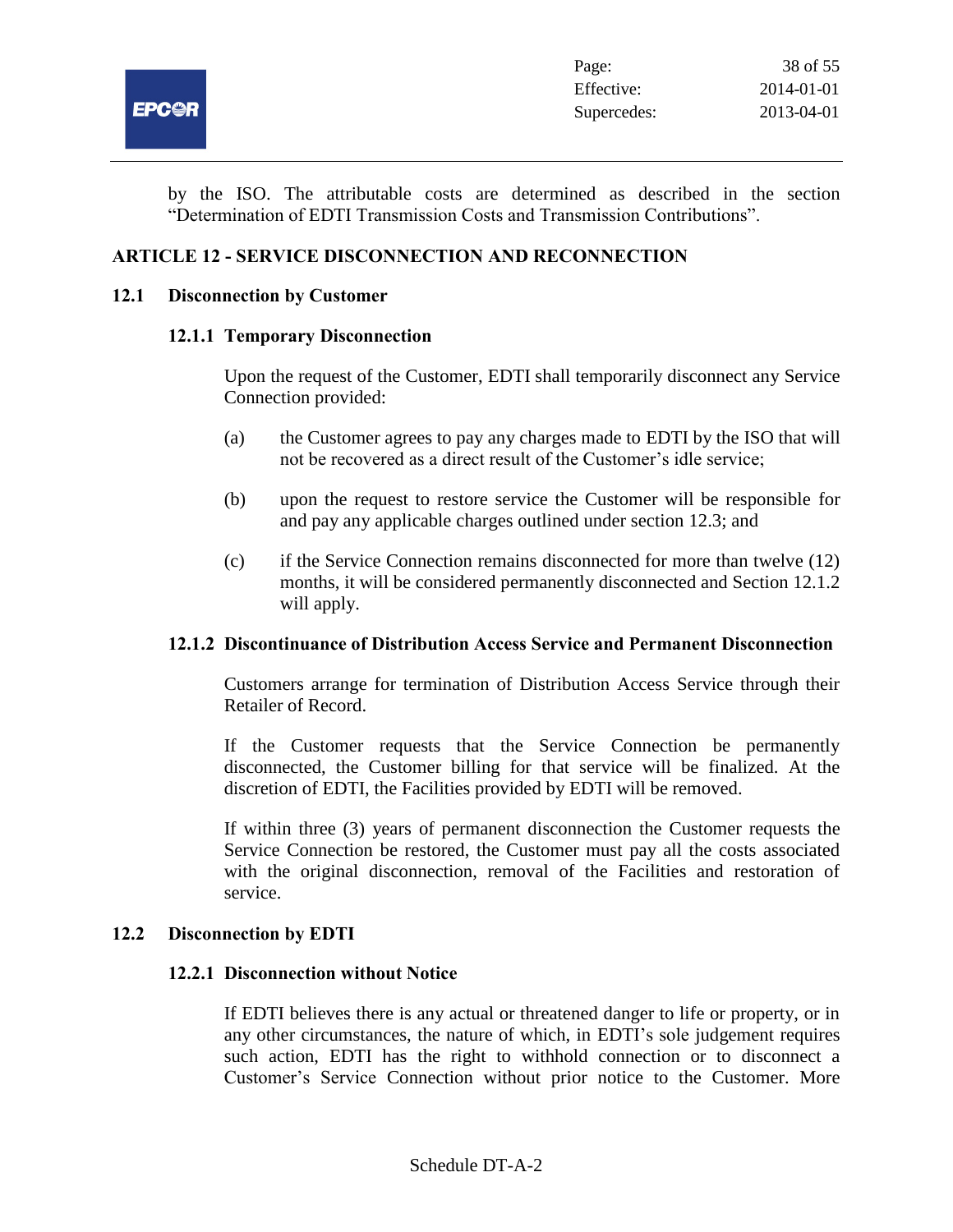

specifically, and without limitation of the foregoing, EDTI may exercise this right in the event that:

- (a) in the opinion of EDTI, the Customer has permitted the Customer's facilities to become hazardous, the Customer's facilities fail to comply with applicable statutes, standards and codes and/or EDTI requirements, or if the use of the Service Connection may cause damage to any other Service Connection or facilities;
- (b) to the knowledge of EDTI, or in its sole judgement, the Customer's facilities are unsafe or defective or will become unsafe or defective imminently. In this event, the Service Connection may not be restored until the Customer facilities are approved by the appropriate authority. EDTI shall provide written notice to the Customer within a reasonable time of the reason for the disconnection under this subsection and the actions required for reconnection;
- (c) on account of theft by the Customer of any EDTI Facilities;
- (d) if any tampering with any service conductors, seals or any other Facilities of EDTI or any meters, whether or not provided by EDTI is discovered; or
- (e) if the Customer changes its requirements for a Service Connection or Distribution Tariff Services without the permission of EDTI.

If the disconnection is a result of a safety violation, EDTI will reconnect the service when the safety problem is resolved and when the Customer has provided, or paid EDTI's costs of providing, such devices or equipment as may be necessary to resolve such safety problem and to prevent such damage, interference or disturbance.

# **12.2.2 Disconnection with Notice**

EDTI may withhold connection or may disconnect a Customer's Service Connection (without prejudice to any of EDTI's other remedies) after providing forty-eight (48) hours advance notice to the Customer, as applicable, in the following circumstances:

(a) if the Customer neglects or refuses to pay when due any amounts required to be paid under these Terms and Conditions (which amount is not the subject of a good faith dispute); provided that a residential rate classification Customer will not be disconnected for non-payment at any time during the period from October 15 to April 15 or at any other time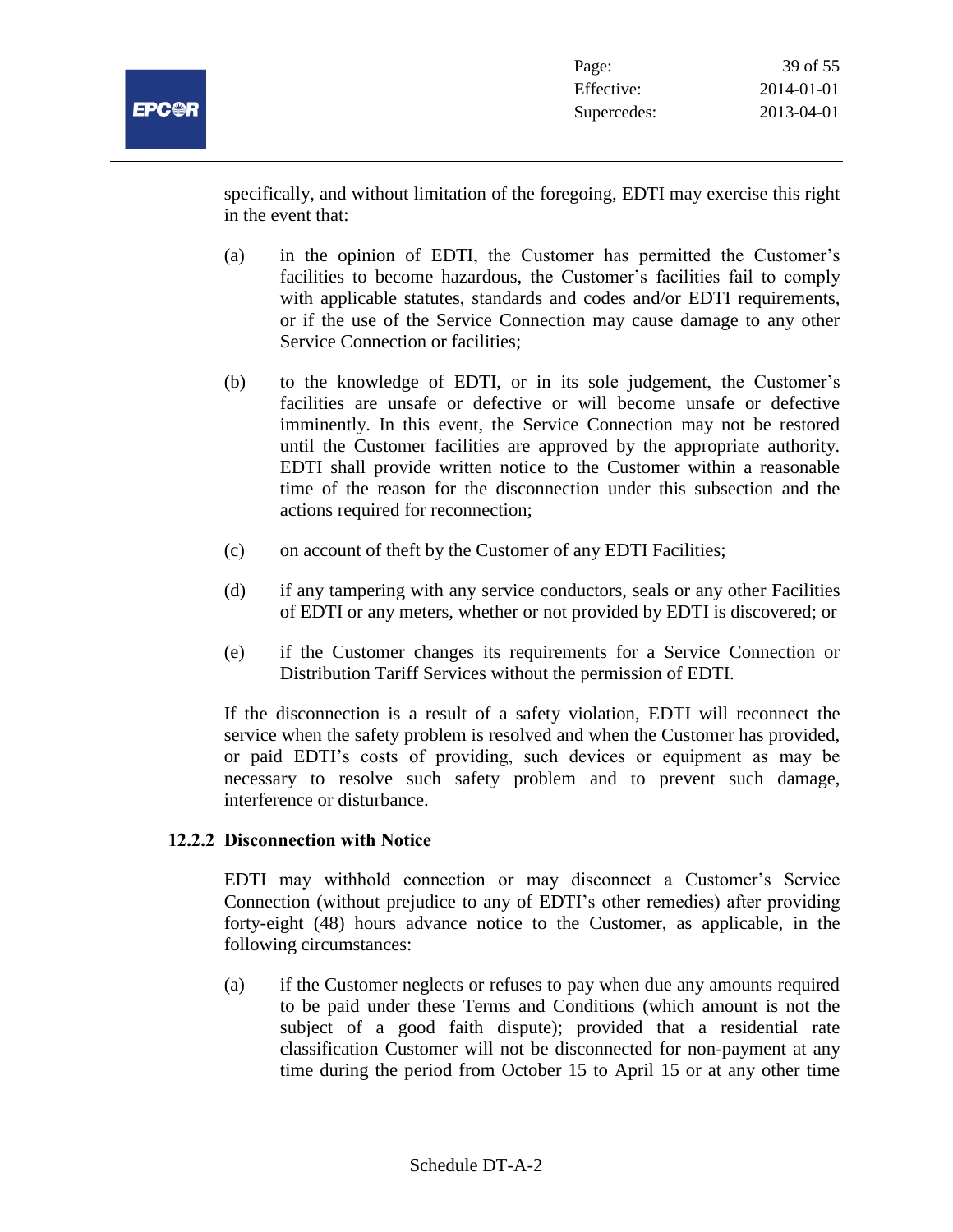

when the temperature is forecast to be below 0 degrees Celsius in the 24 hour period immediately following the propose disconnection;

- (b) as required by law;
- (c) subject to Section 12.2.2(a), if the Customer is in violation of any of these Terms and Conditions or any of the terms of an Electric Services Agreement with EDTI;
- (d) any other similar circumstances to those described above that EDTI determines, in its sole discretion, acting reasonably, require the withholding or disconnecting of service upon forty-eight (48) hours notice.

EDTI also reserves the right to install a load-limiting device to restrict the capability of the Service Connection.

## **12.3 Reconnect Service**

This Section applies to reconnection or restoration of service to a Customer whose service was previously restricted by a load-limiting device or discontinued (whether at the request of the Customer or not).

Before reconnecting or restoring service, the Customer shall pay:

- (a) any amount owing to EDTI including written off accounts; and
- (b) a reconnection charge that will billed to the Customer's Retailer.

# **12.4 Removal of Facilities**

Upon termination of service, EDTI shall be entitled to remove any of its Facilities located upon the property of the Customer and to enter upon the Customer's property for that purpose.

# **ARTICLE 13 - CONTRACT EXIT PROVISIONS**

A Customer's Electric Service Agreement remains in effect, subject to the right of either EDTI or the Customer to terminate such agreement upon thirty (30) days written prior notice being given to the other party.

Upon receipt of such notice, EDTI shall read the Customer's meter within a reasonable time, and, shall use all reasonable efforts to read the Customer's meter at the time requested by the Customer. A Customer shall pay for all service provided up to the time of such reading.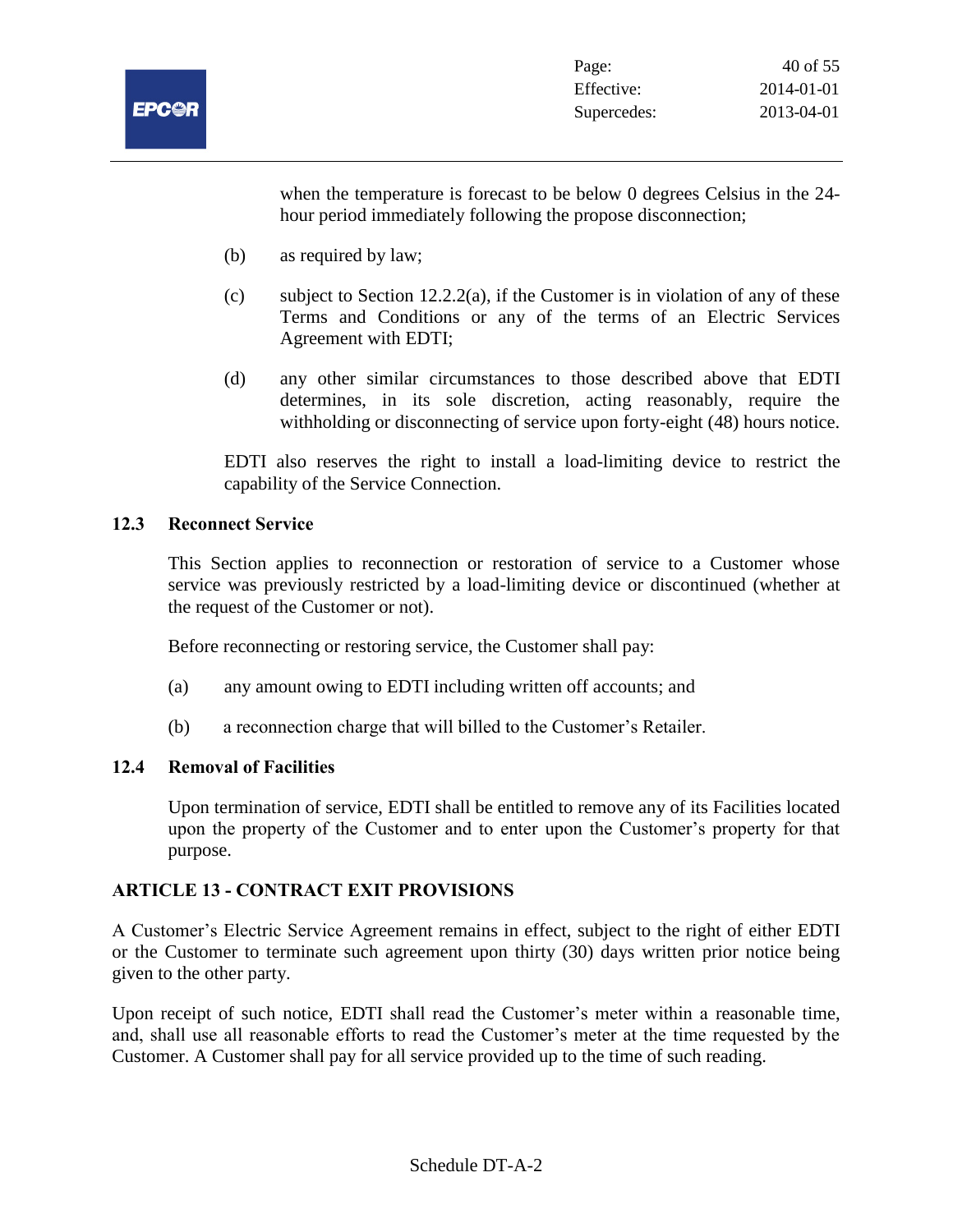

#### **13.1 Distribution Related Exit Charge**

When a Customer with an Electric Service Agreement no longer requires service from EDTI, and it is within the initial term of the Electric Service Agreement, in addition to any other applicable requirements under these Terms and Conditions, the Customer may be required to pay a "Distribution Related Exit Charge".

The Distribution Related Exit Charge is:

- (a) the present value of future revenue streams associated with the existing Facilities being removed; plus
- (b) the estimated salvage costs; plus
- (c) any outstanding amounts attributable to the Customer with respect to, but not limited to, any deferral accounts and Commission approved riders and charges arising from services supplied by EDTI prior to the termination of service; less
- (d) the estimated salvage value.

Distribution Customer Exit Charge provisions apply for the service life of EDTI's investment, as established at the time of investment.

#### **13.2 Transmission Related Exit Charge**

When a Customer no longer requires service from EDTI, in addition to any other applicable requirements under these Terms and Conditions, the Customer may be required to pay a "Transmission Related Exit Charge".

The Transmission Related Exit Charge is:

- (a) any costs charged to EDTI by the ISO that are attributable to the Customer's termination of service; and
- (b) any ongoing costs that EDTI will be required to pay the ISO, that will not be recovered as a result of the Customer's termination of service.

## **ARTICLE 14 - LIABILITY AND INDEMNITY**

#### **14.1 EDTI Liability**

Notwithstanding any other provision of these Terms and Conditions or any provision of any agreement between EDTI and a Customer relating to the provision of Distribution Tariff Services (an "EDTI Agreement") EDTI, its directors, officers, agents, employees and representatives ("EDTI Parties") shall not be liable to the Customer, its directors,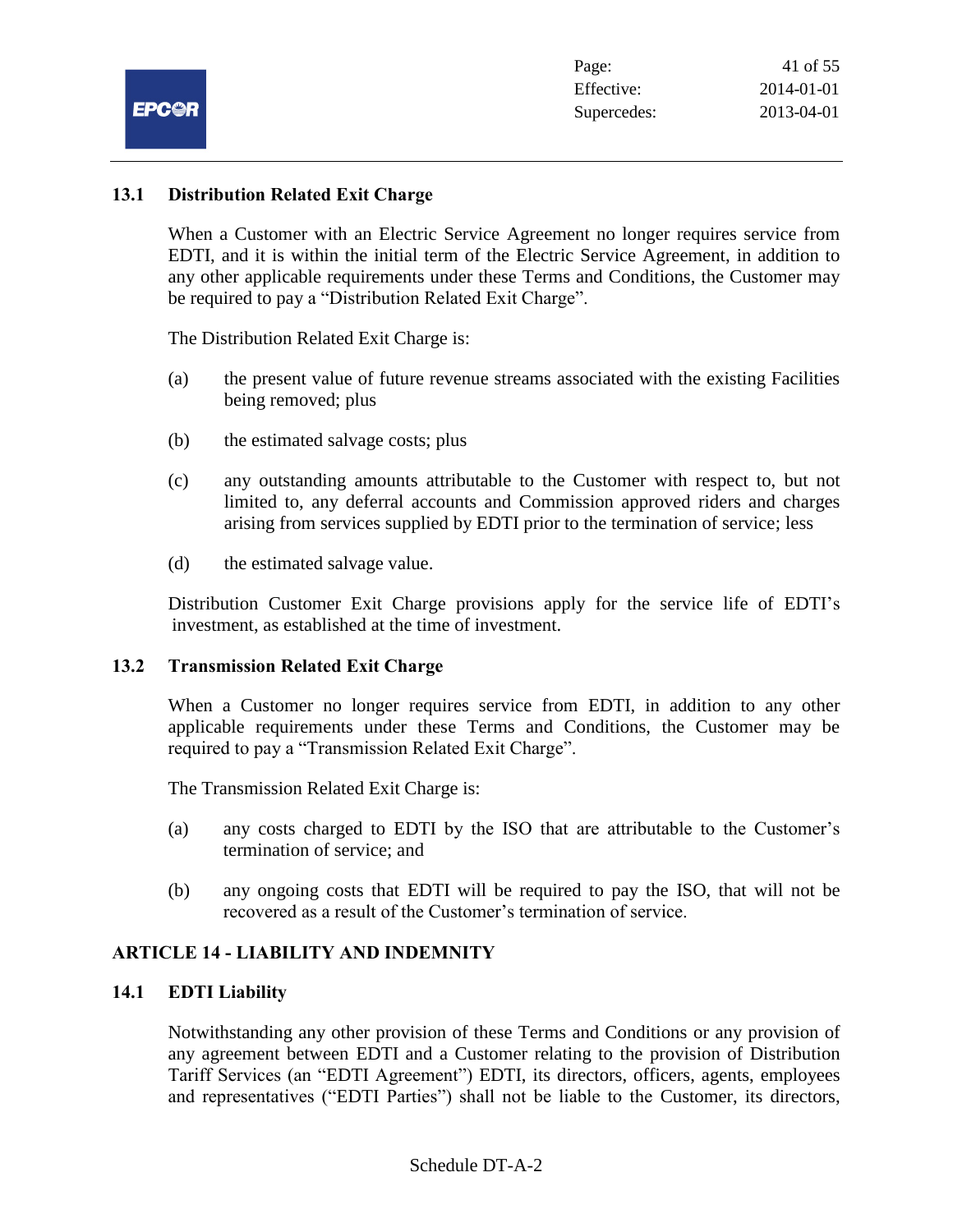

| Page:       | 42 of 55   |
|-------------|------------|
| Effective:  | 2014-01-01 |
| Supercedes: | 2013-04-01 |

officers, agents, employees and representatives ("Customer Parties") for any loss, injury, damage, expense, charge, cost or liability of any kind suffered or incurred by the Customer Parties, or any of them, whether of a direct, indirect, special or consequential nature, howsoever or whensoever caused, and whether in any way caused by or resulting from the acts or omissions of the EDTI Parties, or any of them, except for direct property damages incurred by the Customer as a direct result of a breach of these Terms and Conditions or applicable EDTI Agreement or other act or omission by an EDTI Party, which breach or other act or omission is caused by the negligence or wilful act or omission of harm of such EDTI Party. Any liability under this Section will be limited to an amount in proportion to the degree to which the EDTI Party acting negligently or wilfully is determined to be at fault. For the purpose of the foregoing and without otherwise restricting the generality thereof, "direct property damage" shall not include loss of revenue, loss of profits, loss of earnings, loss of production, loss of contract, cost of purchased or replacement capacity and energy, cost of capital, and loss of use of any facilities or property, or any other similar damage or loss whatsoever.

#### **14.2 Release**

Subject to Section 14.1 above, none of the EDTI Parties (as defined above) will be liable to any of the Customer Parties (as defined above) for any damages, costs, expenses, injuries, losses, or liabilities suffered or incurred by the Customer Parties or any of them, howsoever and whensoever caused, and each Customer Party hereby forever releases each of the EDTI Parties from any liability or obligation in respect thereof.

# **14.3 EDTI Not Liable to Customer**

For greater certainty and without limitation to the foregoing in Sections 14.1 and 14.2, EDTI Parties (as defined above) shall not be liable to a Customer for any damages of any kind (except to the extent EDTI is liable for such damages in accordance with Section 14.1):

- (a) caused by or arising from any EDTI Party's conduct in compliance with, or as permitted by, these Terms and Conditions, the Terms and Conditions for Distribution Access Service, a Distribution Services Agreement between EDTI and a Retailer or any legal or regulatory requirements related to service provided to Retailers;
- (b) caused to the Customer and arising from any failure of a Retailer to comply with the Terms and Conditions for Distribution Access Service, any agreement with EDTI relating to Distribution Tariff Services or for any damages caused by or arising from equipment installed or actions taken by a Retailer;
- (c) caused by or arising from a Retailer's failure to perform any commitment to the Customer, including but not limited to the Retailer's obligation, including its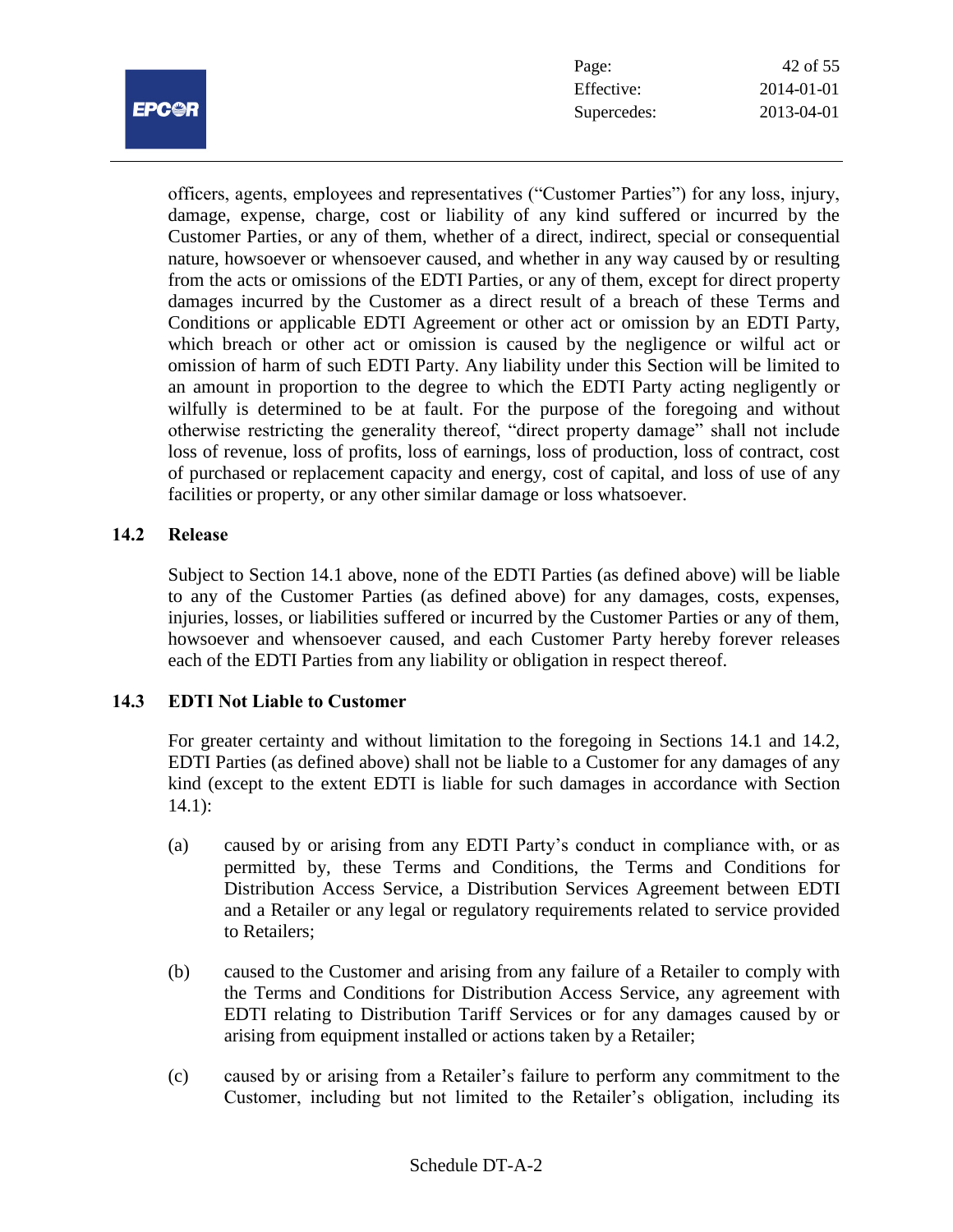

obligation under Part 8 of the Act, to provide Retail Electricity Services including Distribution Tariff Services to the Customer; or

(d) caused by or resulting from any acts, omissions or representations made by a Retailer in connection with soliciting Customers for Distribution Access Service or performing any of the Retailer's functions in providing Retail Electricity Services including Distribution Tariff Services to Customers.

## **14.4 Customer Liability**

In addition to any other liability provisions set out in the Terms and Conditions or any provision in an EDTI Agreement, a Customer Party (as defined above) shall be liable for any damages, costs, expenses, injuries, losses, or liabilities suffered or incurred by EDTI Parties (as defined above), whether of a direct or indirect nature, caused by or arising from any acts or omissions of an Customer Party that result in a breach ("Breach") of these Terms and Conditions or the applicable EDTI Agreement, or any negligent or wilful acts or omissions of harm of a Customer Party outside of a Breach. Any liability under this section will be limited to an amount in proportion to the degree to which the Customer Party is at fault.

## **14.5 Force Majeure**

# **14.5.1 Force Majeure Relief**

If an event or circumstance of Force Majeure occurs that affects EDTI's ability to provide a Service Connection or other interconnection to its electric distribution system or Distribution Tariff Services, EDTI's obligations and responsibilities hereunder and under any agreement relating to Service Connections or other interconnections to its electric distribution system or the provision of Distribution Tariff Services, so far as they are affected by the Force Majeure or the consequences thereof, shall be suspended until such Force Majeure or the consequences thereof are remedied and for such period thereafter as may reasonably be required to restore the Distribution Tariff Services. The Minimum Charge, if applicable, will continue to be payable during the period in which EDTI claims relief by reason of Force Majeure.

# **14.5.2 Notice**

EDTI shall promptly give the relevant party notice of the Force Majeure including full particulars hereof and shall promptly give the relevant party notice when the Force Majeure ceases to prevent performance of EDTI's obligations.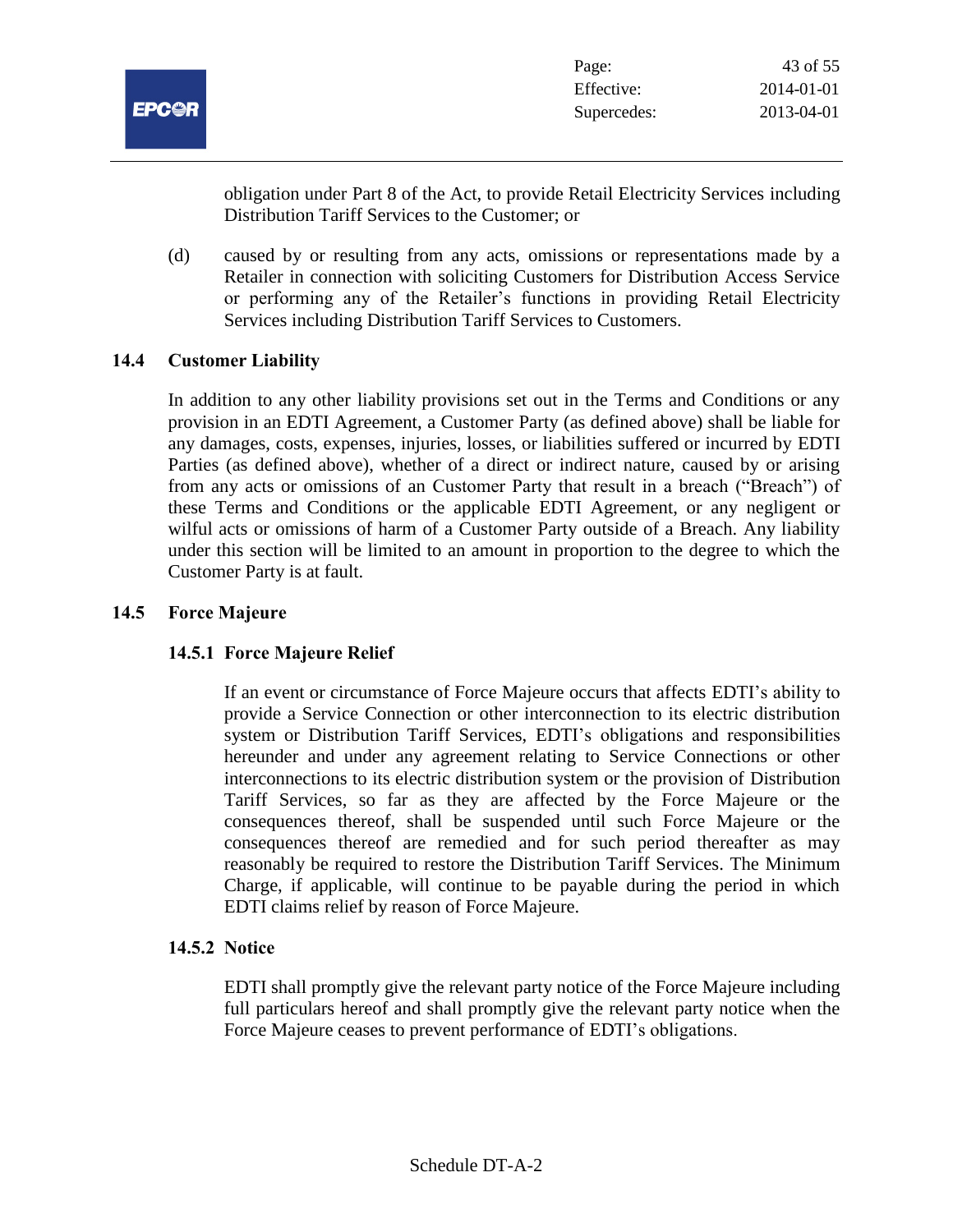

#### **14.5.3 Obligation to Remedy**

EDTI shall promptly remedy the cause and effect of the Force Majeure insofar as it is reasonably able to do so.

#### **14.5.4 Strikes and Lockouts**

Notwithstanding any other provision of these Terms and Conditions, the settlement of any strike, lockout or other industrial disturbance shall be wholly in the discretion of EDTI and EDTI may settle such strike, lockout or industrial disturbance at such time and on such terms and conditions as it may deem appropriate. No failure or delay in settling such strike, lockout or industrial disturbance shall constitute a cause or event within the control of EDTI or deprive EDTI of the benefits of this Section 14.5.

## **ARTICLE 15 - ADDITIONAL PROVISIONS RELATING TO SERVICES**

#### **15.1 Ownership of Facilities**

EDTI remains the owner of all Facilities necessary to provide Distribution Access Service to the Customers, unless an agreement between EDTI and a Customer specifically provides otherwise.

Payment made by Customers for costs incurred by EDTI in installing Facilities does not entitle Customers to ownership of any such Facilities, unless an agreement between EDTI and a Customer specifically provides otherwise.

#### **15.2 Distribution Access Service Obtained from Retailer**

EDTI will not initiate or continue Distribution Access Service at a Point of Service unless the Customer is enrolled to obtain Distribution Access Service. It is the Customer's responsibility to make arrangements with a Retailer to obtain Retail Electricity Services, including enrolment for Distribution Access Service.

#### **15.3 Proper Use of Services**

The Customers assume full responsibility for the proper use of the Service Connection and Distribution Tariff Services provided by EDTI and for the condition, suitability and safety of any and all wires, cables, devices or appurtenances energized by energy on the Customer's premises or on premises owned or controlled by the Customer that are not the Customer's property. The Customer shall be liable for any loss, damage, expense, charge, cost or other liability of any kind, whether to EDTI, its agents or employees, EDTI property or otherwise, arising directly or indirectly by reason of: (i) the routine presence in or use of energy over the wires, cables, devices or other Facilities owned or controlled by the Customer; (ii) the Customer's improper or negligent use of energy or electric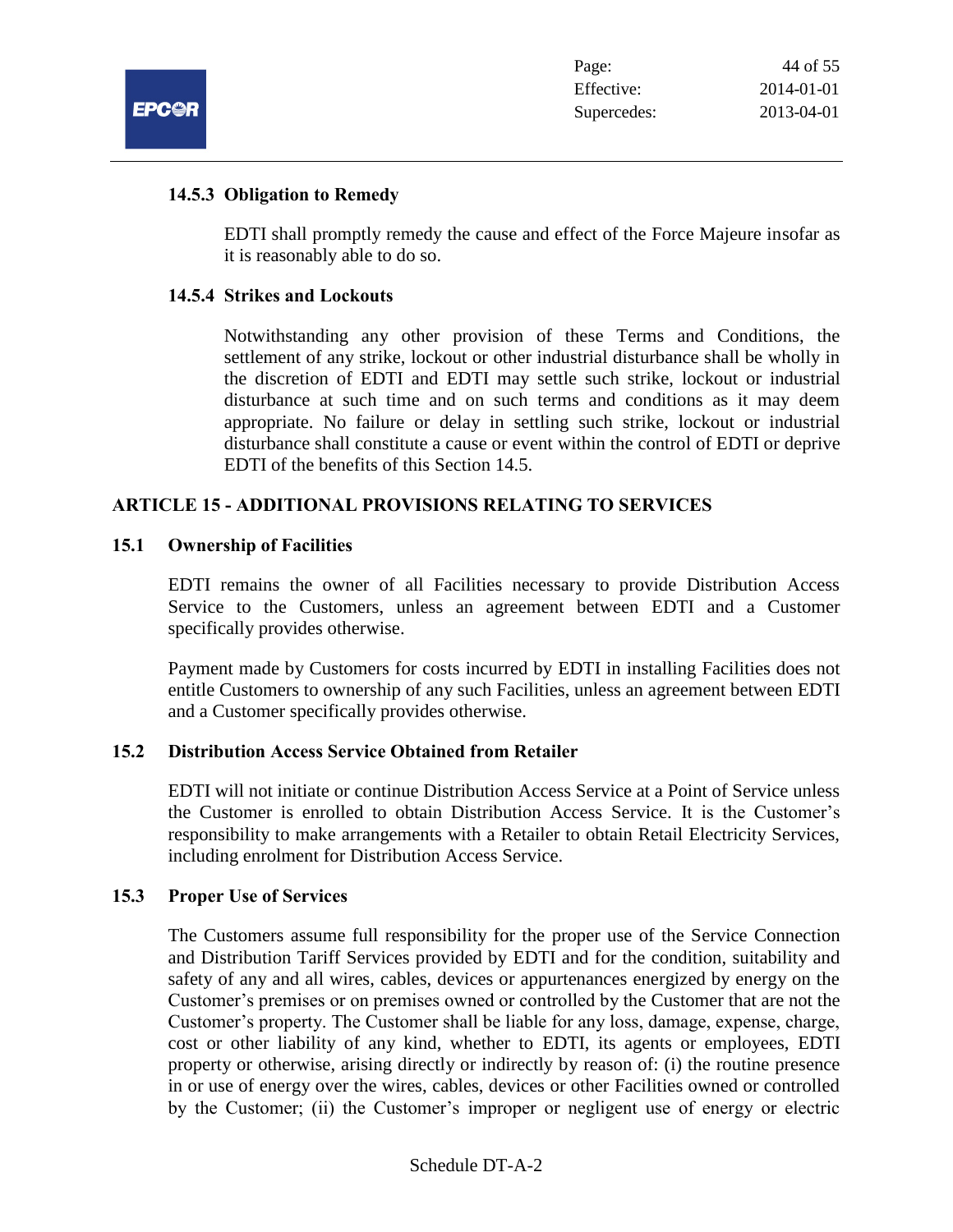

wires, cables, devices or other facilities; or (iii) the negligent acts or omissions or wilful acts or omissions of the Customer or any person permitted on the Customer's property.

## **15.4 Independent System Operation or Transmission Facility Owner Requirements**

The Customers acknowledge and agree that EDTI is bound by all operating instructions, policies and procedures of the ISO and transmission facility owners which are needed to maintain the integrity of the Interconnected Electric System. The Customers acknowledge and agree that they will cooperate with EDTI so that EDTI will be in compliance with all such operating instructions, policies and procedures which include, but are not limited to, those operating instructions, policies and procedures pertaining to minimum and maximum generation emergencies, and supply voltage reduction or full interruption of Customer load by either manual or automatic means.

#### **15.5 Compliance with Applicable Legal Authorities**

EDTI and the Customers are subject to, and shall comply with, all existing or future applicable federal, provincial and local laws, all applicable existing or future orders or other actions of the ISO or of governmental authorities having applicable jurisdiction. EDTI will not violate, directly or indirectly, or become a party to a violation of any applicable requirement of the ISO or any applicable federal, provincial or local statute, regulation, bylaw, rule or order in order to provide a Service Connection or Distribution Tariff Services to the Customers. EDTI's obligation to provide a Service Connection or Distribution Tariff Services is subject to the condition that all requisite governmental and regulatory approvals for the provision of the Service Connection or Distribution Tariff Services will have been obtained and will be maintained in force during such period of service.

#### **15.6 Interference with EDTI's Property**

No one other than an employee or authorized agent of EDTI shall be permitted to remove, operate, or maintain meters, electric equipment and other Facilities owned by EDTI. The Customers shall not interfere with or alter the meter, seals, or other Facilities or permit the same to be done by any person other than the authorized agents or employees of EDTI.

#### **15.7 Service Interruption**

While EDTI takes all reasonable efforts to guard against interruptions, it does not guarantee uninterrupted service. Without liability of any kind to EDTI, EDTI shall have the right to disconnect or otherwise curtail, interrupt or reduce Distribution Access Service to Customers whenever EDTI reasonably determines, or when EDTI is directed by the ISO, that such a disconnection, curtailment, interruption or reduction is: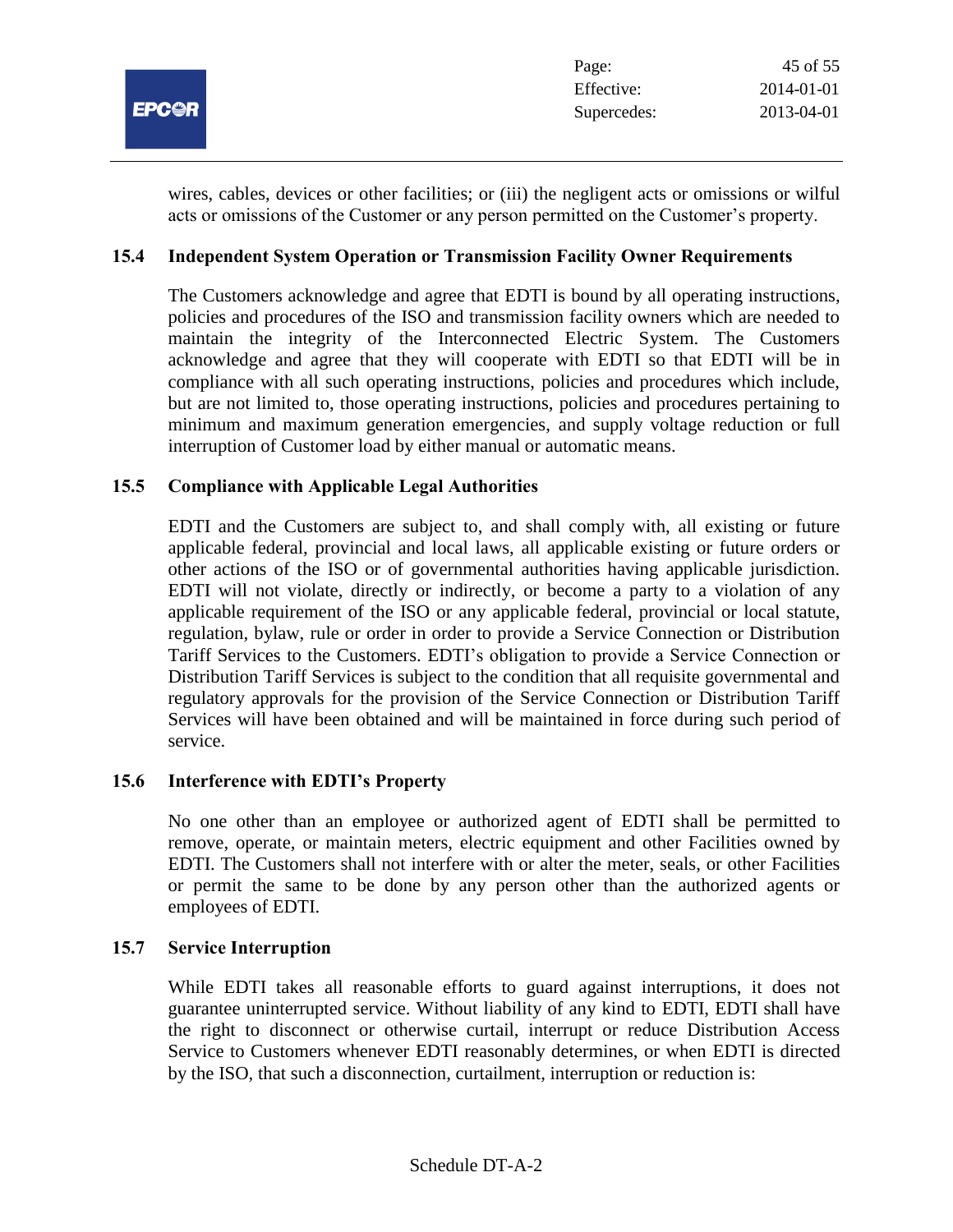

- (a) necessary to facilitate construction, installation, maintenance, repair, replacement or inspection of any of EDTI's Facilities;
- (b) to maintain the safety and reliability of EDTI's electric distribution system; or,

(c) due to any other reason including dangerous or hazardous circumstances including emergencies, forced outages, potential overloading of EDTI's electric distribution system or Force Majeure.

# **15.8 No Assignment**

A Customer shall not assign any of its rights or obligations under these Terms and Conditions or any other agreement with EDTI relating to a Service Connection or Distribution Tariff Services without obtaining any necessary regulatory approvals and EDTI's approval where required in such agreement. No assignment shall relieve the Customer of any of its obligations under these Terms and Conditions until such obligations have been assumed by the assignee and EDTI has agreed to the novation. Any assignment in violation of this section shall be void.

# **15.9 No Waiver**

The failure of EDTI or a Customer to insist on any one or more instances upon strict performance of any provisions of these Terms and Conditions or any other agreement between EDTI and the Customer relating to a Service Connection or Distribution Tariff Services, or to take advantage of any of its rights hereunder or thereunder, shall not be construed as a waiver of any such provisions or the relinquishment of any such right or any other right hereunder, which shall remain in full force and effect. No term or condition of these Terms and Conditions or any other agreement between EDTI and a Customer relating to a Service Connections or Distribution Tariff Services shall be deemed to have been waived and no breach excused unless such waiver or consent to excuse is in writing and signed by the party claimed to have waived or consented to excuse.

# **15.10 Law**

These Terms and Conditions and any other agreement between EDTI and a Customer relating to a Service Connection or Distribution Tariff Services shall be governed by the laws of the Province of Alberta and the federal laws of Canada applicable in the Province of Alberta, without regard to principles of conflicts of law. Any lawsuit arising in connection with these Terms and Conditions or any other agreement relating to a Service Connection or Distribution Tariff Services shall be brought in the courts of the Province of Alberta.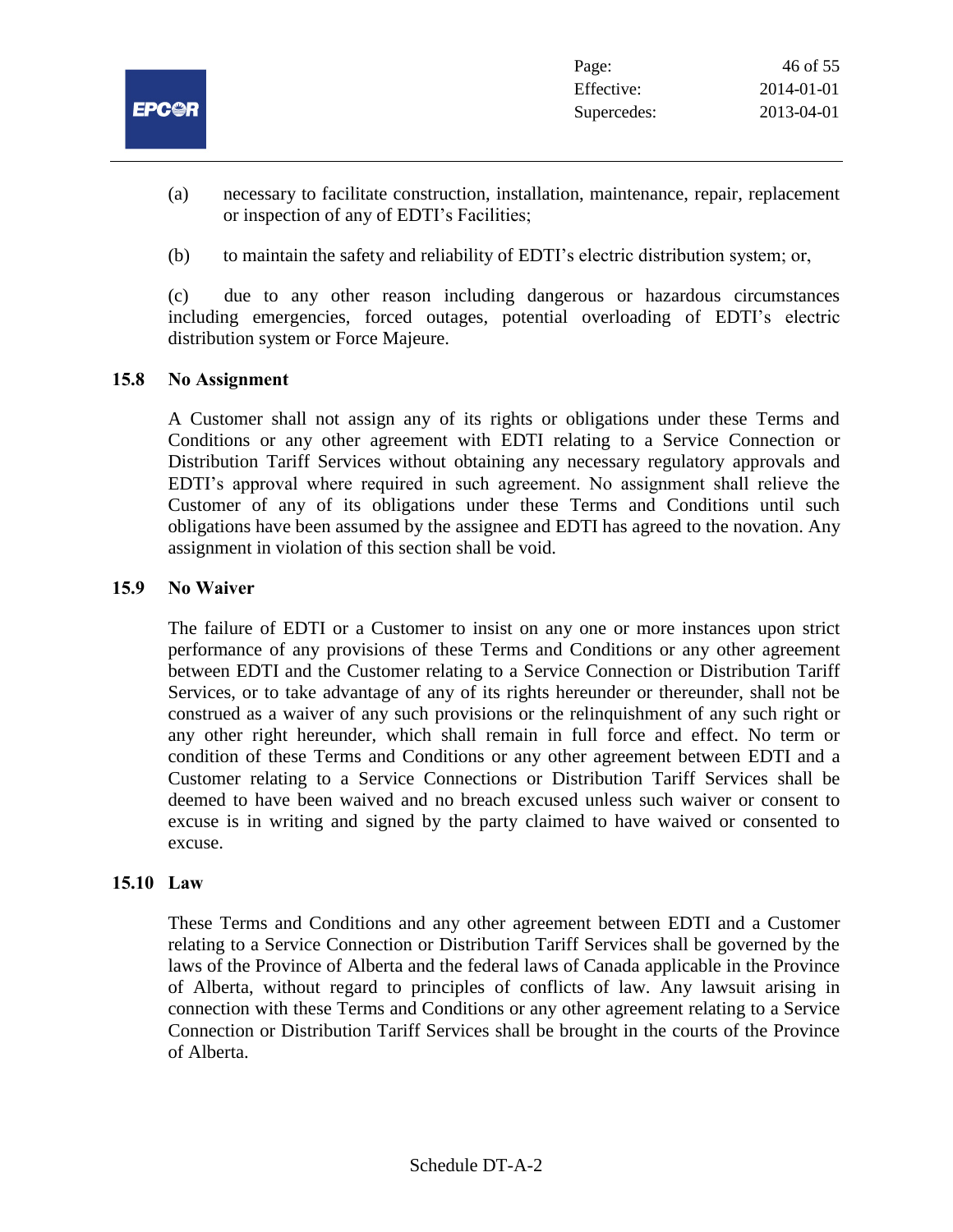

| Page:       | 47 of 55         |
|-------------|------------------|
| Effective:  | $2014 - 01 - 01$ |
| Supercedes: | 2013-04-01       |

#### **15.11 Request Under Section 101 (2) of the Act**

In accordance with Section 101(2) of the Act, a Transmission Direct-Connect Customer may, with the prior approval of EDTI, enter into an arrangement directly with the Independent System Operator for the provision of System Access Service. Should EDTI grant such approval, EDTI reserves the right to bill the Customer directly for all Local Access Fees and Commission approved riders and charges arising from services provided by EDTI prior to the Customer receiving System Access Service directly from the Independent System Operator pursuant to such arrangement.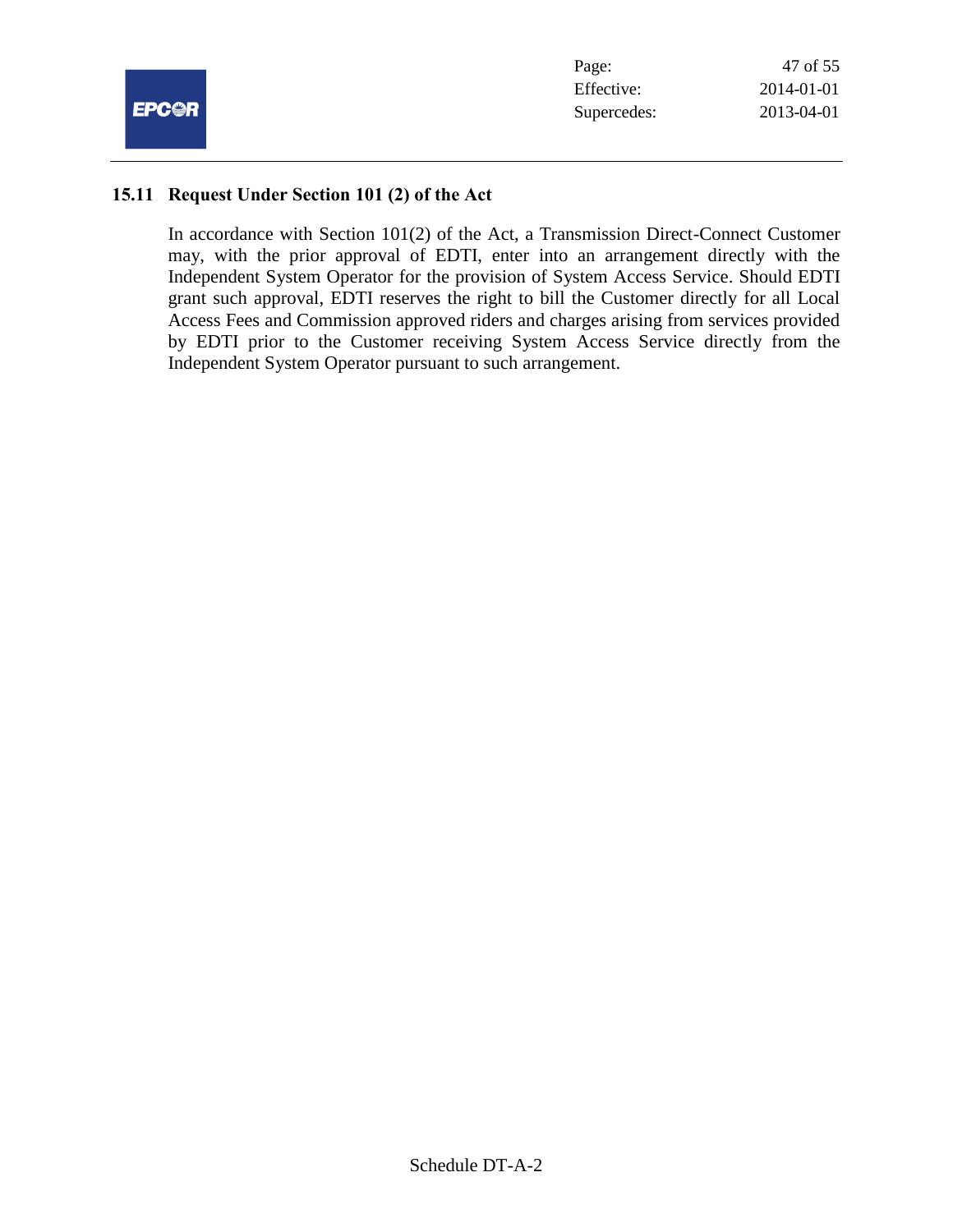

# **SCHEDULE A — AVAILABLE EDTI INVESTMENT**

#### **1. Maximum Investment**

The maximum investment that EDTI will make in new services or expansions for Residential, General Service and Industrial Customer classes is as follows:

- (a) Residential Customers:
	- for new (raw land) underground development areas, EDTI will provide a contribution of \$2,570 for each lot;
	- for single family residential, rural acreage and farm in a previously unserviced area to be serviced with overhead power, EDTI will install singlephase overhead primary lines on public roadways up to an existing lot within the boundary of the City of Edmonton at no charge and will provide a contribution of up to \$795 for the transformer installation and the Service Connection;
	- for multiple family residential, in a previously serviced area, EDTI will provide a contribution of \$511 for each Service Connection.
- (b) General Service and Industrial Customers
	- \$264 per kVA of Contracted Minimum Demand for the Service Connection for the first 2,500 kVA and \$118 per kVA thereafter.
	- for a raw land industrial subdivision adjacent to an existing subdivision with three-phase service, EDTI will extend the overhead three-phase primary service on public roadways at no charge.
- (c) Underground Industrial Developments (raw land)
	- Upon completion of the underground servicing of an industrial area, EDTI will provide a rebate determined as 80% of the total installed cost of the underground distribution facilities installed to service raw industrial land. This cost will be calculated by EDTI based on EDTI's costs, as determined and published by EDTI from time to time, for the types of cables and switching cubicles installed, and for such activities as trenching and terminations.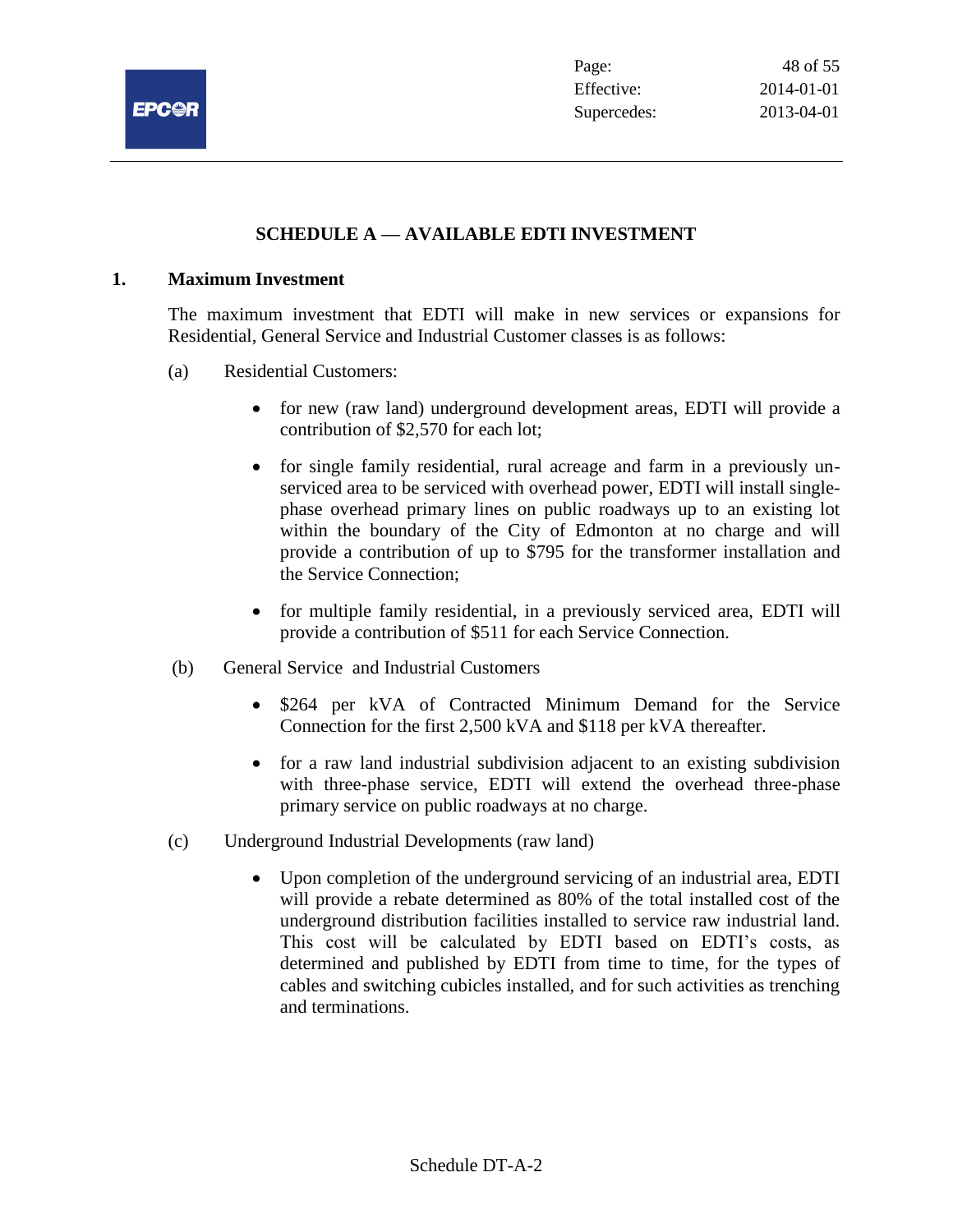

### **2. Eligibility for Investment**

- (a) The following Facilities are eligible for investment:
	- distribution three-phase and single-phase extensions;
	- transformers (or a share of a transformer, if the transformer is shared by more than one Customer e.g. rural acreages);
	- standby feeder where required by EDTI;
	- primary cable to EPCOR Transformer on property (excluding Multi-Family Sites)
- (b) The following Facilities are not eligible for investment:
	- transformer pad and civil works on private property;
	- standby feeders not required by EDTI;
	- secondary underground services in aerial distribution areas.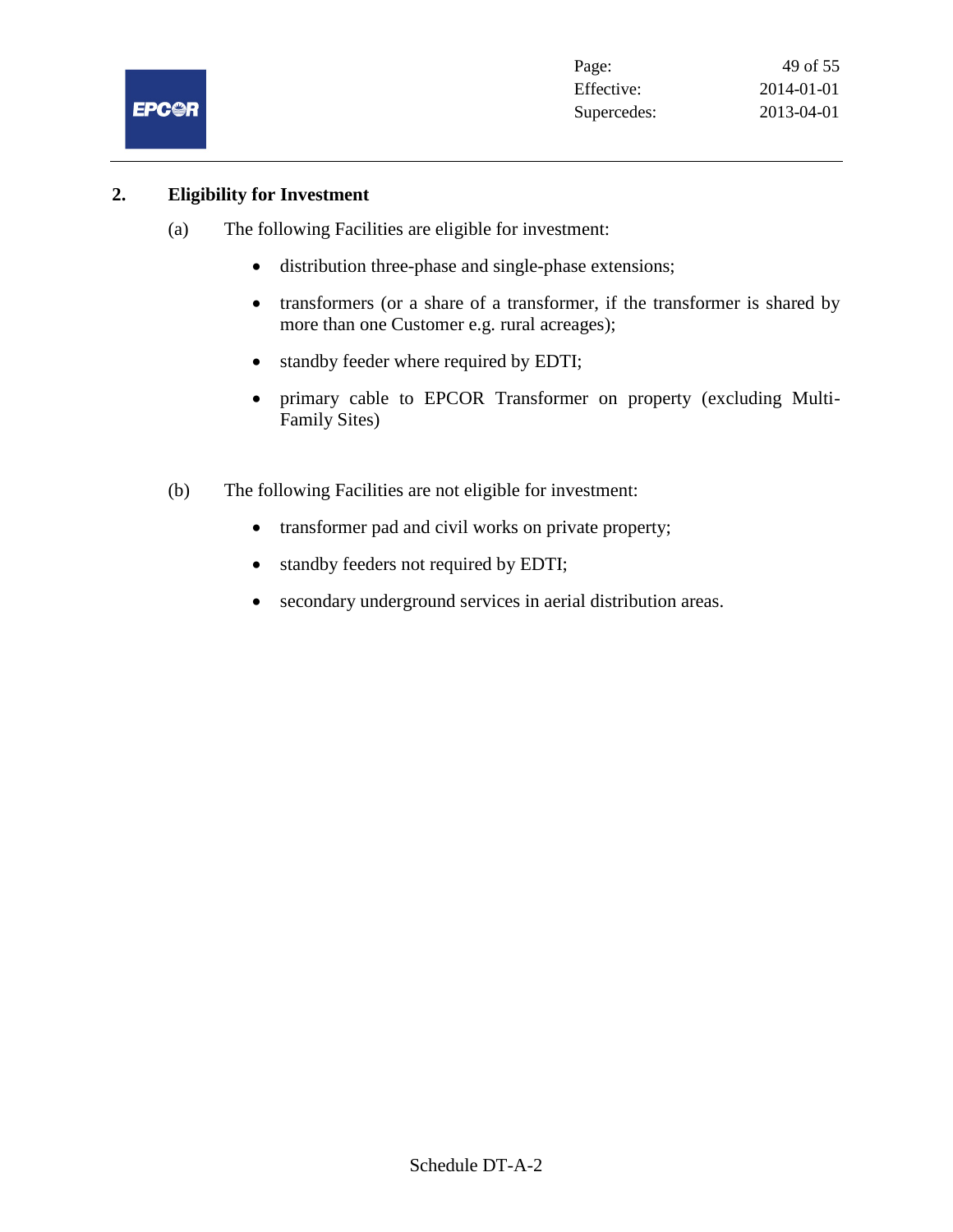

# **SCHEDULE B — Electric Service Agreement**

# **for Distribution Connection Services**

This Agreement dated for reference as of the 1 day of 1, 20

**Between:**

**(Customer Name)** (Address) (hereinafter called the "Customer")

*- and -*

## **EPCOR Distribution & Transmission Inc**.,

a body corporate with its head office in the City of Edmonton in the Province of Alberta (hereinafter called "EDTI")

**REFERENCE IS MADE TO THE EDTI TERMS AND CONDITIONS FOR DISTRIBUTION CONNECTION SERVICES (THE "TERMS AND CONDITIONS"), AS AMENDED FROM TIME TO TIME, PREPARED BY EDTI AND APPROVED BY THE ALBERTA UTILITIES COMMISSION ("AUC") IN ACCORDANCE WITH THE** *ELECTRIC UTILITIES ACT* **(ALBERTA). THIS ELECTRIC SERVICE AGREEMENT IS SUBJECT TO THE TERMS AND CONDITIONS AND SUCH TERMS AND CONDITIONS ARE INCORPORATED HEREIN BY REFERENCE IN THEIR ENTIRETY (THIS AGREEMENT TOGETHER WITH THE TERMS AND CONDITIONS ARE REFERRED TO HEREIN AS THE "AGREEMENT"). THE MOST CURRENT FORM OF THE TERMS AND CONDITIONS ARE POSTED ON EDTI'S WEBSITE AT:**

**<http://www.epcor.com/power/rates-tariffs/Pages/access.aspx>**

#### **CAPITALIZED TERMS USED BUT NOT DEFINED IN THIS ELECTRIC SERVICE AGREEMENT HAVE THE MEANINGS SET FORTH IN THE TERMS AND CONDITIONS.**

\_\_\_\_\_\_\_\_\_\_\_\_\_\_\_\_\_\_\_

In consideration of the respective promises, covenants and agreements of the parties herein contained and for other good and valuable consideration (the receipt and sufficiency of which are hereby acknowledged by each party), the parties agree as follows: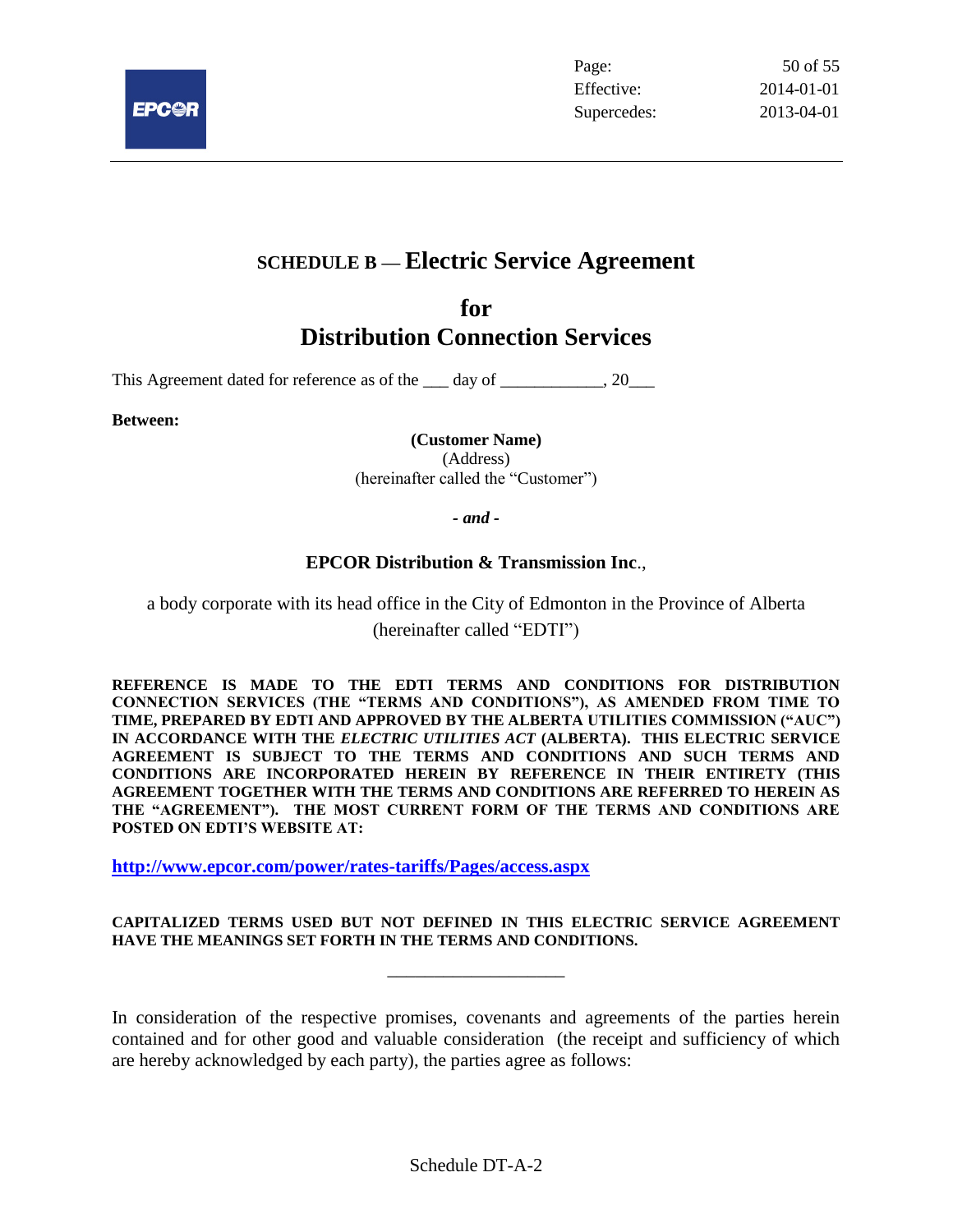

- 1. **Service.** The Customer agrees to obtain from EDTI and EDTI agrees to provide to the Customer Distribution Access Service in relation to the Service Connection specified below (the "Service") in accordance with the provisions of this Agreement.
- 2. **Parameters.** The Customer and EDTI agree to the following parameters for the provision of the Service:

| a.             | <b>Location of Service Connection:</b>       |          |
|----------------|----------------------------------------------|----------|
| $\mathbf{b}$ . | <b>Contract Term:</b>                        | 15 years |
| c.             | <b>EDTI</b> Investment                       |          |
| d.             | Customer Contribution (plus application GST) |          |
| e.             | Forecast Peak Demand:                        |          |
| f.             | Contracted Minimum Demand:                   |          |
| g.             | Main Feeder                                  |          |
| h.             | Standby Feeder if applicable                 |          |
| i.             | <b>Applicable Distribution Tariff</b>        |          |
| j.             | Special charges (Facilities Charge, etc.)    |          |
| k.             | <b>Special Arrangements</b>                  |          |
| 1.             | Service Configuration                        |          |
|                |                                              |          |

- 3. **Term.** This Agreement shall become effective on the In-service Date, and thereafter shall remain in effect until terminated by either party hereto in accordance with Article 13 of the Terms and Conditions. Termination of this Agreement shall be subject to the Distribution Related Exit Charge as outlined in Section 14.1 of the Terms and Conditions. Notwithstanding anything to the contrary contained herein, this Agreement shall not become effective and is not binding until accepted by EDTI.
- 4. **Fees and Payment.** The Customer agrees to pay for the Service in accordance with the Terms and Conditions. Fees and charges payable by the Customer will be determined based on the greater of the actual Demand or the Contracted Minimum Demand.
- 5. **Forecast Peak Demand.** The Customer shall under no circumstances exceed the Forecast Peak Demand and shall provide one (1) year prior written notice to EDTI of any increase in the Forecast Peak Demand. The Customer acknowledges and agrees that failure by the Customer to adhere to this provision may cause serious damage to EDTI's Facilities for which the Customer will be responsible.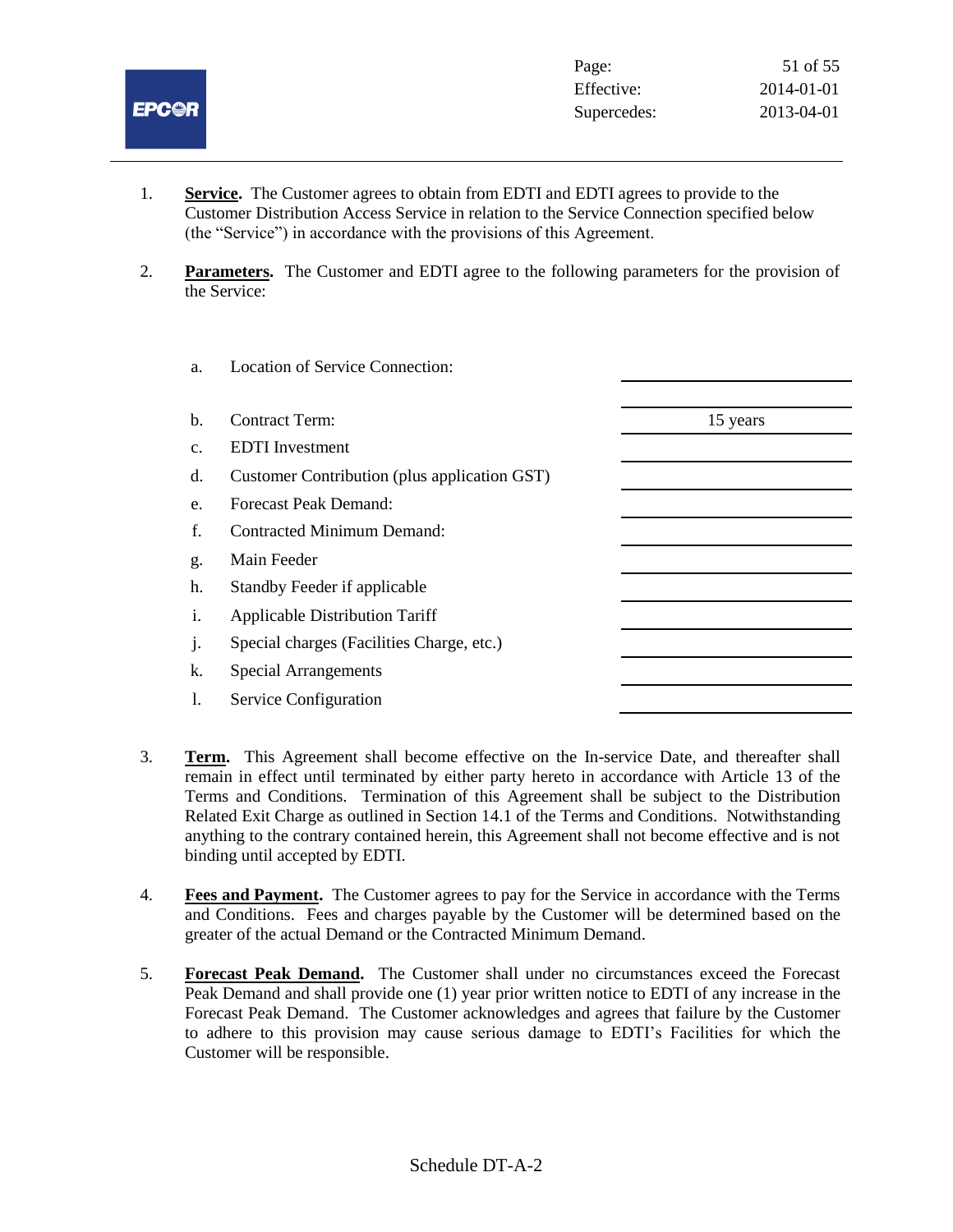

- 6. **Use Restricted.** The Service provided hereunder is provided for the Customer's use only at the location specified above and the Customer shall not permit any other person to use such Service
- 7. **Customer Acknowledgements.** The Customer acknowledges and agrees that:
	- a. it has reviewed and understands this Agreement, including the Terms and Conditions, and agrees to be bound by them in all transactions with EDTI;
	- b. the Terms and Conditions may change from time to time, and that a copy of the Terms and Conditions is on file at the offices of EDTI and available on-line at the website of EDTI noted above;
	- c. no Person, whether an employee or agent of EDTI or otherwise, can agree to change, alter, vary or waive any provision of the Terms and Conditions without the express approval of the EUB;
	- d. it has been offered a copy of EDTI's Customer Connection Guide and is aware of the policies and business practices of EDTI detailed therein and that the Customer Connection Guide can also be accessed on-line at http://www.epcor.ca/customers
- 8. **EDTI Facilities.** Notwithstanding any Customer Contribution, the Customer shall not acquire any ownership interest in any EDTI Facilities.
- 9. **Limited Liability.** EDTI's liability for injuries and/or damage to persons or property is limited by the Terms and Conditions.
- 10. **Regulatory Authority.** This Agreement is subject to all applicable legislation, including the *Electric Utilities Act* (Alberta) and the regulations made thereunder, and all applicable orders, rulings, regulations and decisions of the EUB or any other regulatory authority having jurisdiction over EDTI or the matters addressed herein.
- 11. **Assignment / Enurement.** The Customer may not assign this Agreement without the prior written consent of EDTI. This Agreement shall enure to the benefit of and be binding and enforceable by the parties hereto and their respective executors, administrators, successors and permitted assigns.
- 12. **Severability.** If any provision of this Agreement, or the application thereof, is to any extent held invalid or unenforceable, the remainder of this Agreement and the application thereof, other than those provisions which have been held invalid or unenforceable, shall not be affected and shall continue in full force and effect and shall be enforceable to the fullest extent permitted by law or in equity.
- 13. **Headings.** The division of this Agreement into sections and subsections and the insertion of headings are for convenience of reference only and shall not affect the construction or interpretation of this Agreement.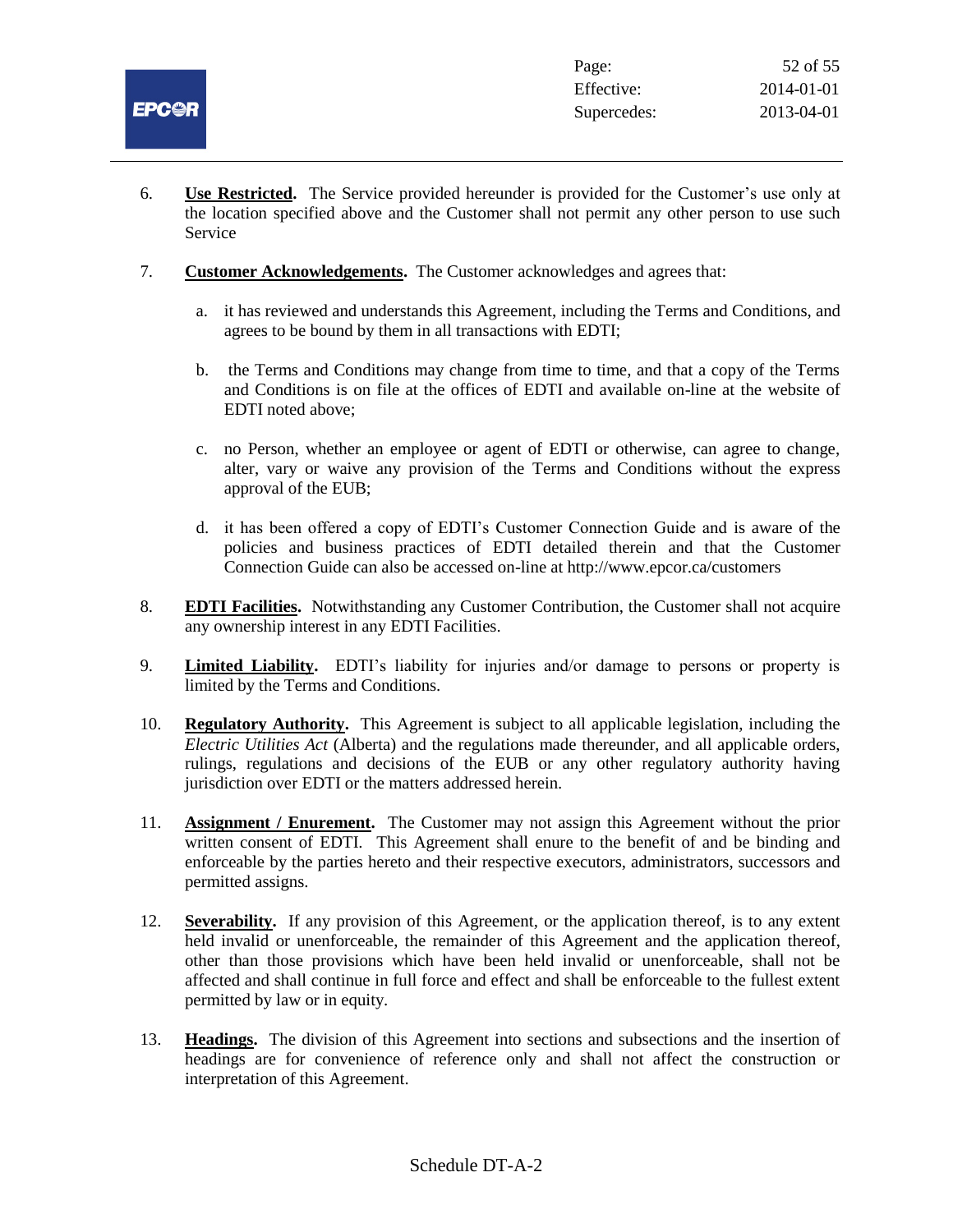

- 14. **Entire Agreement / Modification.** This Agreement, including the Terms and Conditions as amended from time to time, constitutes the entire agreement between the parties and supersedes all prior agreements between the Customer and EDTI for provision of the Service. Except for modifications of the Terms and Conditions, which may be made in accordance with the provisions thereof, no modification or alternation of this Agreement shall be binding on either party unless reduced to writing and signed by the parties hereto.
- 15. **Notice.** All notices required pursuant to this Agreement shall be in writing and shall be given personally, by facsimile or by prepaid registered mail addressed to the party for which the notice is intended to its address designated below or to such other address as may be substituted by notice given in accordance with this provision.

## **EPCOR Distribution & Transmission Inc**.

2000 – 10423 101 Street Edmonton, Alberta **T5H 0E8**

| <b>Customer Engineering Services</b><br><b>Contact Name:</b> |                      |                                  |                                                                                                  |
|--------------------------------------------------------------|----------------------|----------------------------------|--------------------------------------------------------------------------------------------------|
| Telephone No.:                                               | $(780)412 - 3128$    | $\boldsymbol{\mathit{Fax}}$ No.: | $(780)412-7955$                                                                                  |
| <b>Customer Name:</b><br><b>Address:</b>                     |                      |                                  |                                                                                                  |
| (Address)                                                    | <b>Customer Name</b> |                                  |                                                                                                  |
| <b>Contact Name:</b>                                         |                      |                                  |                                                                                                  |
| <b>Alternate Contact Name:</b>                               |                      |                                  |                                                                                                  |
| <i>Telephone No.:</i>                                        |                      | Alternate:                       |                                                                                                  |
| $\boldsymbol{Fax\ No.}:$                                     |                      | Alternate:                       |                                                                                                  |
|                                                              |                      |                                  | IN WITNESS WHEREOF the parties have executed this Agreement as of the day first above mentioned. |

| <b>[customer Name]</b> | <b>EPCOR Distribution &amp; Transmission Inc.</b> |  |
|------------------------|---------------------------------------------------|--|
| Per:                   | Per:                                              |  |
| Name:                  | Name:                                             |  |
| <b>Title:</b>          | Title:                                            |  |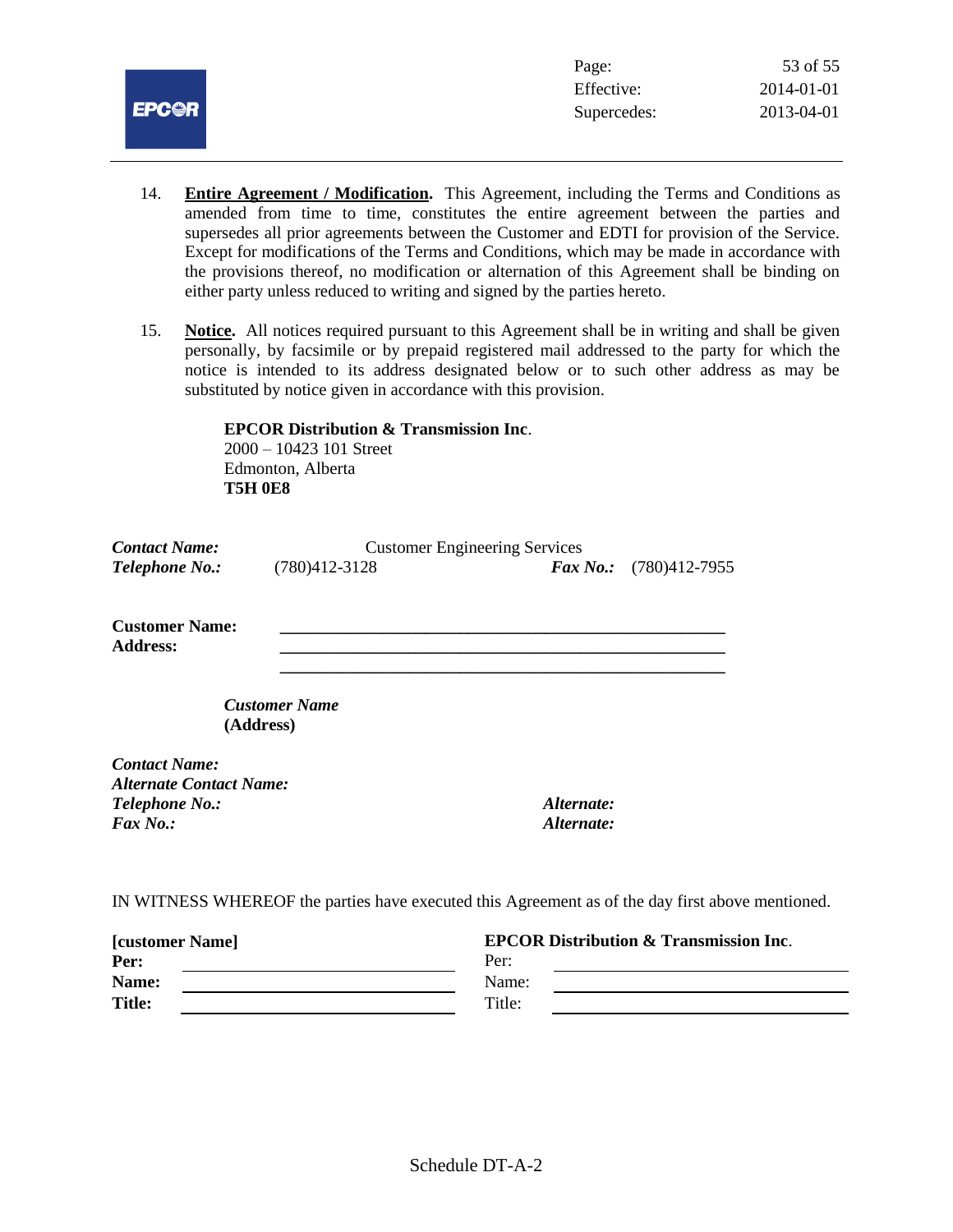

#### **SCHEDULE C — Agreement for Distribution Connection Service**

EPCOR Distribution & Transmission Inc. 2000 – 10423 101 Street Edmonton, Alberta T5H 0E8

#### **Re: Agreement for Distribution Connection Service**

| <b>Customer Name:</b> The contract of the contract of the contract of the contract of the contract of the contract of the contract of the contract of the contract of the contract of the contract of the contract of the contract |            | (the "Customer") |
|------------------------------------------------------------------------------------------------------------------------------------------------------------------------------------------------------------------------------------|------------|------------------|
| Site<br>Address:<br>"Site")                                                                                                                                                                                                        |            | (the             |
| Main Contact Name:<br>Telephone No.:<br><b>Alternate Contact Name:</b>                                                                                                                                                             | Alternate: | Fax: No:         |
| Telephone No.:                                                                                                                                                                                                                     | Alternate: | Fax: No:         |

Thank you for your request that EPCOR Distribution & Transmission Inc. ("EDTI") connect your Site to EDTI's electric distribution system.

EDTI connects sites and provides distribution access service pursuant to its Distribution Tariff, which includes the Terms and Conditions for Distribution Connection Services (the "DCS Terms and Conditions"), Distribution Tariff Policies, Rate Schedules and Fee Schedule as revised from time to time and approved by the Alberta Utilities Commission ("AUC") under the *Electric Utilities Act* (Alberta). This Electric Service Agreement is subject to those documents, and both EDTI and the Customer are bound by the provisions of those documents. Those documents in their most current form are posted on EDTI's website at:

#### **<http://www.epcor.com/power/rates-tariffs/Pages/access.aspx>**

The Customer agrees to obtain from EDTI, and EDTI agrees to provide to the Customer, Distribution Connection Service in relation to the Site in accordance with the provisions of this Agreement.

The Forecast Peak Demand for the Site will be

This Agreement may be terminated by EDTI or the Customer in accordance with section 14 of the DCS Terms and Conditions. Termination of this Agreement will be subject to the Exit Charges as outlined in Section 14 of the DCS Terms and Conditions. For the purposes of section 13.1 of the DCS Terms and Conditions, the initial term of this Agreement will be 15 years from the In-Service Date (the date on which the Customer specifies service is to be available or the date the service is actually available, whichever is later). The Customer may not assign this Agreement without the prior written consent of EDTI.

EDTI requires that [CUSTOMER NAME] indicate its understanding and acceptance of the contents of this Agreement by signing in the appropriate space below. [CUSTOMER NAME] represents that the person signing this Agreement on [CUSTOMER NAME]'s behalf is properly authorized to do so.

EPCOR Distribution & Transmission Inc.